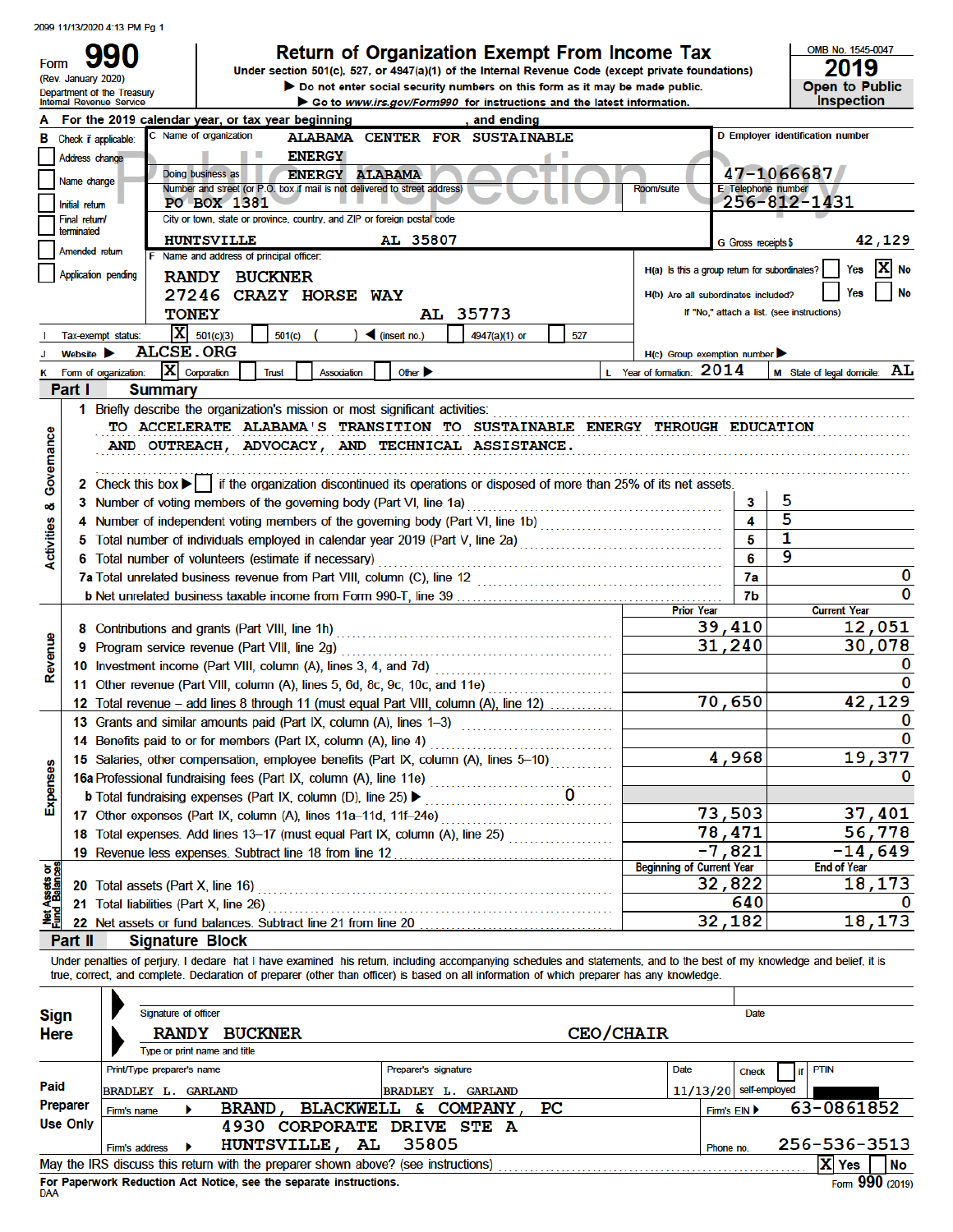|              | 47-1066687<br>Form 990 (2019) ALABAMA CENTER FOR SUSTAINABLE                                                                                                                                                  | Page 2                |
|--------------|---------------------------------------------------------------------------------------------------------------------------------------------------------------------------------------------------------------|-----------------------|
|              | <b>Statement of Program Service Accomplishments</b><br>Part III                                                                                                                                               |                       |
|              |                                                                                                                                                                                                               |                       |
|              | 1 Briefly descr be the organization's mission:                                                                                                                                                                |                       |
|              | TO ACCELERATE ALABAMA'S<br>TRANSITION TO<br>SUSTAINABLE ENERGY THROUGH EDUCATION<br>AND OUTREACH, ADVOCACY, AND TECHNICAL ASSISTANCE.                                                                         |                       |
|              |                                                                                                                                                                                                               |                       |
| $\mathbf{2}$ | Did the organization undertake any significant program services during the year which were not listed on the                                                                                                  |                       |
|              | prior Form 990 or 990-EZ?                                                                                                                                                                                     | Yes $\overline{X}$ No |
|              | If "Yes," describe these new services on Schedule O.                                                                                                                                                          |                       |
| 3            | Did the organization cease conducting, or make significant changes in how it conducts, any program<br>services?                                                                                               | Yes $\overline{X}$ No |
|              | If "Yes," describe these changes on Schedule O.                                                                                                                                                               |                       |
|              | Describe the organization's program service accomplishments for each of its three largest program services, as measured by                                                                                    |                       |
|              | expenses. Section 501(c)(3) and 501(c)(4) organizations are required to report the amount of grants and allocations to others,<br>the total expenses, and revenue, if any, for each program service reported. |                       |
|              | 35,661 including grants of \$<br>4a (Code:<br>) (Revenue \$<br>) (Expenses \$<br>TO ACCELERATE ALABAMA'S TRANSITION TO SUSTAINABLE ENERGY THROUGH EDUCATION                                                   | 30,078)               |
|              | AND OUTREACH, ADVOCACY, AND TECHNICAL ASSISTANCE.                                                                                                                                                             |                       |
|              |                                                                                                                                                                                                               |                       |
|              |                                                                                                                                                                                                               |                       |
|              |                                                                                                                                                                                                               |                       |
|              |                                                                                                                                                                                                               |                       |
|              |                                                                                                                                                                                                               |                       |
|              |                                                                                                                                                                                                               |                       |
|              |                                                                                                                                                                                                               |                       |
|              |                                                                                                                                                                                                               |                       |
|              |                                                                                                                                                                                                               |                       |
|              |                                                                                                                                                                                                               |                       |
|              | 4b (Code:<br>) (Expenses $\sqrt[6]{\frac{1}{2}$                                                                                                                                                               |                       |
|              | N/A                                                                                                                                                                                                           |                       |
|              |                                                                                                                                                                                                               |                       |
|              |                                                                                                                                                                                                               |                       |
|              |                                                                                                                                                                                                               |                       |
|              |                                                                                                                                                                                                               |                       |
|              |                                                                                                                                                                                                               |                       |
|              |                                                                                                                                                                                                               |                       |
|              |                                                                                                                                                                                                               |                       |
|              |                                                                                                                                                                                                               |                       |
|              |                                                                                                                                                                                                               |                       |
|              |                                                                                                                                                                                                               |                       |
|              |                                                                                                                                                                                                               |                       |
|              | including grants of \$<br>4c (Code:<br>) (Revenue \$<br>) (Expenses \$                                                                                                                                        |                       |
|              | N/A                                                                                                                                                                                                           |                       |
|              |                                                                                                                                                                                                               |                       |
|              |                                                                                                                                                                                                               |                       |
|              |                                                                                                                                                                                                               |                       |
|              |                                                                                                                                                                                                               |                       |
|              |                                                                                                                                                                                                               |                       |
|              |                                                                                                                                                                                                               |                       |
|              |                                                                                                                                                                                                               |                       |
|              |                                                                                                                                                                                                               |                       |
|              |                                                                                                                                                                                                               |                       |
|              |                                                                                                                                                                                                               |                       |
|              |                                                                                                                                                                                                               |                       |
|              | 4d Other program services (Descr be on Schedule O.)                                                                                                                                                           |                       |
|              | (Expenses \$<br>including grants of \$<br>(Revenue \$                                                                                                                                                         |                       |
|              | 35,661<br>4e Total program service expenses u                                                                                                                                                                 |                       |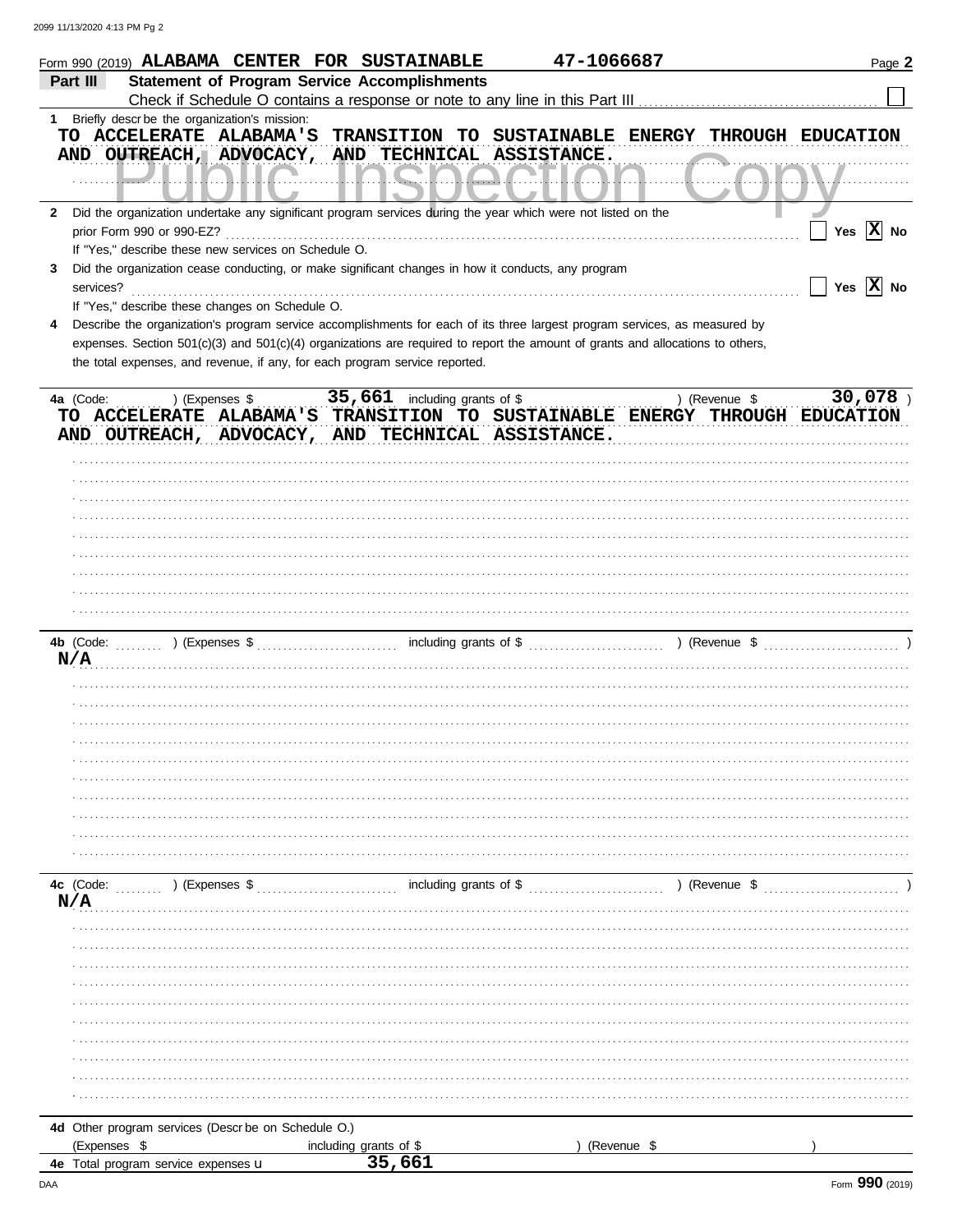### **Part IV Checklist of Required Schedules Form 990 (2019) ALABAMA CENTER FOR SUSTAINABLE 47-1066687** Page 3

| 1<br>2<br>3<br>4<br>5<br>6 | Is the organization described in section $501(c)(3)$ or $4947(a)(1)$ (other than a private foundation)? If "Yes,"<br>complete Schedule A<br>Is the organization required to complete Schedule B, Schedule of Contributors (see instructions)?<br>Did the organization engage in direct or indirect political campaign activities on behalf of or in opposition to<br>candidates for public office? If "Yes," complete Schedule C, Part I<br>Section 501(c)(3) organizations. Did the organization engage in lobbying activities, or have a section 501(h)<br>election in effect during the tax year? If "Yes," complete Schedule C, Part II<br>Is the organization a section $501(c)(4)$ , $501(c)(5)$ , or $501(c)(6)$ organization that receives membership dues,<br>assessments, or similar amounts as defined in Revenue Procedure 98-19? If "Yes," complete Schedule C, Part III | 1<br>$\mathbf{2}$<br>$\mathbf{3}$<br>4 | X | $\mathbf{x}$ |
|----------------------------|---------------------------------------------------------------------------------------------------------------------------------------------------------------------------------------------------------------------------------------------------------------------------------------------------------------------------------------------------------------------------------------------------------------------------------------------------------------------------------------------------------------------------------------------------------------------------------------------------------------------------------------------------------------------------------------------------------------------------------------------------------------------------------------------------------------------------------------------------------------------------------------|----------------------------------------|---|--------------|
|                            |                                                                                                                                                                                                                                                                                                                                                                                                                                                                                                                                                                                                                                                                                                                                                                                                                                                                                       |                                        |   |              |
|                            |                                                                                                                                                                                                                                                                                                                                                                                                                                                                                                                                                                                                                                                                                                                                                                                                                                                                                       |                                        |   |              |
|                            |                                                                                                                                                                                                                                                                                                                                                                                                                                                                                                                                                                                                                                                                                                                                                                                                                                                                                       |                                        |   |              |
|                            |                                                                                                                                                                                                                                                                                                                                                                                                                                                                                                                                                                                                                                                                                                                                                                                                                                                                                       |                                        |   | X            |
|                            |                                                                                                                                                                                                                                                                                                                                                                                                                                                                                                                                                                                                                                                                                                                                                                                                                                                                                       |                                        |   |              |
|                            |                                                                                                                                                                                                                                                                                                                                                                                                                                                                                                                                                                                                                                                                                                                                                                                                                                                                                       |                                        |   | x            |
|                            |                                                                                                                                                                                                                                                                                                                                                                                                                                                                                                                                                                                                                                                                                                                                                                                                                                                                                       |                                        |   |              |
|                            |                                                                                                                                                                                                                                                                                                                                                                                                                                                                                                                                                                                                                                                                                                                                                                                                                                                                                       | 5                                      |   | x            |
|                            | Did the organization maintain any donor advised funds or any similar funds or accounts for which donors                                                                                                                                                                                                                                                                                                                                                                                                                                                                                                                                                                                                                                                                                                                                                                               |                                        |   |              |
|                            | have the right to provide advice on the distribution or investment of amounts in such funds or accounts? If                                                                                                                                                                                                                                                                                                                                                                                                                                                                                                                                                                                                                                                                                                                                                                           |                                        |   |              |
|                            | "Yes," complete Schedule D, Part I                                                                                                                                                                                                                                                                                                                                                                                                                                                                                                                                                                                                                                                                                                                                                                                                                                                    | 6                                      |   | X            |
| 7                          | Did the organization receive or hold a conservation easement, including easements to preserve open space,                                                                                                                                                                                                                                                                                                                                                                                                                                                                                                                                                                                                                                                                                                                                                                             | $\overline{7}$                         |   | x            |
|                            | the environment, historic land areas, or historic structures? If "Yes," complete Schedule D, Part II                                                                                                                                                                                                                                                                                                                                                                                                                                                                                                                                                                                                                                                                                                                                                                                  |                                        |   |              |
| 8                          | Did the organization maintain collections of works of art, historical treasures, or other similar assets? If "Yes,"                                                                                                                                                                                                                                                                                                                                                                                                                                                                                                                                                                                                                                                                                                                                                                   | 8                                      |   | x            |
| 9                          | complete Schedule D, Part III<br>Did the organization report an amount in Part X, line 21, for escrow or custodial account liability, serve as a                                                                                                                                                                                                                                                                                                                                                                                                                                                                                                                                                                                                                                                                                                                                      |                                        |   |              |
|                            | custodian for amounts not listed in Part X; or provide credit counseling, debt management, credit repair, or                                                                                                                                                                                                                                                                                                                                                                                                                                                                                                                                                                                                                                                                                                                                                                          |                                        |   |              |
|                            | debt negotiation services? If "Yes," complete Schedule D, Part IV                                                                                                                                                                                                                                                                                                                                                                                                                                                                                                                                                                                                                                                                                                                                                                                                                     | 9                                      |   | x            |
| 10                         | Did the organization, directly or through a related organization, hold assets in donor-restricted endowments                                                                                                                                                                                                                                                                                                                                                                                                                                                                                                                                                                                                                                                                                                                                                                          |                                        |   |              |
|                            | or in quasi endowments? If "Yes," complete Schedule D, Part V                                                                                                                                                                                                                                                                                                                                                                                                                                                                                                                                                                                                                                                                                                                                                                                                                         | 10                                     |   | x            |
| 11                         | If the organization's answer to any of the following questions is "Yes," then complete Schedule D, Parts VI,                                                                                                                                                                                                                                                                                                                                                                                                                                                                                                                                                                                                                                                                                                                                                                          |                                        |   |              |
|                            | VII, VIII, IX, or X as applicable.                                                                                                                                                                                                                                                                                                                                                                                                                                                                                                                                                                                                                                                                                                                                                                                                                                                    |                                        |   |              |
| а                          | Did the organization report an amount for land, buildings, and equipment in Part X, line 10? If "Yes,"                                                                                                                                                                                                                                                                                                                                                                                                                                                                                                                                                                                                                                                                                                                                                                                |                                        |   |              |
|                            | complete Schedule D, Part VI                                                                                                                                                                                                                                                                                                                                                                                                                                                                                                                                                                                                                                                                                                                                                                                                                                                          | 11a                                    | X |              |
| b                          | Did the organization report an amount for investments—other securities in Part X, line 12, that is 5% or more                                                                                                                                                                                                                                                                                                                                                                                                                                                                                                                                                                                                                                                                                                                                                                         |                                        |   |              |
|                            | of its total assets reported in Part X, line 16? If "Yes," complete Schedule D, Part VII                                                                                                                                                                                                                                                                                                                                                                                                                                                                                                                                                                                                                                                                                                                                                                                              | 11 <sub>b</sub>                        |   | x            |
| c                          | Did the organization report an amount for investments—program related in Part X, line 13, that is 5% or more                                                                                                                                                                                                                                                                                                                                                                                                                                                                                                                                                                                                                                                                                                                                                                          |                                        |   |              |
|                            |                                                                                                                                                                                                                                                                                                                                                                                                                                                                                                                                                                                                                                                                                                                                                                                                                                                                                       | 11c                                    |   | X            |
| d                          | Did the organization report an amount for other assets in Part X, line 15, that is 5% or more of its total assets                                                                                                                                                                                                                                                                                                                                                                                                                                                                                                                                                                                                                                                                                                                                                                     |                                        |   |              |
|                            | reported in Part X, line 16? If "Yes," complete Schedule D, Part IX                                                                                                                                                                                                                                                                                                                                                                                                                                                                                                                                                                                                                                                                                                                                                                                                                   | 11d                                    |   | X            |
|                            | Did the organization report an amount for other liabilities in Part X, line 25? If "Yes," complete Schedule D, Part X                                                                                                                                                                                                                                                                                                                                                                                                                                                                                                                                                                                                                                                                                                                                                                 | 11e                                    |   | $\mathbf x$  |
| f                          | Did the organization's separate or consolidated financial statements for the tax year include a footnote that addresses                                                                                                                                                                                                                                                                                                                                                                                                                                                                                                                                                                                                                                                                                                                                                               |                                        |   |              |
|                            | the organization's liability for uncertain tax positions under FIN 48 (ASC 740)? If "Yes," complete Schedule D, Part X                                                                                                                                                                                                                                                                                                                                                                                                                                                                                                                                                                                                                                                                                                                                                                | 11f                                    |   | x            |
| 12a                        | Did the organization obtain separate, independent audited financial statements for the tax year? If "Yes," complete                                                                                                                                                                                                                                                                                                                                                                                                                                                                                                                                                                                                                                                                                                                                                                   | 12a                                    |   | x            |
|                            | Was the organization included in consolidated, independent audited financial statements for the tax year? If                                                                                                                                                                                                                                                                                                                                                                                                                                                                                                                                                                                                                                                                                                                                                                          |                                        |   |              |
|                            | "Yes," and if the organization answered "No" to line 12a, then completing Schedule D, Parts XI and XII is optional                                                                                                                                                                                                                                                                                                                                                                                                                                                                                                                                                                                                                                                                                                                                                                    | 12b                                    |   | X            |
| 13                         |                                                                                                                                                                                                                                                                                                                                                                                                                                                                                                                                                                                                                                                                                                                                                                                                                                                                                       | 13                                     |   | $\mathbf x$  |
| 14a                        |                                                                                                                                                                                                                                                                                                                                                                                                                                                                                                                                                                                                                                                                                                                                                                                                                                                                                       | 14a                                    |   | $\mathbf x$  |
| b                          | Did the organization have aggregate revenues or expenses of more than \$10,000 from grantmaking,                                                                                                                                                                                                                                                                                                                                                                                                                                                                                                                                                                                                                                                                                                                                                                                      |                                        |   |              |
|                            | fundraising, business, investment, and program service activities outside the United States, or aggregate                                                                                                                                                                                                                                                                                                                                                                                                                                                                                                                                                                                                                                                                                                                                                                             |                                        |   |              |
|                            |                                                                                                                                                                                                                                                                                                                                                                                                                                                                                                                                                                                                                                                                                                                                                                                                                                                                                       | 14b                                    |   | X            |
| 15                         | Did the organization report on Part IX, column (A), line 3, more than \$5,000 of grants or other assistance to or                                                                                                                                                                                                                                                                                                                                                                                                                                                                                                                                                                                                                                                                                                                                                                     |                                        |   |              |
|                            | for any foreign organization? If "Yes," complete Schedule F, Parts II and IV                                                                                                                                                                                                                                                                                                                                                                                                                                                                                                                                                                                                                                                                                                                                                                                                          | 15                                     |   | X            |
| 16                         | Did the organization report on Part IX, column (A), line 3, more than \$5,000 of aggregate grants or other                                                                                                                                                                                                                                                                                                                                                                                                                                                                                                                                                                                                                                                                                                                                                                            |                                        |   |              |
|                            | assistance to or for foreign individuals? If "Yes," complete Schedule F, Parts III and IV                                                                                                                                                                                                                                                                                                                                                                                                                                                                                                                                                                                                                                                                                                                                                                                             | 16                                     |   | X            |
| 17                         | Did the organization report a total of more than \$15,000 of expenses for professional fundraising services on                                                                                                                                                                                                                                                                                                                                                                                                                                                                                                                                                                                                                                                                                                                                                                        |                                        |   |              |
|                            |                                                                                                                                                                                                                                                                                                                                                                                                                                                                                                                                                                                                                                                                                                                                                                                                                                                                                       | 17                                     |   | X            |
| 18                         | Did the organization report more than \$15,000 total of fundraising event gross income and contributions on                                                                                                                                                                                                                                                                                                                                                                                                                                                                                                                                                                                                                                                                                                                                                                           |                                        |   |              |
|                            | Part VIII, lines 1c and 8a? If "Yes," complete Schedule G, Part II                                                                                                                                                                                                                                                                                                                                                                                                                                                                                                                                                                                                                                                                                                                                                                                                                    | 18                                     |   | X            |
| 19                         | Did the organization report more than \$15,000 of gross income from gaming activities on Part VIII, line 9a?                                                                                                                                                                                                                                                                                                                                                                                                                                                                                                                                                                                                                                                                                                                                                                          |                                        |   |              |
|                            | Did the organization operate one or more hospital facilities? If "Yes," complete Schedule H                                                                                                                                                                                                                                                                                                                                                                                                                                                                                                                                                                                                                                                                                                                                                                                           | 19                                     |   | X<br>X       |
| 20a<br>b                   |                                                                                                                                                                                                                                                                                                                                                                                                                                                                                                                                                                                                                                                                                                                                                                                                                                                                                       | <b>20a</b><br>20 <sub>b</sub>          |   |              |
| 21                         | Did the organization report more than \$5,000 of grants or other assistance to any domestic organization or                                                                                                                                                                                                                                                                                                                                                                                                                                                                                                                                                                                                                                                                                                                                                                           |                                        |   |              |
|                            |                                                                                                                                                                                                                                                                                                                                                                                                                                                                                                                                                                                                                                                                                                                                                                                                                                                                                       | 21                                     |   | x            |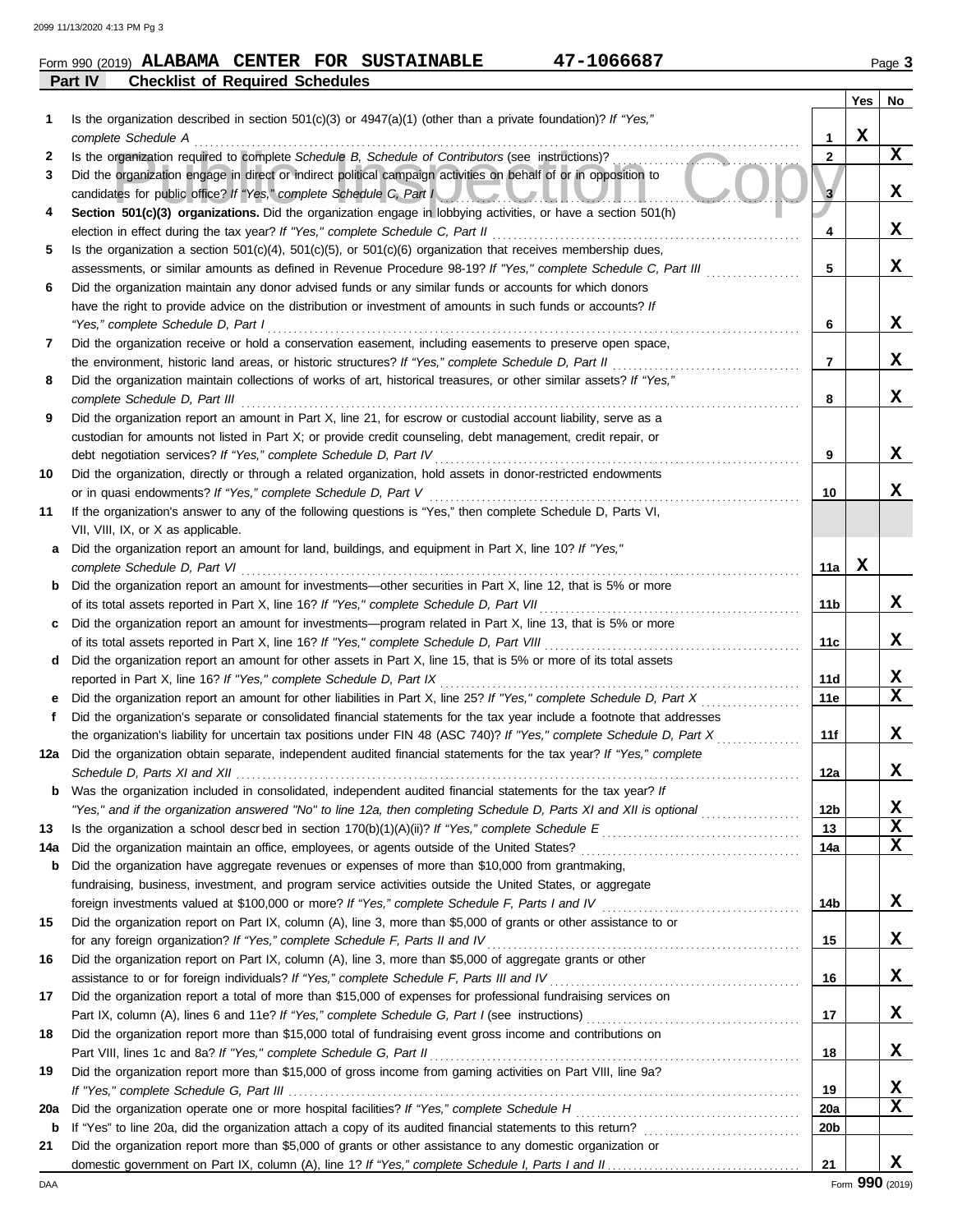# **Form 990 (2019) ALABAMA CENTER FOR SUSTAINABLE 47-1066687** Page 4 **Part IV Checklist of Required Schedules** *(continued)*

|     |                                                                                                                                                                                                                                                                              |                 | Yes        | No |
|-----|------------------------------------------------------------------------------------------------------------------------------------------------------------------------------------------------------------------------------------------------------------------------------|-----------------|------------|----|
| 22  | Did the organization report more than \$5,000 of grants or other assistance to or for domestic individuals on                                                                                                                                                                |                 |            |    |
|     | Part IX, column (A), line 2? If "Yes," complete Schedule I, Parts I and III                                                                                                                                                                                                  | 22              |            | x  |
| 23  | Did the organization answer "Yes" to Part VII, Section A, line 3, 4, or 5 about compensation of the<br>organization's current and former officers, directors, trustees, key employees, and highest compensated<br>employees? If "Yes," complete Schedule J<br>$\blacksquare$ | 23              |            | x  |
| 24a | Did the organization have a tax-exempt bond issue with an outstanding principal amount of more than                                                                                                                                                                          |                 |            |    |
|     | \$100,000 as of the last day of the year, that was issued after December 31, 2002? If "Yes," answer lines 24b                                                                                                                                                                |                 |            |    |
|     | through 24d and complete Schedule K. If "No," go to line 25a                                                                                                                                                                                                                 | 24a             |            | x  |
| b   |                                                                                                                                                                                                                                                                              | 24b             |            |    |
| с   | Did the organization maintain an escrow account other than a refunding escrow at any time during the year                                                                                                                                                                    |                 |            |    |
|     | to defease any tax-exempt bonds?                                                                                                                                                                                                                                             | 24c             |            |    |
| d   | Did the organization act as an "on behalf of" issuer for bonds outstanding at any time during the year?                                                                                                                                                                      | 24d             |            |    |
| 25a | Section 501(c)(3), 501(c)(4), and 501(c)(29) organizations. Did the organization engage in an excess benefit                                                                                                                                                                 |                 |            |    |
|     | transaction with a disqualified person during the year? If "Yes," complete Schedule L, Part I                                                                                                                                                                                | 25a             |            | x  |
| b   | Is the organization aware that it engaged in an excess benefit transaction with a disqualified person in a prior                                                                                                                                                             |                 |            |    |
|     | year, and that the transaction has not been reported on any of the organization's prior Forms 990 or 990-EZ?                                                                                                                                                                 |                 |            |    |
|     | If "Yes," complete Schedule L, Part I                                                                                                                                                                                                                                        | 25b             |            | x  |
| 26  | Did the organization report any amount on Part X, line 5 or 22, for receivables from or payables to any current                                                                                                                                                              |                 |            |    |
|     | or former officer, director, trustee, key employee, creator or founder, substantial contributor, or 35%                                                                                                                                                                      |                 |            | x  |
|     | controlled entity or family member of any of these persons? If "Yes," complete Schedule L, Part II                                                                                                                                                                           | 26              |            |    |
| 27  | Did the organization provide a grant or other assistance to any current or former officer, director, trustee, key<br>employee, creator or founder, substantial contributor or employee thereof, a grant selection committee                                                  |                 |            |    |
|     | member, or to a 35% controlled entity (including an employee thereof) or family member of any of these                                                                                                                                                                       |                 |            |    |
|     | persons? If "Yes," complete Schedule L, Part III                                                                                                                                                                                                                             | 27              |            | x  |
| 28  | Was the organization a party to a business transaction with one of the following parties (see Schedule L, Part                                                                                                                                                               |                 |            |    |
|     | IV instructions, for applicable filing thresholds, conditions, and exceptions):                                                                                                                                                                                              |                 |            |    |
| а   | A current or former officer, director, trustee, key employee, creator or founder, or substantial contributor? If                                                                                                                                                             |                 |            |    |
|     | "Yes," complete Schedule L, Part IV                                                                                                                                                                                                                                          | 28a             |            | X  |
| b   | A family member of any individual described in line 28a? If "Yes," complete Schedule L, Part IV                                                                                                                                                                              | 28b             |            | X  |
| c   | A 35% controlled entity of one or more individuals and/or organizations descrbed in lines 28a or 28b? If                                                                                                                                                                     |                 |            |    |
|     | "Yes," complete Schedule L, Part IV                                                                                                                                                                                                                                          | 28c             |            | X  |
| 29  |                                                                                                                                                                                                                                                                              | 29              |            | X  |
| 30  | Did the organization receive contributions of art, historical treasures, or other similar assets, or qualified                                                                                                                                                               |                 |            |    |
|     | conservation contributions? If "Yes," complete Schedule M                                                                                                                                                                                                                    | 30              |            | X  |
| 31  | Did the organization liquidate, terminate, or dissolve and cease operations? If "Yes," complete Schedule N, Part I                                                                                                                                                           | 31              |            | X  |
| 32  | Did the organization sell, exchange, dispose of, or transfer more than 25% of its net assets? If "Yes,"                                                                                                                                                                      |                 |            |    |
|     | complete Schedule N, Part II                                                                                                                                                                                                                                                 | 32              |            | х  |
| 33  | Did the organization own 100% of an entity disregarded as separate from the organization under Regulations                                                                                                                                                                   |                 |            |    |
|     | sections 301.7701-2 and 301.7701-3? If "Yes," complete Schedule R, Part I                                                                                                                                                                                                    | 33              |            | X  |
| 34  | Was the organization related to any tax-exempt or taxable entity? If "Yes," complete Schedule R, Part II, III,                                                                                                                                                               |                 |            |    |
|     | or IV, and Part V, line 1                                                                                                                                                                                                                                                    | 34              |            | х  |
| 35a |                                                                                                                                                                                                                                                                              | 35a             |            | X  |
| b   | If "Yes" to line 35a, did the organization receive any payment from or engage in any transaction with a                                                                                                                                                                      |                 |            |    |
|     | controlled entity within the meaning of section 512(b)(13)? If "Yes," complete Schedule R, Part V, line 2                                                                                                                                                                    | 35 <sub>b</sub> |            |    |
| 36  | Section 501(c)(3) organizations. Did the organization make any transfers to an exempt non-charitable<br>related organization? If "Yes," complete Schedule R, Part V, line 2                                                                                                  | 36              |            | x  |
| 37  | Did the organization conduct more than 5% of its activities through an entity that is not a related organization                                                                                                                                                             |                 |            |    |
|     | and that is treated as a partnership for federal income tax purposes? If "Yes," complete Schedule R, Part VI                                                                                                                                                                 | 37              |            | x  |
| 38  | Did the organization complete Schedule O and provide explanations in Schedule O for Part VI, lines 11b and                                                                                                                                                                   |                 |            |    |
|     | 19? Note: All Form 990 filers are required to complete Schedule O.                                                                                                                                                                                                           | 38              | X          |    |
|     | <b>Statements Regarding Other IRS Filings and Tax Compliance</b><br>Part V                                                                                                                                                                                                   |                 |            |    |
|     |                                                                                                                                                                                                                                                                              |                 |            |    |
|     |                                                                                                                                                                                                                                                                              |                 | <b>Yes</b> | No |
| 1а  | 6<br>Enter the number reported in Box 3 of Form 1096. Enter -0- if not applicable<br>1a                                                                                                                                                                                      |                 |            |    |
| b   | $\overline{0}$<br>1 <sub>b</sub><br>Enter the number of Forms W-2G included in line 1a. Enter -0- if not applicable                                                                                                                                                          |                 |            |    |
| с   | Did the organization comply with backup withholding rules for reportable payments to vendors and                                                                                                                                                                             |                 |            |    |
|     |                                                                                                                                                                                                                                                                              | 1c              |            |    |

DAA Form **990** (2019)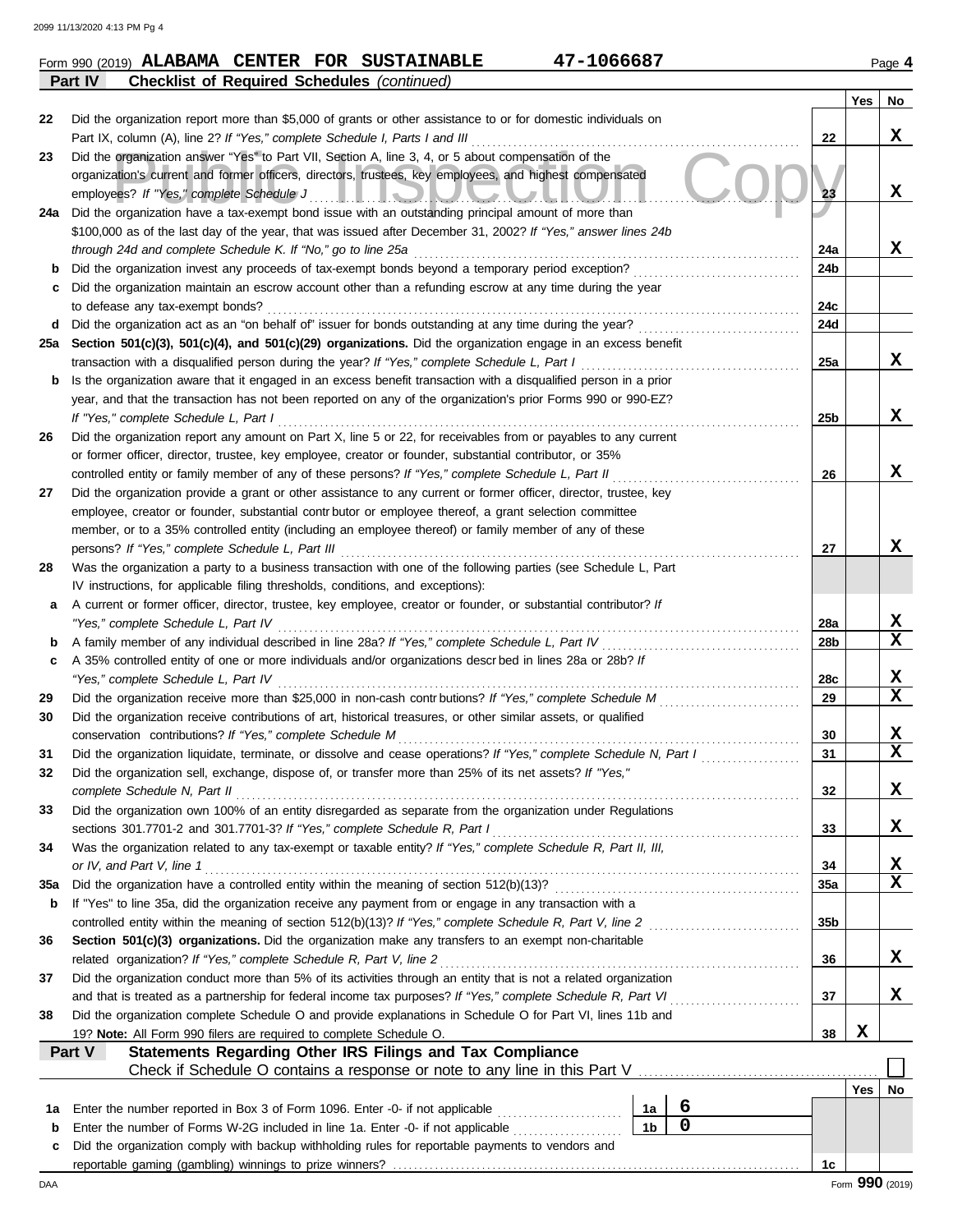| 2a     | Enter the number of employees reported on Form W-3, Transmittal of Wage and Tax                                                                                               |                 |   |                |             |                   |
|--------|-------------------------------------------------------------------------------------------------------------------------------------------------------------------------------|-----------------|---|----------------|-------------|-------------------|
|        | Statements, filed for the calendar year ending with or within the year covered by this return                                                                                 | 2a              | ı |                |             |                   |
| b      | If at least one is reported on line 2a, did the organization file all required federal employment tax returns?                                                                |                 |   | 2b             | $\mathbf x$ |                   |
|        | Note: If the sum of lines 1a and 2a is greater than 250, you may be required to e-file (see instructions)                                                                     |                 |   |                |             |                   |
| За     | Did the organization have unrelated business gross income of \$1,000 or more during the year?                                                                                 |                 |   | 3a             |             | x                 |
| b      | If "Yes," has it filed a Form 990-T for this year? If "No" to line 3b, provide an explanation on Schedule O                                                                   |                 |   | 3 <sub>b</sub> |             |                   |
| 4a     | At any time during the calendar year, did the organization have an interest in, or a signature or other authority over,                                                       |                 |   |                |             |                   |
|        | a financial account in a foreign country (such as a bank account, securities account, or other financial account)?                                                            |                 |   | 4a             |             | x                 |
| b      | If "Yes," enter the name of the foreign country <b>u</b>                                                                                                                      |                 |   |                |             |                   |
|        | See instructions for filing requirements for FinCEN Form 114, Report of Foreign Bank and Financial Accounts (FBAR).                                                           |                 |   |                |             |                   |
| 5a     |                                                                                                                                                                               |                 |   | 5а             |             | х                 |
| b      | Did any taxable party notify the organization that it was or is a party to a prohibited tax shelter transaction?                                                              |                 |   | 5 <sub>b</sub> |             | $\mathbf x$       |
| c      | If "Yes" to line 5a or 5b, did the organization file Form 8886-T?                                                                                                             |                 |   | 5 <sub>c</sub> |             |                   |
| 6a     | Does the organization have annual gross receipts that are normally greater than \$100,000, and did the                                                                        |                 |   |                |             |                   |
|        | organization solicit any contributions that were not tax deductible as charitable contributions?                                                                              |                 |   | 6a             |             | x                 |
| b      | If "Yes," did the organization include with every solicitation an express statement that such contributions or                                                                |                 |   |                |             |                   |
|        | gifts were not tax deductible?                                                                                                                                                |                 |   | 6b             |             |                   |
| 7      | Organizations that may receive deductible contributions under section 170(c).                                                                                                 |                 |   |                |             |                   |
| а      | Did the organization receive a payment in excess of \$75 made partly as a contr bution and partly for goods                                                                   |                 |   |                |             |                   |
|        | and services provided to the payor?                                                                                                                                           |                 |   | 7a             |             | X                 |
| b      |                                                                                                                                                                               |                 |   | 7b             |             |                   |
| c      | Did the organization sell, exchange, or otherwise dispose of tangible personal property for which it was                                                                      |                 |   |                |             |                   |
|        |                                                                                                                                                                               | 7d              |   | 7c             |             | X                 |
| d      | Did the organization receive any funds, directly or indirectly, to pay premiums on a personal benefit contract?                                                               |                 |   | 7e             |             | X                 |
| е<br>f |                                                                                                                                                                               |                 |   | 7f             |             | $\mathbf x$       |
| g      | If the organization received a contribution of qualified intellectual property, did the organization file Form 8899 as required?                                              |                 |   | 7g             |             |                   |
| h      | If the organization received a contribution of cars, boats, airplanes, or other vehicles, did the organization file a Form 1098-C?                                            |                 |   | 7h             |             |                   |
| 8      | Sponsoring organizations maintaining donor advised funds. Did a donor advised fund maintained by the                                                                          |                 |   |                |             |                   |
|        | sponsoring organization have excess business holdings at any time during the year?                                                                                            |                 |   | 8              |             |                   |
| 9      | Sponsoring organizations maintaining donor advised funds.                                                                                                                     |                 |   |                |             |                   |
| a      | Did the sponsoring organization make any taxable distributions under section 4966?                                                                                            |                 |   | 9а             |             |                   |
| b      |                                                                                                                                                                               |                 |   | 9b             |             |                   |
| 10     | Section 501(c)(7) organizations. Enter:                                                                                                                                       |                 |   |                |             |                   |
| а      |                                                                                                                                                                               | 10a             |   |                |             |                   |
| b      | Gross receipts, included on Form 990, Part VIII, line 12, for public use of club facilities                                                                                   | 10 <sub>b</sub> |   |                |             |                   |
| 11     | Section 501(c)(12) organizations. Enter:                                                                                                                                      |                 |   |                |             |                   |
| a      | Gross income from members or shareholders                                                                                                                                     | 11a             |   |                |             |                   |
| b      | Gross income from other sources (Do not net amounts due or paid to other sources                                                                                              |                 |   |                |             |                   |
|        | against amounts due or received from them.)                                                                                                                                   | 11 <sub>b</sub> |   |                |             |                   |
| 12a    | Section 4947(a)(1) non-exempt charitable trusts. Is the organization filing Form 990 in lieu of Form 1041?                                                                    |                 |   | 12a            |             |                   |
| b      |                                                                                                                                                                               |                 |   |                |             |                   |
| 13     | Section 501(c)(29) qualified nonprofit health insurance issuers.                                                                                                              |                 |   |                |             |                   |
| a      |                                                                                                                                                                               |                 |   | 13a            |             |                   |
|        | Note: See the instructions for additional information the organization must report on Schedule O.                                                                             |                 |   |                |             |                   |
| b      | Enter the amount of reserves the organization is required to maintain by the states in which                                                                                  |                 |   |                |             |                   |
|        |                                                                                                                                                                               | 13b             |   |                |             |                   |
| c      | Enter the amount of reserves on hand                                                                                                                                          | 13c             |   |                |             |                   |
| 14a    |                                                                                                                                                                               |                 |   | 14a            |             | X                 |
| b      |                                                                                                                                                                               |                 |   | 14b            |             |                   |
| 15     | Is the organization subject to the section 4960 tax on payment(s) of more than \$1,000,000 in remuneration or                                                                 |                 |   |                |             | х                 |
|        | excess parachute payment(s) during the year?                                                                                                                                  |                 |   | 15             |             |                   |
| 16     | If "Yes," see instructions and file Form 4720, Schedule N.<br>Is the organization an educational institution subject to the section 4968 excise tax on net investment income? |                 |   | 16             |             | X                 |
|        | If "Yes," complete Form 4720, Schedule O.                                                                                                                                     |                 |   |                |             |                   |
|        |                                                                                                                                                                               |                 |   |                |             | Eorm $990$ (2019) |

**Part V Statements Regarding Other IRS Filings and Tax Compliance** *(continued)*

### Form **990** (2019)

**Yes No**

**Form 990 (2019) ALABAMA CENTER FOR SUSTAINABLE 47-1066687** Page 5

 $\blacksquare$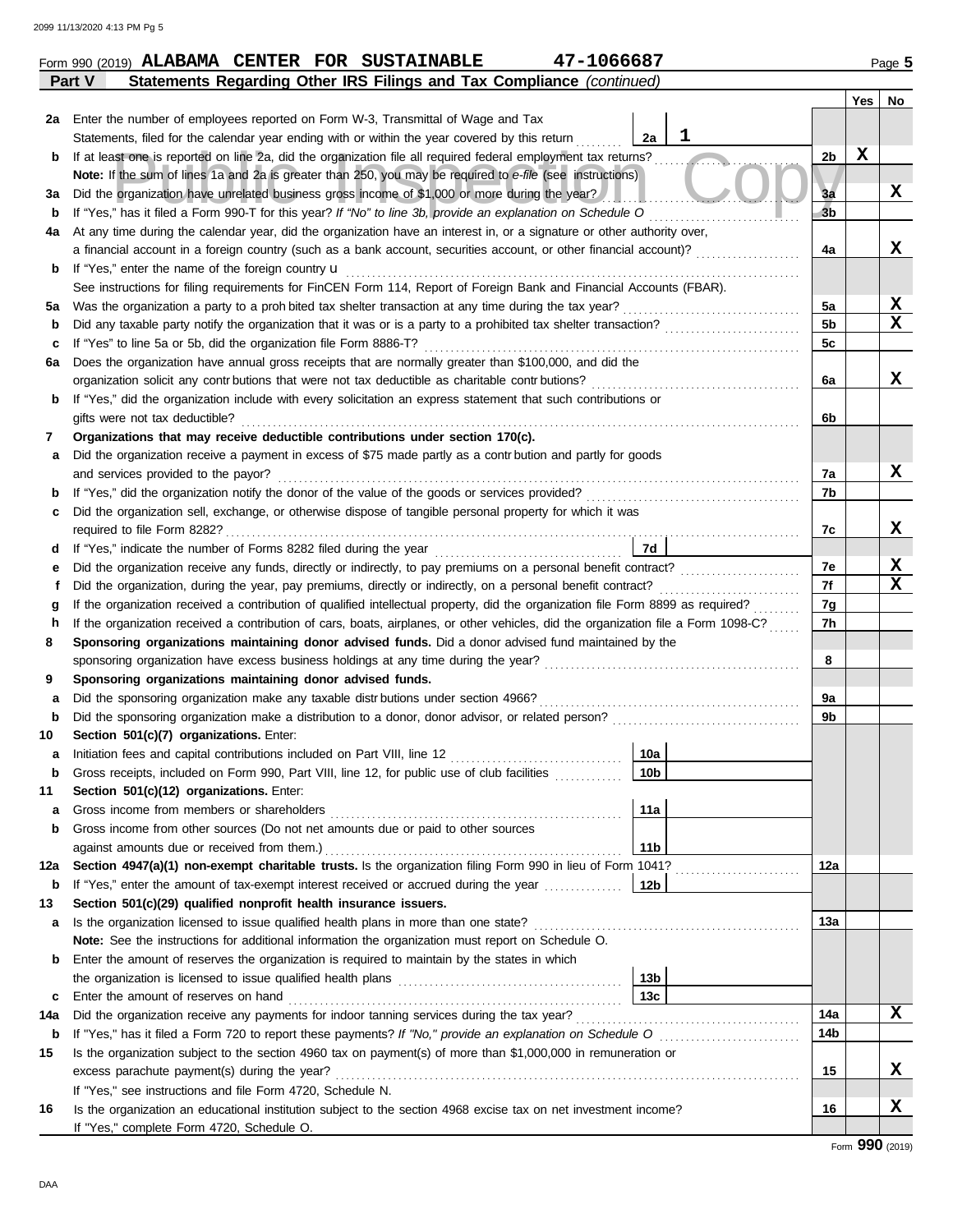|     | 47-1066687<br>Form 990 (2019) ALABAMA CENTER FOR SUSTAINABLE                                                                        |                 |        | Page 6          |
|-----|-------------------------------------------------------------------------------------------------------------------------------------|-----------------|--------|-----------------|
|     | Part VI<br>Governance, Management, and Disclosure For each "Yes" response to lines 2 through 7b below, and for a "No"               |                 |        |                 |
|     | response to line 8a, 8b, or 10b below, describe the circumstances, processes, or changes on Schedule O. See instructions.           |                 |        |                 |
|     |                                                                                                                                     |                 |        |                 |
|     | Section A. Governing Body and Management                                                                                            |                 |        |                 |
|     |                                                                                                                                     |                 | Yes    | No              |
| 1а  | Enter the number of voting members of the governing body at the end of the tax year<br>1a                                           |                 |        |                 |
|     | If there are material differences in voting rights among members of the governing body, or                                          |                 |        |                 |
|     | if the governing body delegated broad authority to an executive committee or similar                                                |                 |        |                 |
|     | committee, explain on Schedule O.                                                                                                   |                 |        |                 |
| b   | 1b<br>Enter the number of voting members included on line 1a, above, who are independent                                            |                 |        |                 |
| 2   | Did any officer, director, trustee, or key employee have a family relationship or a business relationship with                      |                 |        |                 |
|     | any other officer, director, trustee, or key employee?                                                                              | $\mathbf{2}$    |        | х               |
| 3   | Did the organization delegate control over management duties customarily performed by or under the direct                           |                 |        |                 |
|     | supervision of officers, directors, trustees, or key employees to a management company or other person?                             | 3               |        | X               |
| 4   | Did the organization make any significant changes to its governing documents since the prior Form 990 was filed?                    | 4               |        | X               |
| 5   | Did the organization become aware during the year of a significant diversion of the organization's assets?                          | 5               |        | X               |
| 6   | Did the organization have members or stockholders?                                                                                  | 6               |        | $\mathbf x$     |
| 7a  | Did the organization have members, stockholders, or other persons who had the power to elect or appoint                             |                 |        |                 |
|     | one or more members of the governing body?                                                                                          | 7a              |        | x               |
| b   | Are any governance decisions of the organization reserved to (or subject to approval by) members,                                   |                 |        |                 |
|     | stockholders, or persons other than the governing body?                                                                             | 7b              |        | x               |
| 8   | Did the organization contemporaneously document the meetings held or written actions undertaken during the year by the following:   |                 |        |                 |
| а   | The governing body?                                                                                                                 | 8а              | X      |                 |
| b   | Each committee with authority to act on behalf of the governing body?                                                               | 8b              | X      |                 |
| 9   | Is there any officer, director, trustee, or key employee listed in Part VII, Section A, who cannot be reached at                    |                 |        |                 |
|     |                                                                                                                                     | 9               |        | x               |
|     | <b>Section B. Policies</b> (This Section B requests information about policies not required by the Internal Revenue Code.)          |                 |        |                 |
|     |                                                                                                                                     |                 | Yes    | No              |
|     | Did the organization have local chapters, branches, or affiliates?                                                                  | 10a             |        | X               |
| 10a |                                                                                                                                     |                 |        |                 |
| b   | If "Yes," did the organization have written policies and procedures governing the activities of such chapters,                      |                 |        |                 |
|     | affiliates, and branches to ensure their operations are consistent with the organization's exempt purposes?                         | 10b             | X      |                 |
| 11a | Has the organization provided a complete copy of this Form 990 to all members of its governing body before filing the form?         | 11a             |        |                 |
| b   | Describe in Schedule O the process, if any, used by the organization to review this Form 990.                                       |                 | X      |                 |
| 12a | Did the organization have a written conflict of interest policy? If "No," go to line 13                                             | 12a             | X      |                 |
| b   | Were officers, directors, or trustees, and key employees required to disclose annually interests that could give rise to conflicts? | 12 <sub>b</sub> |        |                 |
| с   | Did the organization regularly and consistently monitor and enforce compliance with the policy? If "Yes,"                           |                 |        |                 |
|     | describe in Schedule O how this was done                                                                                            | 12 <sub>c</sub> | X<br>X |                 |
| 13  | Did the organization have a written whistleblower policy?                                                                           | 13              |        |                 |
| 14  | Did the organization have a written document retention and destruction policy?                                                      | 14              | X      |                 |
| 15  | Did the process for determining compensation of the following persons include a review and approval by                              |                 |        |                 |
|     | independent persons, comparability data, and contemporaneous substantiation of the del beration and decision?                       |                 |        |                 |
| a   | The organization's CEO, Executive Director, or top management official                                                              | 15a             | X      |                 |
| b   | Other officers or key employees of the organization                                                                                 | 15b             | X      |                 |
|     | If "Yes" to line 15a or 15b, describe the process in Schedule O (see instructions).                                                 |                 |        |                 |
| 16a | Did the organization invest in, contribute assets to, or participate in a joint venture or similar arrangement                      |                 |        |                 |
|     | with a taxable entity during the year?                                                                                              | 16a             |        | х               |
| b   | If "Yes," did the organization follow a written policy or procedure requiring the organization to evaluate its                      |                 |        |                 |
|     | participation in joint venture arrangements under applicable federal tax law, and take steps to safeguard the                       |                 |        |                 |
|     |                                                                                                                                     | 16b             |        |                 |
|     | <b>Section C. Disclosure</b>                                                                                                        |                 |        |                 |
| 17  | List the states with which a copy of this Form 990 is required to be filed $\mathbf{u}$ AL                                          |                 |        |                 |
| 18  | Section 6104 requires an organization to make its Forms 1023 (1024 or 1024-A, if applicable), 990, and 990-T (Section 501(c)        |                 |        |                 |
|     | (3)s only) available for public inspection. Indicate how you made these available. Check all that apply.                            |                 |        |                 |
|     | $ \mathbf{X} $ Own website<br>Another's website $ \mathbf{X} $ Upon request<br>Other (explain on Schedule O)                        |                 |        |                 |
| 19  | Describe on Schedule O whether (and if so, how) the organization made its governing documents, conflict of interest policy, and     |                 |        |                 |
|     | financial statements available to the public during the tax year.                                                                   |                 |        |                 |
| 20  | State the name, address, and telephone number of the person who possesses the organization's books and records u                    |                 |        |                 |
|     | 27246 CRAZY HORSE WAY<br>RANDY BUCKNER                                                                                              |                 |        |                 |
|     | AL 35773<br><b>TONEY</b>                                                                                                            | 256-812-1431    |        |                 |
| DAA |                                                                                                                                     |                 |        | Form 990 (2019) |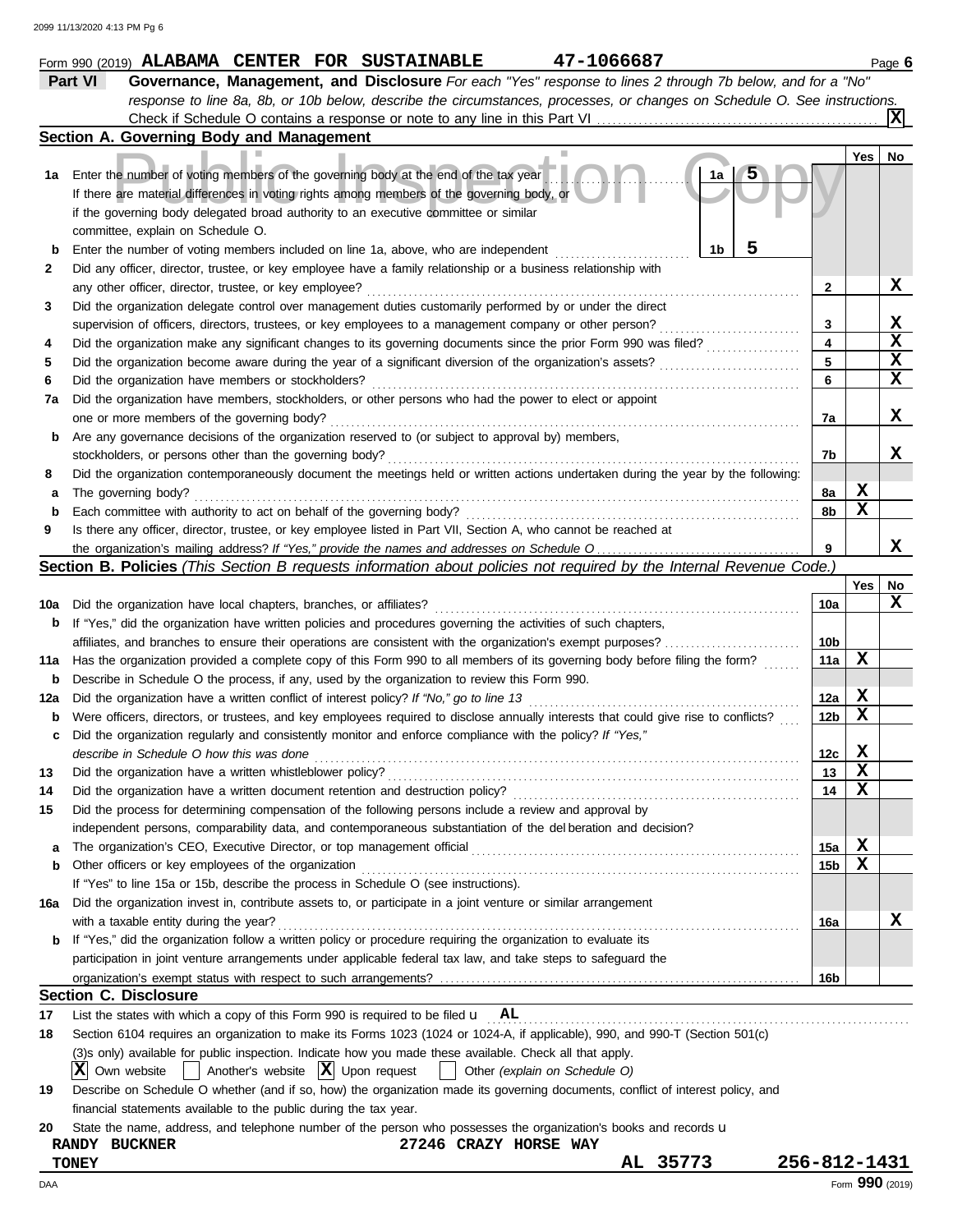# **Form 990 (2019) ALABAMA CENTER FOR SUSTAINABLE 47-1066687** Page 7

| 47–1066687 |  |  |  |
|------------|--|--|--|
|            |  |  |  |

| Part VII Compensation of Officers, Directors, Trustees, Key Employees, Highest Compensated Employees, and |  |
|-----------------------------------------------------------------------------------------------------------|--|
| Independent Contractors                                                                                   |  |
| Check if Schedule O contains a response or note to any line in this Part VII.                             |  |

#### **Section A. Officers, Directors, Trustees, Key Employees, and Highest Compensated Employees**

**1a** Complete this table for all persons required to be listed. Report compensation for the calendar year ending with or within the organization's tax year.

this table for all persons required to be listed. Report compensation for the calendar year ending with or within the tax year.<br>
of the organization's **current** officers, directors, trustees (whether individuals or organiz ■ List all of the organization's **current** officers, directors, trustees (whether individuals or organizations), regardless of amount of compensation. Enter -0- in columns (D), (E), and (F) if no compensation was paid.

● List all of the organization's **current** key employees, if any. See instructions for definition of "key employee."

who received reportable compensation (Box 5 of Form W-2 and/or Box 7 of Form 1099-MISC) of more than \$100,000 from the organization and any related organizations. ■ List the organization's five **current** highest compensated employees (other than an officer, director, trustee, or key employee)<br> **•** Preceived reportable compensation (Box 5 of Form W.2 and/or Box 7 of Form 1000 MISC)

■ List all of the organization's **former** officers, key employees, and highest compensated employees who received more than<br> **•** 00,000 of reportable compensation from the ergonization and any related ergonizations \$100,000 of reportable compensation from the organization and any related organizations.

■ List all of the organization's **former directors or trustees** that received, in the capacity as a former director or trustee of the<br>paization, more than \$10,000 of reportable compensation from the organization and any r organization, more than \$10,000 of reportable compensation from the organization and any related organizations.

See instructions for the order in which to list the persons above.

 $\overline{X}$  Check this box if neither the organization nor any related organization compensated any current officer, director, or trustee.

| (A)<br>Name and title        | (B)<br>Average<br>hours<br>per week<br>(list any               |                                   |                       | Position       | (C)          | (do not check more than one<br>box, unless person is both an<br>officer and a director/trustee) |               | (D)<br>Reportable<br>compensation<br>from the<br>organization | (E)<br>Reportable<br>compensation<br>from related<br>organizations | (F)<br>Estimated amount<br>of other<br>compensation<br>from the |
|------------------------------|----------------------------------------------------------------|-----------------------------------|-----------------------|----------------|--------------|-------------------------------------------------------------------------------------------------|---------------|---------------------------------------------------------------|--------------------------------------------------------------------|-----------------------------------------------------------------|
|                              | hours for<br>related<br>organizations<br>below<br>dotted line) | Individual trustee<br>or director | Institutional trustee | <b>Officer</b> | Key employee | Highest compensated<br>employee                                                                 | <b>Former</b> | (W-2/1099-MISC)                                               | (W-2/1099-MISC)                                                    | organization and<br>related organizations                       |
| (1) DARRYL BIRD              | 0.00                                                           |                                   |                       |                |              |                                                                                                 |               |                                                               |                                                                    |                                                                 |
| DIRECTOR/SECRETARY           | 0.00                                                           | $\mathbf x$                       |                       | $\mathbf x$    |              |                                                                                                 |               | 0                                                             | 0                                                                  | 0                                                               |
| (2) RANDY BUCKNER            | 5.00                                                           |                                   |                       |                |              |                                                                                                 |               |                                                               |                                                                    |                                                                 |
| <b>CEO/CHAIR</b>             | 0.00                                                           | $\mathbf x$                       |                       | $\mathbf x$    |              |                                                                                                 |               | 0                                                             | 0                                                                  | $\mathbf 0$                                                     |
| (3) EDWAN O'NEAL             |                                                                |                                   |                       |                |              |                                                                                                 |               |                                                               |                                                                    |                                                                 |
|                              | 0.00                                                           |                                   |                       |                |              |                                                                                                 |               |                                                               |                                                                    |                                                                 |
| <b>DIRECTOR</b>              | 0.00                                                           | $\mathbf x$                       |                       |                |              |                                                                                                 |               | 0                                                             | 0                                                                  | $\mathbf 0$                                                     |
| <b>STEWART</b><br>(4) LAMONT |                                                                |                                   |                       |                |              |                                                                                                 |               |                                                               |                                                                    |                                                                 |
|                              | 0.00                                                           |                                   |                       |                |              |                                                                                                 |               |                                                               |                                                                    |                                                                 |
| DIRECTOR/VICE CHAIR          | 0.00                                                           | $\mathbf x$                       |                       | $\mathbf x$    |              |                                                                                                 |               | 0                                                             | 0                                                                  | $\mathbf 0$                                                     |
| (5) RICHARD WILLIAM\$        |                                                                |                                   |                       |                |              |                                                                                                 |               |                                                               |                                                                    |                                                                 |
|                              | 0.00                                                           |                                   |                       |                |              |                                                                                                 |               |                                                               |                                                                    |                                                                 |
| <b>DIRECTOR/TREASURER</b>    | 0.00                                                           | $\mathbf x$                       |                       | $\mathbf x$    |              |                                                                                                 |               | 0                                                             | 0                                                                  | $\mathbf 0$                                                     |
| (6)                          |                                                                |                                   |                       |                |              |                                                                                                 |               |                                                               |                                                                    |                                                                 |
|                              |                                                                |                                   |                       |                |              |                                                                                                 |               |                                                               |                                                                    |                                                                 |
| (7)                          |                                                                |                                   |                       |                |              |                                                                                                 |               |                                                               |                                                                    |                                                                 |
|                              |                                                                |                                   |                       |                |              |                                                                                                 |               |                                                               |                                                                    |                                                                 |
| (8)                          |                                                                |                                   |                       |                |              |                                                                                                 |               |                                                               |                                                                    |                                                                 |
|                              |                                                                |                                   |                       |                |              |                                                                                                 |               |                                                               |                                                                    |                                                                 |
| (9)                          |                                                                |                                   |                       |                |              |                                                                                                 |               |                                                               |                                                                    |                                                                 |
|                              |                                                                |                                   |                       |                |              |                                                                                                 |               |                                                               |                                                                    |                                                                 |
| (10)                         |                                                                |                                   |                       |                |              |                                                                                                 |               |                                                               |                                                                    |                                                                 |
|                              |                                                                |                                   |                       |                |              |                                                                                                 |               |                                                               |                                                                    |                                                                 |
| (11)                         |                                                                |                                   |                       |                |              |                                                                                                 |               |                                                               |                                                                    |                                                                 |
|                              |                                                                |                                   |                       |                |              |                                                                                                 |               |                                                               |                                                                    |                                                                 |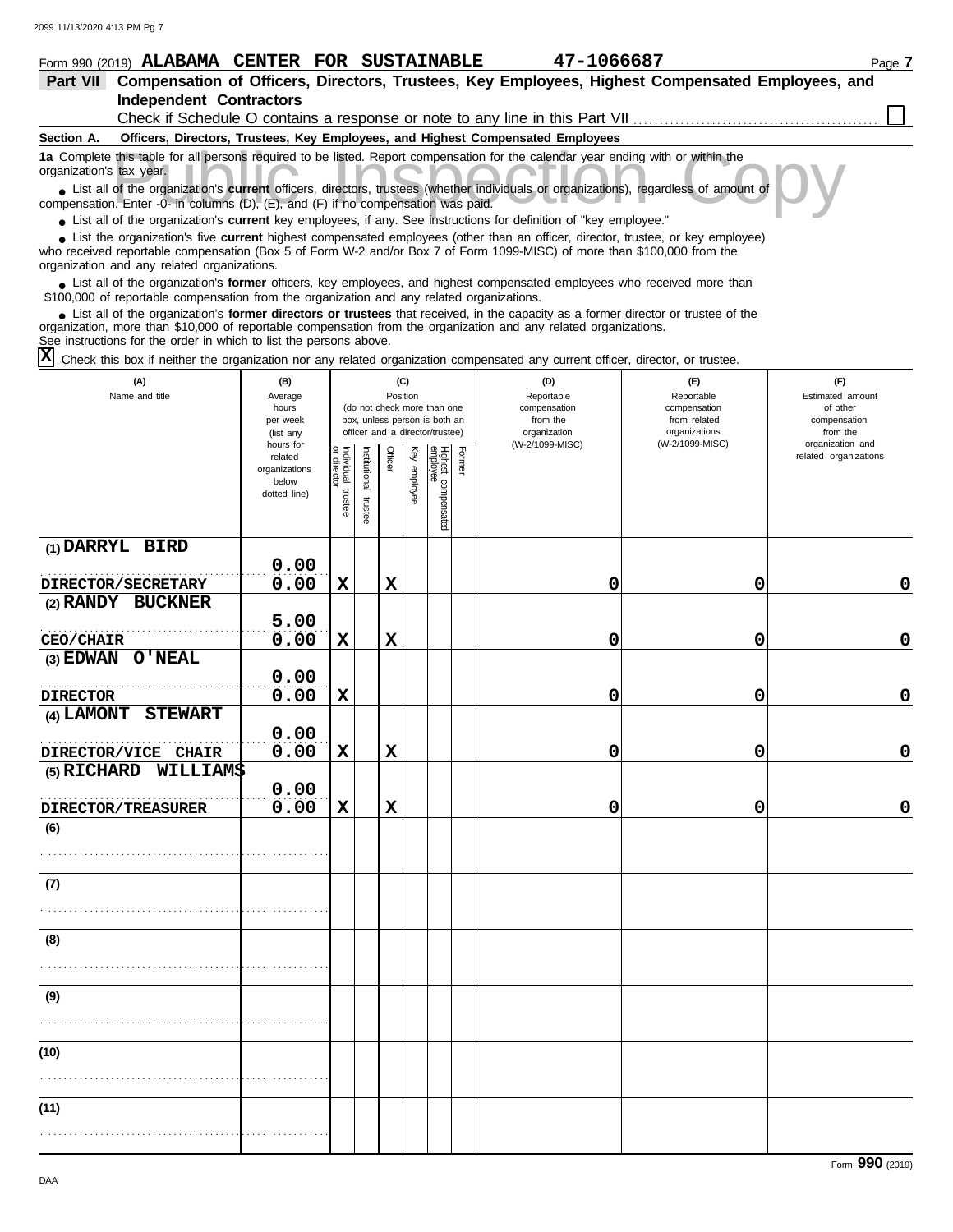| <b>Part VII</b> | Form 990 (2019) ALABAMA CENTER FOR SUSTAINABLE                                                                                                                                                                                 |                                                                |                                   |                       |                                                                                                                    |              |                                 |             | 47-1066687<br>Section A. Officers, Directors, Trustees, Key Employees, and Highest Compensated Employees (continued)                                                                                                 |                                                                                                                                  |                                                                 | Page 8                |
|-----------------|--------------------------------------------------------------------------------------------------------------------------------------------------------------------------------------------------------------------------------|----------------------------------------------------------------|-----------------------------------|-----------------------|--------------------------------------------------------------------------------------------------------------------|--------------|---------------------------------|-------------|----------------------------------------------------------------------------------------------------------------------------------------------------------------------------------------------------------------------|----------------------------------------------------------------------------------------------------------------------------------|-----------------------------------------------------------------|-----------------------|
|                 | (A)<br>Name and title                                                                                                                                                                                                          | (B)<br>Average<br>hours<br>per week<br>(list any               |                                   |                       | (C)<br>Position<br>(do not check more than one<br>box, unless person is both an<br>officer and a director/trustee) |              |                                 |             | (D)<br>Reportable<br>compensation<br>from the<br>organization                                                                                                                                                        | (E)<br>Reportable<br>compensation<br>from related<br>organizations                                                               | (F)<br>Estimated amount<br>of other<br>compensation<br>from the |                       |
|                 |                                                                                                                                                                                                                                | hours for<br>related<br>organizations<br>below<br>dotted line) | Individual trustee<br>or director | Institutional trustee | Officer                                                                                                            | Key employee | Highest compensated<br>employee | Former      | (W-2/1099-MISC)                                                                                                                                                                                                      | (W-2/1099-MISC)                                                                                                                  | organization and                                                | related organizations |
|                 |                                                                                                                                                                                                                                |                                                                |                                   |                       |                                                                                                                    |              |                                 |             |                                                                                                                                                                                                                      |                                                                                                                                  |                                                                 |                       |
|                 |                                                                                                                                                                                                                                |                                                                |                                   |                       |                                                                                                                    |              |                                 |             |                                                                                                                                                                                                                      |                                                                                                                                  |                                                                 |                       |
|                 |                                                                                                                                                                                                                                |                                                                |                                   |                       |                                                                                                                    |              |                                 |             |                                                                                                                                                                                                                      |                                                                                                                                  |                                                                 |                       |
|                 |                                                                                                                                                                                                                                |                                                                |                                   |                       |                                                                                                                    |              |                                 |             |                                                                                                                                                                                                                      |                                                                                                                                  |                                                                 |                       |
|                 |                                                                                                                                                                                                                                |                                                                |                                   |                       |                                                                                                                    |              |                                 |             |                                                                                                                                                                                                                      |                                                                                                                                  |                                                                 |                       |
|                 |                                                                                                                                                                                                                                |                                                                |                                   |                       |                                                                                                                    |              |                                 |             |                                                                                                                                                                                                                      |                                                                                                                                  |                                                                 |                       |
|                 |                                                                                                                                                                                                                                |                                                                |                                   |                       |                                                                                                                    |              |                                 |             |                                                                                                                                                                                                                      |                                                                                                                                  |                                                                 |                       |
|                 |                                                                                                                                                                                                                                |                                                                |                                   |                       |                                                                                                                    |              |                                 |             |                                                                                                                                                                                                                      |                                                                                                                                  |                                                                 |                       |
| C               | Total from continuation sheets to Part VII, Section A                                                                                                                                                                          |                                                                |                                   |                       |                                                                                                                    |              |                                 | u<br>u      |                                                                                                                                                                                                                      |                                                                                                                                  |                                                                 |                       |
|                 |                                                                                                                                                                                                                                |                                                                |                                   |                       |                                                                                                                    |              |                                 | $\mathbf u$ |                                                                                                                                                                                                                      |                                                                                                                                  |                                                                 |                       |
| 2               | reportable compensation from the organization $\bf{u}$ 0                                                                                                                                                                       |                                                                |                                   |                       |                                                                                                                    |              |                                 |             | Total number of individuals (including but not limited to those listed above) who received more than \$100,000 of                                                                                                    |                                                                                                                                  |                                                                 |                       |
|                 |                                                                                                                                                                                                                                |                                                                |                                   |                       |                                                                                                                    |              |                                 |             |                                                                                                                                                                                                                      |                                                                                                                                  |                                                                 | Yes<br>No.            |
| 3               |                                                                                                                                                                                                                                |                                                                |                                   |                       |                                                                                                                    |              |                                 |             | Did the organization list any former officer, director, trustee, key employee, or highest compensated                                                                                                                |                                                                                                                                  | 3                                                               | X                     |
| 4               |                                                                                                                                                                                                                                |                                                                |                                   |                       |                                                                                                                    |              |                                 |             | For any individual listed on line 1a, is the sum of reportable compensation and other compensation from the<br>organization and related organizations greater than \$150,000? If "Yes," complete Schedule J for such |                                                                                                                                  |                                                                 |                       |
|                 | individual communications and contact the contract of the contract of the contract of the contract of the contract of the contract of the contract of the contract of the contract of the contract of the contract of the cont |                                                                |                                   |                       |                                                                                                                    |              |                                 |             | Did any person listed on line 1a receive or accrue compensation from any unrelated organization or individual                                                                                                        |                                                                                                                                  | 4                                                               | X                     |
| 5               |                                                                                                                                                                                                                                |                                                                |                                   |                       |                                                                                                                    |              |                                 |             |                                                                                                                                                                                                                      |                                                                                                                                  | 5                                                               | X                     |
|                 | Section B. Independent Contractors                                                                                                                                                                                             |                                                                |                                   |                       |                                                                                                                    |              |                                 |             |                                                                                                                                                                                                                      |                                                                                                                                  |                                                                 |                       |
| 1               |                                                                                                                                                                                                                                |                                                                |                                   |                       |                                                                                                                    |              |                                 |             | Complete this table for your five highest compensated independent contractors that received more than \$100,000 of                                                                                                   | compensation from the organization. Report compensation for the calendar year ending with or within the organization's tax year. |                                                                 |                       |
|                 |                                                                                                                                                                                                                                | (A)<br>Name and business address                               |                                   |                       |                                                                                                                    |              |                                 |             |                                                                                                                                                                                                                      | (B)<br>Description of services                                                                                                   |                                                                 | (C)<br>Compensation   |
|                 |                                                                                                                                                                                                                                |                                                                |                                   |                       |                                                                                                                    |              |                                 |             |                                                                                                                                                                                                                      |                                                                                                                                  |                                                                 |                       |
|                 |                                                                                                                                                                                                                                |                                                                |                                   |                       |                                                                                                                    |              |                                 |             |                                                                                                                                                                                                                      |                                                                                                                                  |                                                                 |                       |
|                 |                                                                                                                                                                                                                                |                                                                |                                   |                       |                                                                                                                    |              |                                 |             |                                                                                                                                                                                                                      |                                                                                                                                  |                                                                 |                       |
|                 |                                                                                                                                                                                                                                |                                                                |                                   |                       |                                                                                                                    |              |                                 |             |                                                                                                                                                                                                                      |                                                                                                                                  |                                                                 |                       |
|                 |                                                                                                                                                                                                                                |                                                                |                                   |                       |                                                                                                                    |              |                                 |             |                                                                                                                                                                                                                      |                                                                                                                                  |                                                                 |                       |
| $\mathbf{2}$    | Total number of independent contractors (including but not limited to those listed above) who<br>received more than \$100,000 of compensation from the organization $\mathbf u$                                                |                                                                |                                   |                       |                                                                                                                    |              |                                 |             |                                                                                                                                                                                                                      | 0                                                                                                                                |                                                                 |                       |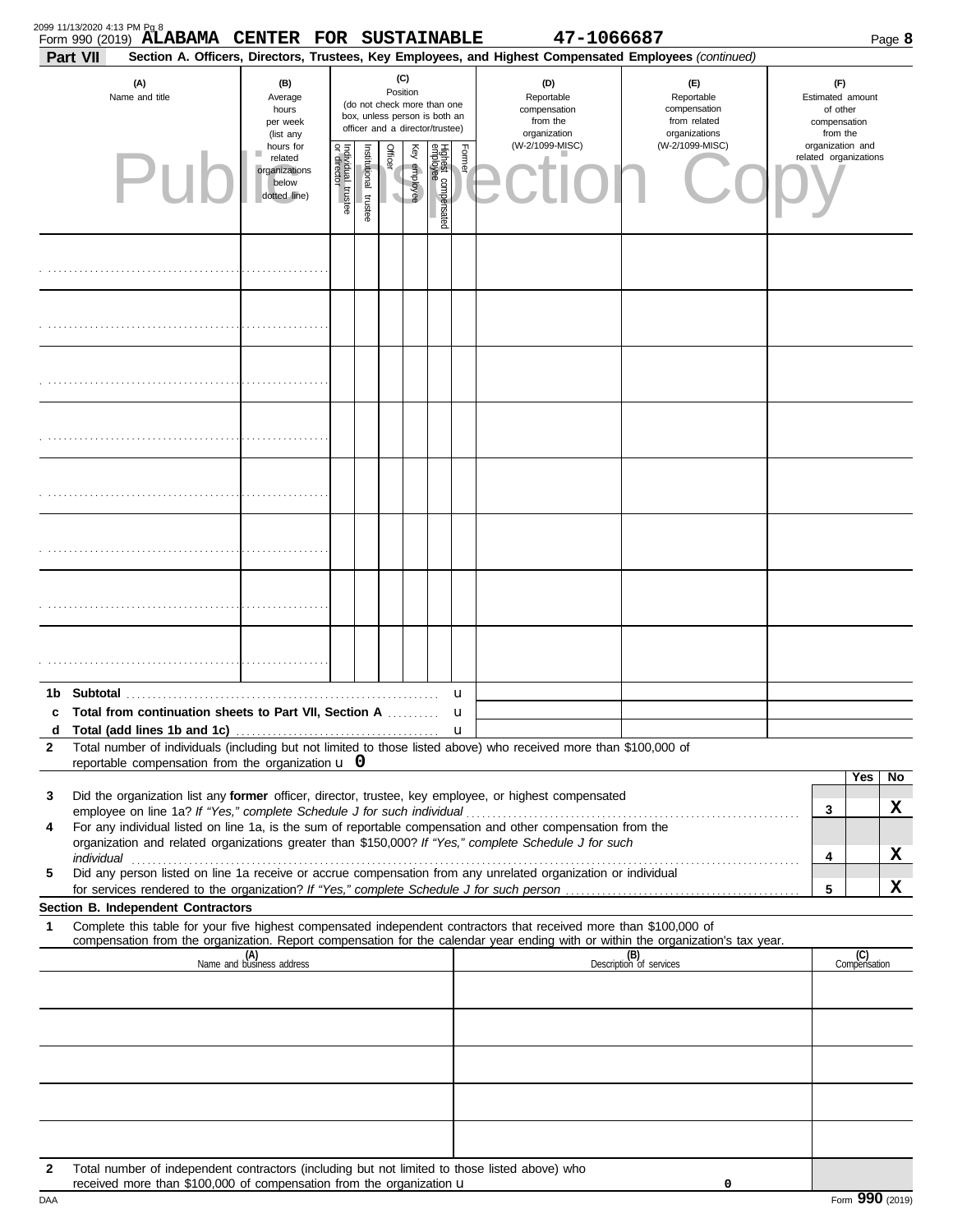|--|

|                                                           |                                                    | Form 990 (2019) ALABAMA CENTER FOR SUSTAINABLE          |          |                             |                 |        |                      |                      | 47-1066687                                   |                                      | Page 9                                                        |
|-----------------------------------------------------------|----------------------------------------------------|---------------------------------------------------------|----------|-----------------------------|-----------------|--------|----------------------|----------------------|----------------------------------------------|--------------------------------------|---------------------------------------------------------------|
|                                                           | Part VIII                                          |                                                         |          | <b>Statement of Revenue</b> |                 |        |                      |                      |                                              |                                      |                                                               |
|                                                           |                                                    |                                                         |          |                             |                 |        |                      |                      |                                              |                                      |                                                               |
|                                                           |                                                    |                                                         |          |                             |                 |        |                      | (A)<br>Total revenue | (B)<br>Related or exempt<br>function revenue | (C)<br>Unrelated<br>business revenue | (D)<br>Revenue excluded<br>from tax under<br>sections 512-514 |
|                                                           |                                                    | 1a Federated campaigns                                  |          |                             | 1a              |        |                      |                      |                                              |                                      |                                                               |
| Contributions, Gifts, Grants<br>and Other Similar Amounts |                                                    | <b>b</b> Membership dues                                |          |                             | 1 <sub>b</sub>  |        |                      |                      |                                              |                                      |                                                               |
|                                                           |                                                    | c Fundraising events                                    |          | .                           | 1c              |        |                      |                      |                                              |                                      |                                                               |
|                                                           |                                                    | d Related organizations                                 |          | an an Dùbhlachd a bhail     | 1 <sub>d</sub>  |        |                      |                      |                                              |                                      |                                                               |
|                                                           |                                                    | e Government grants (contributions)                     |          |                             | 1e              |        |                      |                      |                                              |                                      |                                                               |
|                                                           |                                                    | f All other contributions, gifts, grants,               |          |                             |                 |        |                      |                      |                                              |                                      |                                                               |
|                                                           |                                                    | and similar amounts not included above                  |          |                             | 1f              | 12,051 |                      |                      |                                              |                                      |                                                               |
|                                                           |                                                    | <b>g</b> Noncash contributions included in lines 1a-1f  |          |                             | 1g $\sqrt{3}$   |        |                      |                      |                                              |                                      |                                                               |
|                                                           |                                                    |                                                         |          |                             |                 |        | $\mathbf{u}$         | 12,051               |                                              |                                      |                                                               |
|                                                           |                                                    |                                                         |          |                             |                 |        | <b>Business Code</b> |                      |                                              |                                      |                                                               |
|                                                           | 2a                                                 | PROGRAM SERVICE REVENUE                                 |          |                             |                 |        | 900099               | 30,078               | 30,078                                       |                                      |                                                               |
|                                                           | b                                                  |                                                         |          |                             |                 |        |                      |                      |                                              |                                      |                                                               |
|                                                           | c                                                  |                                                         |          |                             |                 |        |                      |                      |                                              |                                      |                                                               |
|                                                           | d                                                  |                                                         |          |                             |                 |        |                      |                      |                                              |                                      |                                                               |
| Program Service<br>Revenue                                |                                                    |                                                         |          |                             |                 |        |                      |                      |                                              |                                      |                                                               |
|                                                           |                                                    | f All other program service revenue                     |          |                             |                 |        |                      |                      |                                              |                                      |                                                               |
|                                                           |                                                    |                                                         |          |                             |                 |        | u                    | 30,078               |                                              |                                      |                                                               |
|                                                           |                                                    | 3 Investment income (including dividends, interest, and |          |                             |                 |        |                      |                      |                                              |                                      |                                                               |
|                                                           |                                                    |                                                         |          |                             |                 |        | u                    |                      |                                              |                                      |                                                               |
|                                                           | Income from investment of tax-exempt bond proceeds |                                                         |          |                             | u               |        |                      |                      |                                              |                                      |                                                               |
|                                                           | 5                                                  |                                                         |          |                             |                 |        | u                    |                      |                                              |                                      |                                                               |
|                                                           |                                                    |                                                         |          | (i) Real                    |                 |        | (ii) Personal        |                      |                                              |                                      |                                                               |
|                                                           |                                                    | 6a Gross rents                                          | 6a       |                             |                 |        |                      |                      |                                              |                                      |                                                               |
|                                                           |                                                    | <b>b</b> Less: rental expenses                          | 6b<br>6c |                             |                 |        |                      |                      |                                              |                                      |                                                               |
|                                                           | <b>c</b> Rental inc. or (loss)                     |                                                         |          |                             |                 |        |                      |                      |                                              |                                      |                                                               |
|                                                           |                                                    | <b>7a</b> Gross amount from                             |          | (i) Securities              |                 |        | u<br>(ii) Other      |                      |                                              |                                      |                                                               |
|                                                           |                                                    | sales of assets                                         | 7а       |                             |                 |        |                      |                      |                                              |                                      |                                                               |
|                                                           |                                                    | other than inventory<br><b>b</b> Less: cost or other    |          |                             |                 |        |                      |                      |                                              |                                      |                                                               |
| Revenue                                                   |                                                    | basis and sales exps.                                   | 7b       |                             |                 |        |                      |                      |                                              |                                      |                                                               |
|                                                           |                                                    | c Gain or (loss)                                        | 7c       |                             |                 |        |                      |                      |                                              |                                      |                                                               |
|                                                           |                                                    |                                                         |          |                             |                 |        |                      |                      |                                              |                                      |                                                               |
| <b>Other</b>                                              |                                                    | 8a Gross income from fundraising events                 |          |                             |                 |        |                      |                      |                                              |                                      |                                                               |
|                                                           |                                                    | (not including \$                                       |          |                             |                 |        |                      |                      |                                              |                                      |                                                               |
|                                                           |                                                    | of contributions reported on line 1c).                  |          |                             |                 |        |                      |                      |                                              |                                      |                                                               |
|                                                           |                                                    | See Part IV, line 18                                    |          |                             | 8а              |        |                      |                      |                                              |                                      |                                                               |
|                                                           |                                                    | <b>b</b> Less: direct expenses                          |          |                             | 8b              |        |                      |                      |                                              |                                      |                                                               |
|                                                           |                                                    |                                                         |          |                             |                 |        |                      |                      |                                              |                                      |                                                               |
|                                                           |                                                    | 9a Gross income from gaming activities.                 |          |                             |                 |        |                      |                      |                                              |                                      |                                                               |
|                                                           |                                                    | See Part IV, line 19                                    |          |                             | 9а              |        |                      |                      |                                              |                                      |                                                               |
|                                                           |                                                    | <b>b</b> Less: direct expenses                          |          |                             | 9 <sub>b</sub>  |        |                      |                      |                                              |                                      |                                                               |
|                                                           |                                                    |                                                         |          |                             |                 |        |                      |                      |                                              |                                      |                                                               |
|                                                           |                                                    | 10a Gross sales of inventory, less                      |          |                             |                 |        |                      |                      |                                              |                                      |                                                               |
|                                                           |                                                    | returns and allowances                                  |          |                             | 10a             |        |                      |                      |                                              |                                      |                                                               |
|                                                           |                                                    | <b>b</b> Less: cost of goods sold $\ldots$              |          |                             | 10 <sub>b</sub> |        |                      |                      |                                              |                                      |                                                               |
|                                                           |                                                    |                                                         |          |                             |                 |        | $\mathbf{u}$         |                      |                                              |                                      |                                                               |
|                                                           |                                                    |                                                         |          |                             |                 |        | <b>Business Code</b> |                      |                                              |                                      |                                                               |
| Miscellaneous<br>Revenue                                  | 11a                                                |                                                         |          |                             |                 |        |                      |                      |                                              |                                      |                                                               |
|                                                           | b                                                  |                                                         |          |                             |                 |        |                      |                      |                                              |                                      |                                                               |
|                                                           |                                                    |                                                         |          |                             |                 |        |                      |                      |                                              |                                      |                                                               |
|                                                           |                                                    |                                                         |          |                             |                 |        |                      |                      |                                              |                                      |                                                               |
|                                                           |                                                    |                                                         |          |                             |                 |        |                      | 42,129               | 30,078                                       | 0                                    | 0                                                             |
|                                                           |                                                    |                                                         |          |                             |                 |        |                      |                      |                                              |                                      |                                                               |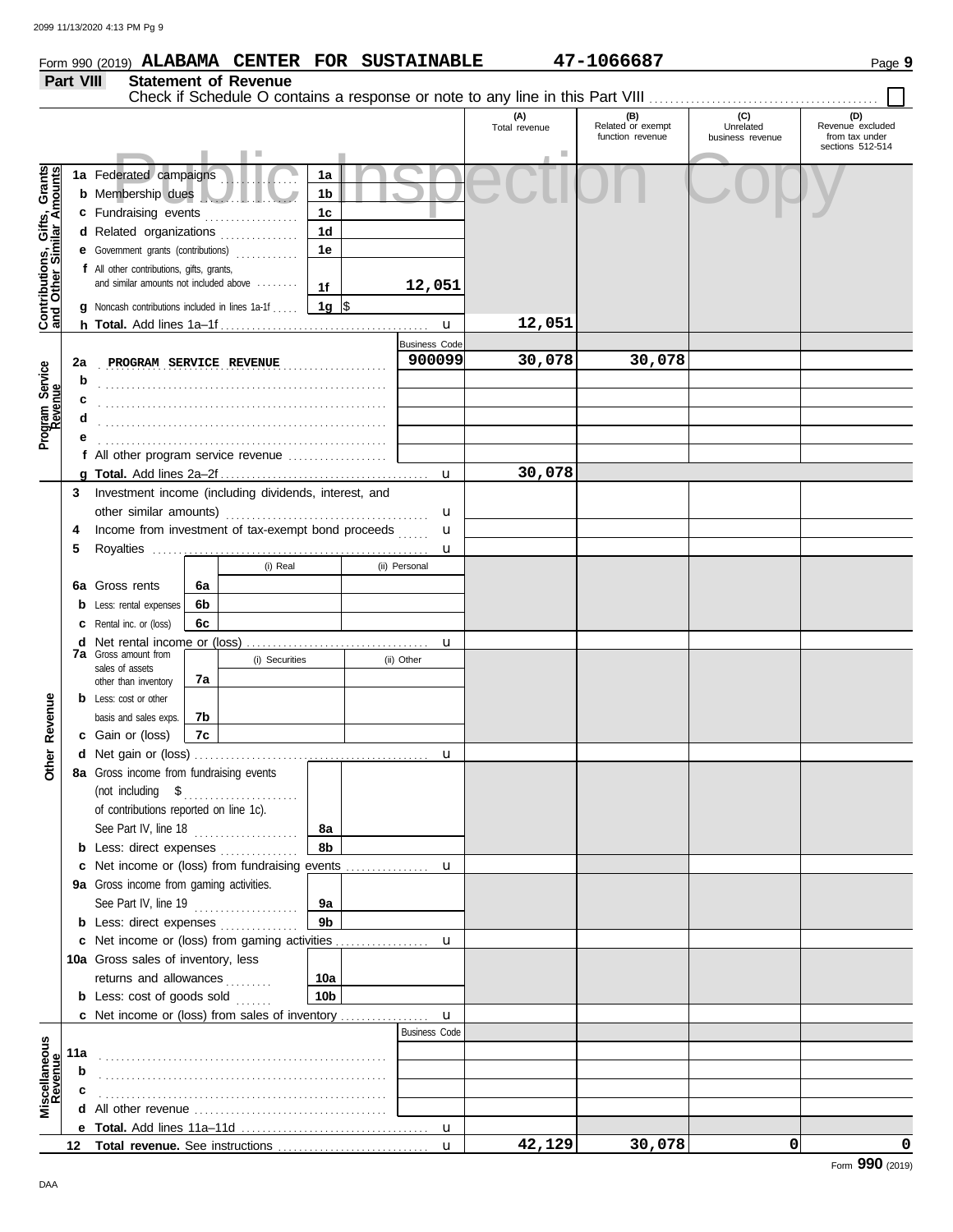#### nd 10b of Part VIII.<br>
dother assistance to domestic organizations<br>
and other assistance to domestic<br>
and other assistance to domestic **Part IX Statement of Functional Expenses Form 990 (2019) ALABAMA CENTER FOR SUSTAINABLE 47-1066687** Page 10 *Section 501(c)(3) and 501(c)(4) organizations must complete all columns. All other organizations must complete column (A). Do not include amounts reported on lines 6b, 7b, 8b, 9b, and 10b of Part VIII.* **1 2 3 4 5 6 7 8 9 10 11 a** Management ................................. **b** Legal . . . . . . . . . . . . . . . . . . . . . . . . . . . . . . . . . . . . . . . . . **c** Accounting . . . . . . . . . . . . . . . . . . . . . . . . . . . . . . . . . . . **d** Lobbying . . . . . . . . . . . . . . . . . . . . . . . . . . . . . . . . . . . . . **e** Professional fundraising services. See Part IV, line 17 **f g** Other. (If line 11g amount exceeds 10% of line 25, column **12** Advertising and promotion . . . . . . . . . . . . . . . . . . **13 14 15 16 17 18 19 20 21 22 23 24 a b c d e** All other expenses . . . . . . . . . . . . . . . . . . . . . . . . . . . Grants and other assistance to domestic organizations and domestic governments. See Part IV, line 21 Grants and other assistance to domestic individuals. See Part IV, line 22 .............. Grants and other assistance to foreign organizations, foreign governments, and foreign individuals. See Part IV, lines 15 and 16 Benefits paid to or for members ............. Compensation of current officers, directors, trustees, and key employees . . . . . . . . . . . . . . . . Compensation not included above to disqualified persons (as defined under section 4958(f)(1)) and persons described in section 4958(c)(3)(B) . . . . . . . . Other salaries and wages ................... Pension plan accruals and contributions (include section 401(k) and 403(b) employer contributions) Other employee benefits .................... Payroll taxes . . . . . . . . . . . . . . . . . . . . . . . . . . . . . . . . . Fees for services (nonemployees): Investment management fees ................ Office expenses ................................ Information technology ..................... Royalties . . . . . . . . . . . . . . . . . . . . . . . . . . . . . . . . . . . . . Occupancy . . . . . . . . . . . . . . . . . . . . . . . . . . . . . . . . . . Travel . . . . . . . . . . . . . . . . . . . . . . . . . . . . . . . . . . . . . . . . Payments of travel or entertainment expenses for any federal, state, or local public officials Conferences, conventions, and meetings Interest . . . . . . . . . . . . . . . . . . . . . . . . . . . . . . . . . . . . . . Payments to affiliates . . . . . . . . . . . . . . . . . . . . . . . . Depreciation, depletion, and amortization Insurance . . . . . . . . . . . . . . . . . . . . . . . . . . . . . . . . . . . . Other expenses. Itemize expenses not covered above (List miscellaneous expenses on line 24e. If line 24e amount exceeds 10% of line 25, column (A) amount, list line 24e expenses on Schedule O.) **(A) (B) (C) (D)** Management and expenses and general expenses (D)<br>Fundraising expenses . . . . . . . . . . . . . . . . . . . . . . . . . . . . . . . . . . . . . . . . . . . . . . . **CONTRACTORS 26,035 18,150 7,885** . . . . . . . . . . . . . . . . . . . . . . . . . . . . . . . . . . . . . . . . . . . . . . . **MEMBERSHIP, DUES, MEETING 1,208 392 816 SOFTWARE** . . . . . . . . . . . . . . . . . . . . . . . . . . . . . . . . . . . . . . . . . . . . . . . Check if Schedule O contains a response or note to any line in this Part IX (A) amount, list line 11g expenses on Schedule O.) ....... **18,000 12,678 5,322 1,377 1,377** <u>3,515 1,869 1,646</u><br>2,364 777 1,587 **2,364 777 1,587 576 84 492 303 303 10 10 421 421 1,424 1,424 SOFTWARE 1,009 592 417 SCHOLARSHIPS**<br> **250 250 250 250 250 250 250 250 286 135 151 56,778 35,661 21,117 0**

**25 Total functional expenses.** Add lines 1 through 24e . . . . . **26** fundraising solicitation. Check here  $\mathbf{u}$  | if organization reported in column (B) joint costs from a combined educational campaign and following SOP 98-2 (ASC 958-720) **Joint costs.** Complete this line only if the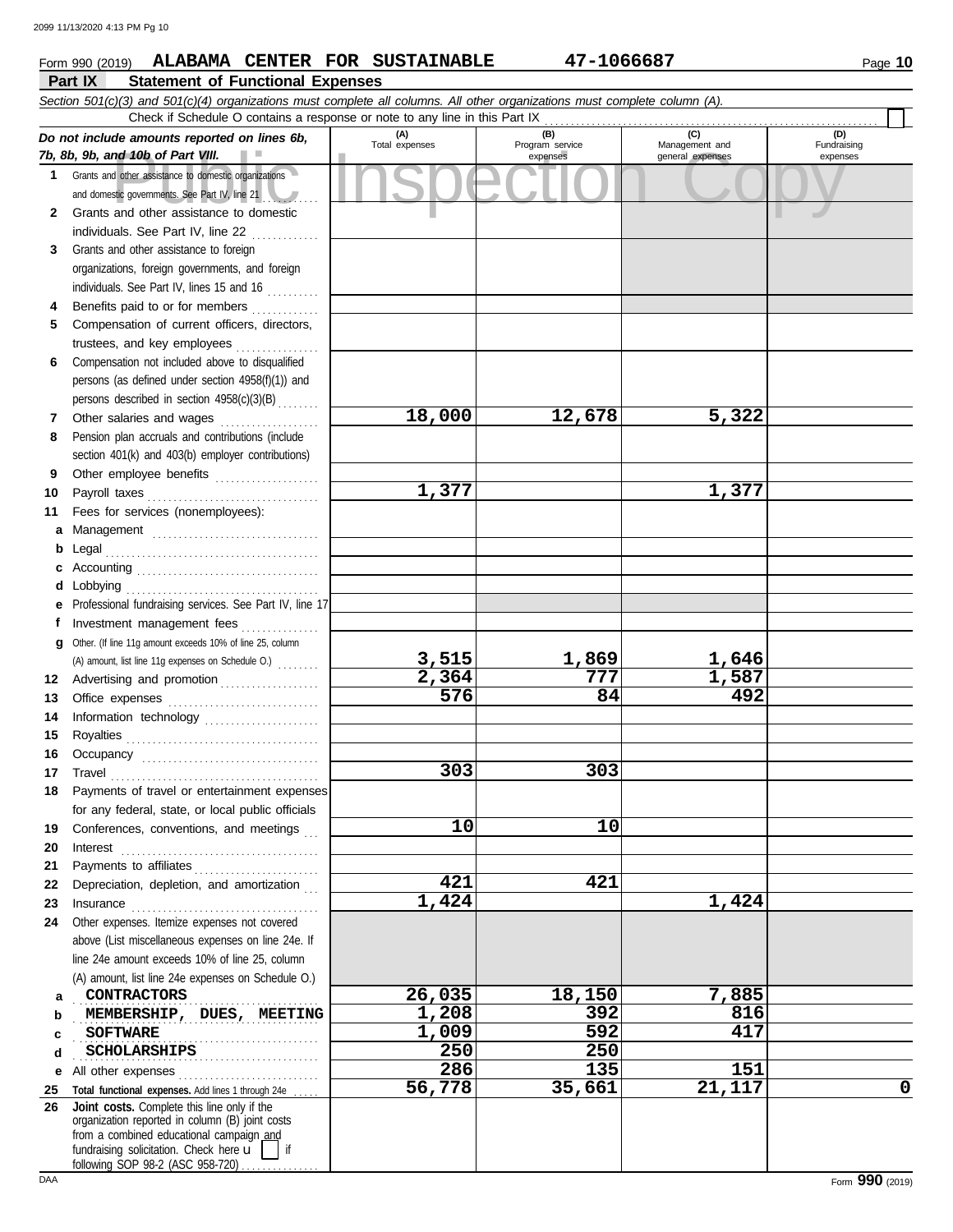## **Form 990 (2019) ALABAMA CENTER FOR SUSTAINABLE 47-1066687** Page 11 **Part X Balance Sheet**

|                         |    | Check if Schedule O contains a response or note to any line in this Part X                                                          |                 |                       |                          |                |                    |
|-------------------------|----|-------------------------------------------------------------------------------------------------------------------------------------|-----------------|-----------------------|--------------------------|----------------|--------------------|
|                         |    |                                                                                                                                     |                 |                       | (A)<br>Beginning of year |                | (B)<br>End of year |
|                         | 1  | Cash-non-interest-bearing                                                                                                           |                 |                       | 16,063                   | $\mathbf{1}$   | 8,231              |
|                         | 2  | Cash—non-interest-bearing<br>Savings and temporary cash investments                                                                 |                 |                       |                          | $\overline{2}$ |                    |
|                         | 3  | Pledges and grants receivable, net Manual Manual Manual Manual Manual Manual Manual Manual Manual Manual Manua                      |                 |                       | $\mathbf{3}$             |                |                    |
|                         | 4  | Accounts receivable, net                                                                                                            |                 | 10,396                | 4                        | 4,000          |                    |
|                         | 5  | Loans and other receivables from any current or former officer, director,                                                           |                 |                       |                          |                |                    |
|                         |    | trustee, key employee, creator or founder, substantial contr butor, or 35%                                                          |                 |                       |                          |                |                    |
|                         |    | controlled entity or family member of any of these persons                                                                          |                 | .                     |                          | 5              |                    |
|                         | 6  | Loans and other receivables from other disqualified persons (as defined                                                             |                 |                       |                          |                |                    |
|                         |    | under section 4958(f)(1)), and persons described in section 4958(c)(3)(B)                                                           |                 |                       | 6                        |                |                    |
| Assets                  | 7  |                                                                                                                                     |                 |                       |                          | 7              |                    |
|                         | 8  | Inventories for sale or use                                                                                                         |                 |                       |                          | 8              |                    |
|                         | 9  |                                                                                                                                     |                 |                       | 4,889                    | 9              | 4,889              |
|                         |    | 10a Land, buildings, and equipment: cost or other                                                                                   |                 |                       |                          |                |                    |
|                         |    |                                                                                                                                     |                 |                       |                          |                |                    |
|                         | b  | Less: accumulated depreciation                                                                                                      | 10 <sub>b</sub> | $\frac{3,370}{2,317}$ | 1,474                    | 10c            | <u>1,053</u>       |
|                         | 11 | Investments-publicly traded securities                                                                                              |                 |                       |                          | 11             |                    |
|                         | 12 |                                                                                                                                     |                 |                       | 12                       |                |                    |
|                         | 13 |                                                                                                                                     |                 |                       | 13                       |                |                    |
|                         | 14 | Intang ble assets                                                                                                                   |                 |                       | 14                       |                |                    |
|                         | 15 | Other assets. See Part IV, line 11                                                                                                  |                 |                       | 15                       |                |                    |
|                         | 16 |                                                                                                                                     |                 |                       | 32,822                   | 16             | 18,173             |
|                         | 17 |                                                                                                                                     |                 |                       | 639                      | 17             |                    |
|                         | 18 | Grants payable                                                                                                                      |                 |                       |                          | 18             |                    |
|                         | 19 | Deferred revenue                                                                                                                    |                 |                       | 19                       |                |                    |
|                         | 20 | Tax-exempt bond liabilities                                                                                                         |                 |                       | 20                       |                |                    |
|                         | 21 | Escrow or custodial account liability. Complete Part IV of Schedule D                                                               |                 |                       | 21                       |                |                    |
|                         | 22 | Loans and other payables to any current or former officer, director,                                                                |                 |                       |                          |                |                    |
| Liabilities             |    | trustee, key employee, creator or founder, substantial contr butor, or 35%                                                          |                 |                       |                          |                |                    |
|                         |    | controlled entity or family member of any of these persons                                                                          |                 |                       |                          | 22             |                    |
|                         | 23 | Secured mortgages and notes payable to unrelated third parties [111] Secured mortgages and notes payable to unrelated third parties |                 |                       |                          | 23             |                    |
|                         | 24 | Unsecured notes and loans payable to unrelated third parties                                                                        |                 |                       |                          | 24             |                    |
|                         | 25 | Other liabilities (including federal income tax, payables to related third                                                          |                 |                       |                          |                |                    |
|                         |    | parties, and other liabilities not included on lines 17-24). Complete Part X                                                        |                 |                       |                          |                |                    |
|                         |    |                                                                                                                                     |                 |                       |                          | 25             |                    |
|                         |    | 26 Total liabilities. Add lines 17 through 25                                                                                       |                 |                       | $\overline{640}$         | 26             | 0                  |
|                         |    | Organizations that follow FASB ASC 958, check here $\mathbf{u} \mathbf{X} $                                                         |                 |                       |                          |                |                    |
|                         |    | and complete lines 27, 28, 32, and 33.                                                                                              |                 |                       |                          |                |                    |
|                         | 27 | Net assets without donor restrictions                                                                                               |                 |                       | 32,182                   | 27             | <u>18,173</u>      |
|                         | 28 | Net assets with donor restrictions                                                                                                  |                 |                       |                          | 28             |                    |
|                         |    | Organizations that do not follow FASB ASC 958, check here u                                                                         |                 |                       |                          |                |                    |
|                         |    | and complete lines 29 through 33.                                                                                                   |                 |                       |                          |                |                    |
| Assets or Fund Balances | 29 | Capital stock or trust principal, or current funds                                                                                  |                 |                       |                          | 29             |                    |
|                         | 30 |                                                                                                                                     |                 |                       | 30                       |                |                    |
|                         | 31 | Retained earnings, endowment, accumulated income, or other funds                                                                    |                 |                       |                          | 31             |                    |
| ğ                       | 32 | Total net assets or fund balances                                                                                                   |                 |                       | 32,182                   | 32             | 18,173             |
|                         | 33 |                                                                                                                                     |                 |                       | 32,822                   | 33             | 18,173             |
|                         |    |                                                                                                                                     |                 |                       |                          |                | Form 990 (2019)    |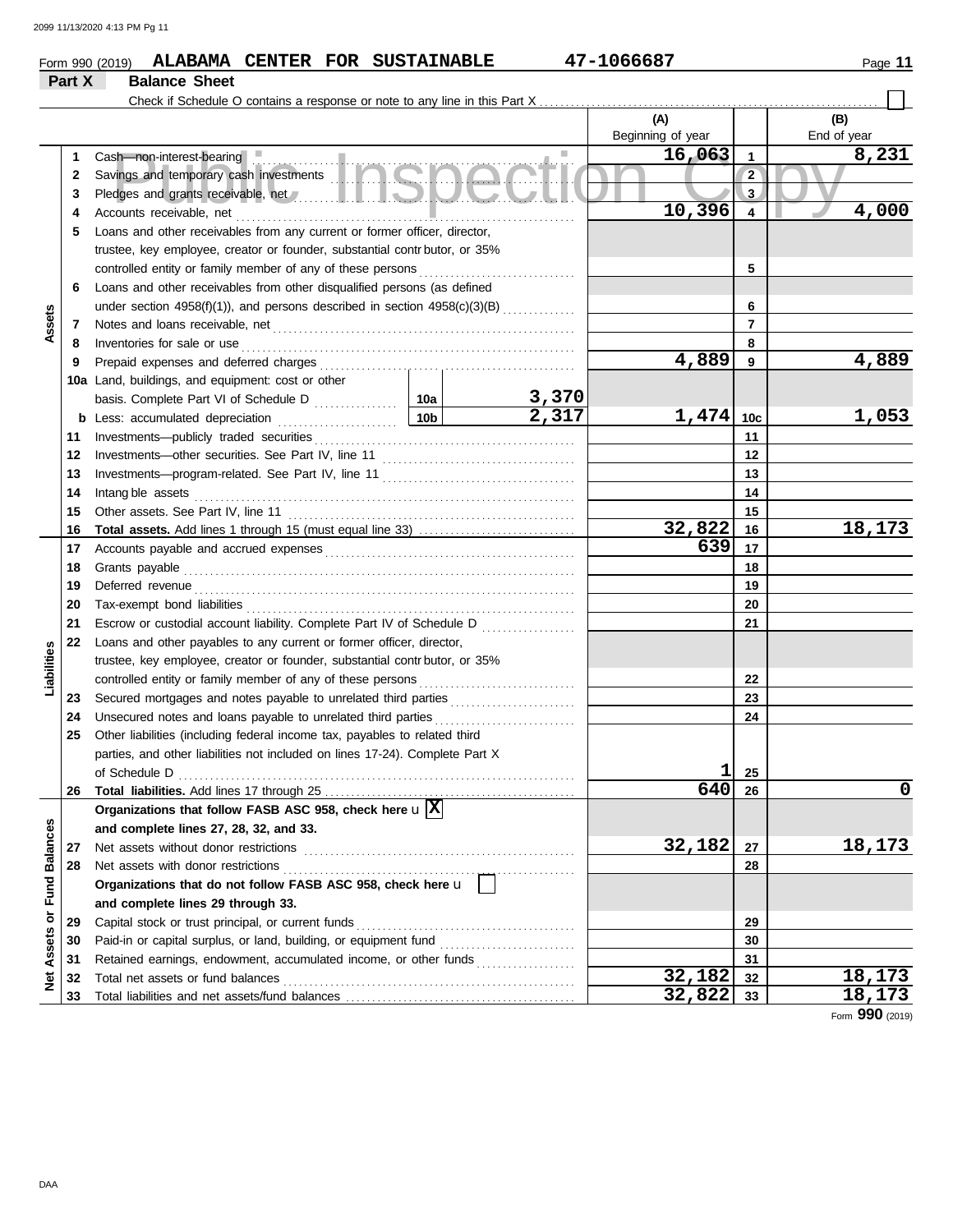|    | 47-1066687<br>Form 990 (2019) ALABAMA CENTER FOR SUSTAINABLE                                                                                                                                                                         |                |    |            | Page 12   |
|----|--------------------------------------------------------------------------------------------------------------------------------------------------------------------------------------------------------------------------------------|----------------|----|------------|-----------|
|    | <b>Reconciliation of Net Assets</b><br>Part XI                                                                                                                                                                                       |                |    |            |           |
|    |                                                                                                                                                                                                                                      |                |    |            |           |
| 1  |                                                                                                                                                                                                                                      |                |    |            | 42,129    |
| 2  |                                                                                                                                                                                                                                      | $\overline{2}$ |    |            | 56,778    |
| 3  |                                                                                                                                                                                                                                      | $\mathbf{3}$   |    |            | $-14,649$ |
| 4  | Revenue less expenses. Subtract line 2 from line 1<br>Net assets or fund balances at beginning of year (must equal Part X, line 32, column (A))                                                                                      | $\overline{4}$ |    |            | 32,182    |
| 5  | Net unrealized gains (losses) on investments <b>and the contract of the contract of the contract of the contract of the contract of the contract of the contract of the contract of the contract of the contract of the contract</b> | 5              |    |            |           |
| 6  |                                                                                                                                                                                                                                      | 6              |    |            |           |
| 7  | Investment expenses                                                                                                                                                                                                                  | $\overline{7}$ |    |            |           |
| 8  |                                                                                                                                                                                                                                      | 8              |    |            | 640       |
| 9  |                                                                                                                                                                                                                                      | 9              |    |            |           |
| 10 | Net assets or fund balances at end of year. Combine lines 3 through 9 (must equal Part X, line                                                                                                                                       |                |    |            |           |
|    |                                                                                                                                                                                                                                      | 10             |    |            | 18,173    |
|    | <b>Financial Statements and Reporting</b><br>Part XII                                                                                                                                                                                |                |    |            |           |
|    |                                                                                                                                                                                                                                      |                |    |            |           |
|    |                                                                                                                                                                                                                                      |                |    | <b>Yes</b> | No        |
| 1  | $ \mathbf{X} $ Accrual<br>Cash<br>Accounting method used to prepare the Form 990:<br>Other                                                                                                                                           |                |    |            |           |
|    | If the organization changed its method of accounting from a prior year or checked "Other," explain in                                                                                                                                |                |    |            |           |
|    | Schedule O.                                                                                                                                                                                                                          |                |    |            |           |
|    | 2a Were the organization's financial statements compiled or reviewed by an independent accountant?                                                                                                                                   |                | 2a |            | х         |
|    | If "Yes," check a box below to indicate whether the financial statements for the year were compiled or                                                                                                                               |                |    |            |           |
|    | reviewed on a separate basis, consolidated basis, or both:                                                                                                                                                                           |                |    |            |           |
|    | Separate basis<br>  Consolidated basis     Both consolidated and separate basis                                                                                                                                                      |                |    |            |           |
|    | <b>b</b> Were the organization's financial statements audited by an independent accountant?                                                                                                                                          |                | 2b |            | X         |
|    | If "Yes," check a box below to indicate whether the financial statements for the year were audited on a                                                                                                                              |                |    |            |           |
|    | separate basis, consolidated basis, or both:                                                                                                                                                                                         |                |    |            |           |
|    | Consolidated basis<br>Both consolidated and separate basis<br>Separate basis                                                                                                                                                         |                |    |            |           |
|    | c If "Yes" to line 2a or 2b, does the organization have a committee that assumes responsibility for oversight of                                                                                                                     |                |    |            |           |
|    | the audit, review, or compilation of its financial statements and selection of an independent accountant?                                                                                                                            |                | 2c |            |           |
|    | If the organization changed either its oversight process or selection process during the tax year, explain on                                                                                                                        |                |    |            |           |
|    | Schedule O.                                                                                                                                                                                                                          |                |    |            |           |
|    | 3a As a result of a federal award, was the organization required to undergo an audit or audits as set forth in the                                                                                                                   |                |    |            |           |
|    | Single Audit Act and OMB Circular A-133?                                                                                                                                                                                             |                | За |            |           |
|    | <b>b</b> If "Yes," did the organization undergo the required audit or audits? If the organization did not undergo the                                                                                                                |                |    |            |           |
|    | required audit or audits, explain why on Schedule O and describe any steps taken to undergo such audits                                                                                                                              |                | 3b |            |           |

Form **990** (2019)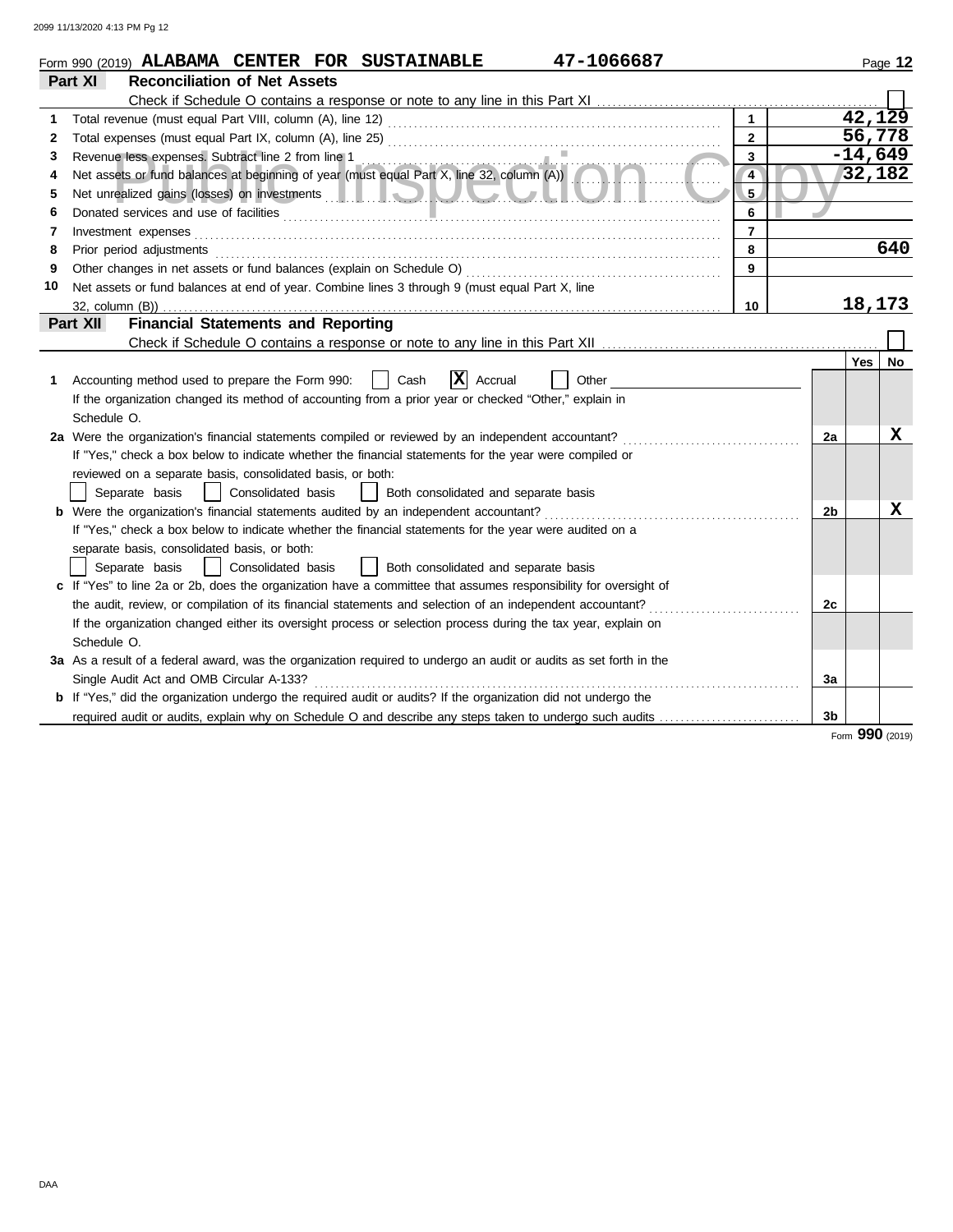| <b>SCHEDULE A</b>                     |                                                                                                                                            | <b>Public Charity Status and Public Support</b>                                                                                                                                                                      |                                                                                                                                     |                                                                                                                                                                                                                                                                 | OMB No. 1545-0047                    |  |  |  |  |  |
|---------------------------------------|--------------------------------------------------------------------------------------------------------------------------------------------|----------------------------------------------------------------------------------------------------------------------------------------------------------------------------------------------------------------------|-------------------------------------------------------------------------------------------------------------------------------------|-----------------------------------------------------------------------------------------------------------------------------------------------------------------------------------------------------------------------------------------------------------------|--------------------------------------|--|--|--|--|--|
| (Form 990 or 990-EZ)                  |                                                                                                                                            |                                                                                                                                                                                                                      | <b>2019</b><br>Complete if the organization is a section 501(c)(3) organization or a section 4947(a)(1) nonexempt charitable trust. |                                                                                                                                                                                                                                                                 |                                      |  |  |  |  |  |
| Department of the Treasury            |                                                                                                                                            | La Attach to Form 990 or Form 990-EZ.                                                                                                                                                                                | Open to Public                                                                                                                      |                                                                                                                                                                                                                                                                 |                                      |  |  |  |  |  |
| Internal Revenue Service              |                                                                                                                                            | <b>u</b> Go to www.irs.gov/Form990 for instructions and the latest information.                                                                                                                                      |                                                                                                                                     |                                                                                                                                                                                                                                                                 | Inspection                           |  |  |  |  |  |
| Name of the organization              |                                                                                                                                            | <b>ALABAMA CENTER FOR SUSTAINABLE</b>                                                                                                                                                                                |                                                                                                                                     |                                                                                                                                                                                                                                                                 | Employer identification number       |  |  |  |  |  |
|                                       | <b>ENERGY</b>                                                                                                                              |                                                                                                                                                                                                                      |                                                                                                                                     | 47-1066687                                                                                                                                                                                                                                                      |                                      |  |  |  |  |  |
| Part I                                |                                                                                                                                            | Reason for Public Charity Status (All organizations must complete this part.)                                                                                                                                        |                                                                                                                                     | See instructions.                                                                                                                                                                                                                                               |                                      |  |  |  |  |  |
| 1                                     |                                                                                                                                            | The organization is not a private foundation because it is: (For lines 1 through 12, check only one box.)<br>A church, convention of churches, or association of churches described in section 170(b)(1)(A)(i).      |                                                                                                                                     |                                                                                                                                                                                                                                                                 |                                      |  |  |  |  |  |
| 2                                     |                                                                                                                                            | A school descr bed in section 170(b)(1)(A)(ii). (Attach Schedule E (Form 990 or 990-EZ).)                                                                                                                            |                                                                                                                                     |                                                                                                                                                                                                                                                                 |                                      |  |  |  |  |  |
| 3                                     |                                                                                                                                            | A hospital or a cooperative hospital service organization descrbed in section 170(b)(1)(A)(iii).                                                                                                                     |                                                                                                                                     |                                                                                                                                                                                                                                                                 |                                      |  |  |  |  |  |
| 4                                     | A medical research organization operated in conjunction with a hospital described in section 170(b)(1)(A)(iii). Enter the hospital's name, |                                                                                                                                                                                                                      |                                                                                                                                     |                                                                                                                                                                                                                                                                 |                                      |  |  |  |  |  |
| city, and state:                      |                                                                                                                                            |                                                                                                                                                                                                                      |                                                                                                                                     |                                                                                                                                                                                                                                                                 |                                      |  |  |  |  |  |
| 5                                     | section 170(b)(1)(A)(iv). (Complete Part II.)                                                                                              |                                                                                                                                                                                                                      |                                                                                                                                     | An organization operated for the benefit of a college or university owned or operated by a governmental unit described in                                                                                                                                       |                                      |  |  |  |  |  |
| 6                                     |                                                                                                                                            | A federal, state, or local government or governmental unit descr bed in section 170(b)(1)(A)(v).                                                                                                                     |                                                                                                                                     |                                                                                                                                                                                                                                                                 |                                      |  |  |  |  |  |
| x<br>7                                | described in section 170(b)(1)(A)(vi). (Complete Part II.)                                                                                 |                                                                                                                                                                                                                      |                                                                                                                                     | An organization that normally receives a substantial part of its support from a governmental unit or from the general public                                                                                                                                    |                                      |  |  |  |  |  |
| 8                                     |                                                                                                                                            | A community trust described in section 170(b)(1)(A)(vi). (Complete Part II.)                                                                                                                                         |                                                                                                                                     |                                                                                                                                                                                                                                                                 |                                      |  |  |  |  |  |
| 9                                     |                                                                                                                                            |                                                                                                                                                                                                                      |                                                                                                                                     | An agricultural research organization described in section 170(b)(1)(A)(ix) operated in conjunction with a land-grant college<br>or university or a non-land-grant college of agriculture (see instructions). Enter the name, city, and state of the college or |                                      |  |  |  |  |  |
| university:                           |                                                                                                                                            |                                                                                                                                                                                                                      |                                                                                                                                     |                                                                                                                                                                                                                                                                 |                                      |  |  |  |  |  |
| 10                                    |                                                                                                                                            |                                                                                                                                                                                                                      |                                                                                                                                     | An organization that normally receives: (1) more than 33 1/3% of its support from contributions, membership fees, and gross<br>receipts from activities related to its exempt functions—subject to certain exceptions, and (2) no more than 33 1/3% of its      |                                      |  |  |  |  |  |
|                                       |                                                                                                                                            | support from gross investment income and unrelated business taxable income (less section 511 tax) from businesses                                                                                                    |                                                                                                                                     |                                                                                                                                                                                                                                                                 |                                      |  |  |  |  |  |
|                                       |                                                                                                                                            | acquired by the organization after June 30, 1975. See section 509(a)(2). (Complete Part III.)                                                                                                                        |                                                                                                                                     |                                                                                                                                                                                                                                                                 |                                      |  |  |  |  |  |
| 11<br>12                              |                                                                                                                                            | An organization organized and operated exclusively to test for public safety. See section 509(a)(4).                                                                                                                 |                                                                                                                                     | An organization organized and operated exclusively for the benefit of, to perform the functions of, or to carry out the purposes                                                                                                                                |                                      |  |  |  |  |  |
|                                       |                                                                                                                                            |                                                                                                                                                                                                                      |                                                                                                                                     | of one or more publicly supported organizations descrbed in section 509(a)(1) or section 509(a)(2). See section 509(a)(3).                                                                                                                                      |                                      |  |  |  |  |  |
|                                       |                                                                                                                                            |                                                                                                                                                                                                                      |                                                                                                                                     | Check the box in lines 12a through 12d that describes the type of supporting organization and complete lines 12e, 12f, and 12g.                                                                                                                                 |                                      |  |  |  |  |  |
| a                                     |                                                                                                                                            | the supported organization(s) the power to regularly appoint or elect a majority of the directors or trustees of the                                                                                                 |                                                                                                                                     | Type I. A supporting organization operated, supervised, or controlled by its supported organization(s), typically by giving                                                                                                                                     |                                      |  |  |  |  |  |
|                                       |                                                                                                                                            | supporting organization. You must complete Part IV, Sections A and B.                                                                                                                                                |                                                                                                                                     |                                                                                                                                                                                                                                                                 |                                      |  |  |  |  |  |
| b                                     |                                                                                                                                            |                                                                                                                                                                                                                      |                                                                                                                                     | Type II. A supporting organization supervised or controlled in connection with its supported organization(s), by having                                                                                                                                         |                                      |  |  |  |  |  |
|                                       |                                                                                                                                            | organization(s). You must complete Part IV, Sections A and C.                                                                                                                                                        |                                                                                                                                     | control or management of the supporting organization vested in the same persons that control or manage the supported                                                                                                                                            |                                      |  |  |  |  |  |
| c                                     |                                                                                                                                            |                                                                                                                                                                                                                      |                                                                                                                                     | Type III functionally integrated. A supporting organization operated in connection with, and functionally integrated with,                                                                                                                                      |                                      |  |  |  |  |  |
|                                       |                                                                                                                                            | its supported organization(s) (see instructions). You must complete Part IV, Sections A, D, and E.                                                                                                                   |                                                                                                                                     |                                                                                                                                                                                                                                                                 |                                      |  |  |  |  |  |
| d                                     |                                                                                                                                            |                                                                                                                                                                                                                      |                                                                                                                                     | Type III non-functionally integrated. A supporting organization operated in connection with its supported organization(s)<br>that is not functionally integrated. The organization generally must satisfy a distribution requirement and an attentiveness       |                                      |  |  |  |  |  |
|                                       |                                                                                                                                            | requirement (see instructions). You must complete Part IV, Sections A and D, and Part V.                                                                                                                             |                                                                                                                                     |                                                                                                                                                                                                                                                                 |                                      |  |  |  |  |  |
| е                                     |                                                                                                                                            | Check this box if the organization received a written determination from the IRS that it is a Type I, Type II, Type III<br>functionally integrated, or Type III non-functionally integrated supporting organization. |                                                                                                                                     |                                                                                                                                                                                                                                                                 |                                      |  |  |  |  |  |
| f                                     | Enter the number of supported organizations                                                                                                |                                                                                                                                                                                                                      |                                                                                                                                     |                                                                                                                                                                                                                                                                 |                                      |  |  |  |  |  |
| g                                     |                                                                                                                                            | Provide the following information about the supported organization(s).                                                                                                                                               |                                                                                                                                     |                                                                                                                                                                                                                                                                 |                                      |  |  |  |  |  |
| (i) Name of supported<br>organization | (ii) $E N$                                                                                                                                 | (iii) Type of organization<br>(described on lines 1-10                                                                                                                                                               | (iv) Is the organization<br>listed in your governing                                                                                | (v) Amount of monetary<br>support (see                                                                                                                                                                                                                          | (vi) Amount of<br>other support (see |  |  |  |  |  |
|                                       |                                                                                                                                            | above (see instructions))                                                                                                                                                                                            | document?                                                                                                                           | instructions)                                                                                                                                                                                                                                                   | instructions)                        |  |  |  |  |  |
|                                       |                                                                                                                                            |                                                                                                                                                                                                                      | Yes<br>No                                                                                                                           |                                                                                                                                                                                                                                                                 |                                      |  |  |  |  |  |
| (A)                                   |                                                                                                                                            |                                                                                                                                                                                                                      |                                                                                                                                     |                                                                                                                                                                                                                                                                 |                                      |  |  |  |  |  |
| (B)                                   |                                                                                                                                            |                                                                                                                                                                                                                      |                                                                                                                                     |                                                                                                                                                                                                                                                                 |                                      |  |  |  |  |  |
| (C)                                   |                                                                                                                                            |                                                                                                                                                                                                                      |                                                                                                                                     |                                                                                                                                                                                                                                                                 |                                      |  |  |  |  |  |
| (D)                                   |                                                                                                                                            |                                                                                                                                                                                                                      |                                                                                                                                     |                                                                                                                                                                                                                                                                 |                                      |  |  |  |  |  |
|                                       |                                                                                                                                            |                                                                                                                                                                                                                      |                                                                                                                                     |                                                                                                                                                                                                                                                                 |                                      |  |  |  |  |  |
| (E)                                   |                                                                                                                                            |                                                                                                                                                                                                                      |                                                                                                                                     |                                                                                                                                                                                                                                                                 |                                      |  |  |  |  |  |
|                                       |                                                                                                                                            |                                                                                                                                                                                                                      |                                                                                                                                     |                                                                                                                                                                                                                                                                 |                                      |  |  |  |  |  |
| Total                                 |                                                                                                                                            |                                                                                                                                                                                                                      |                                                                                                                                     |                                                                                                                                                                                                                                                                 |                                      |  |  |  |  |  |

**For Paperwork Reduction Act Notice, see the Instructions for Form 990 or 990-EZ.**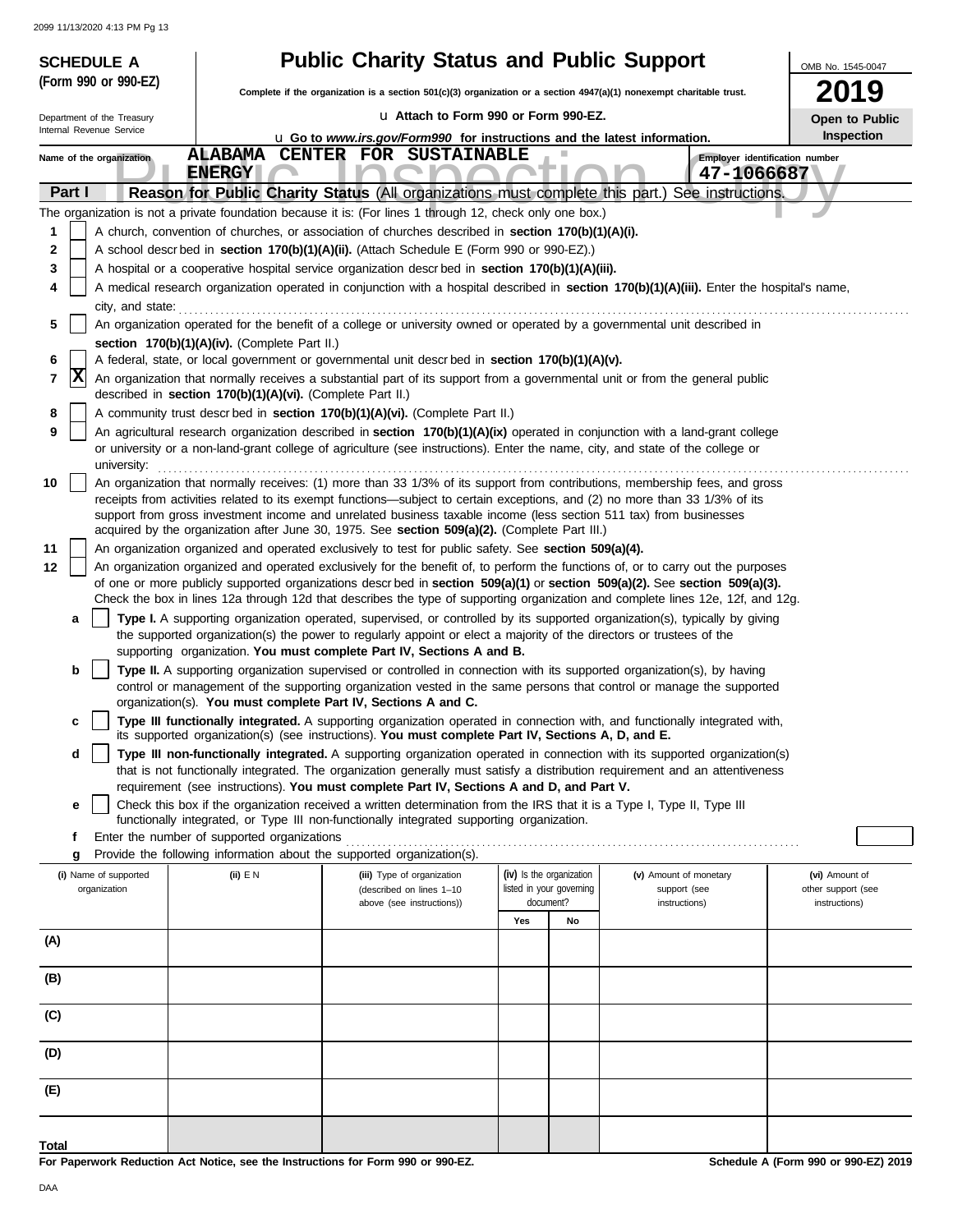|              | Schedule A (Form 990 or 990-EZ) 2019                                                                                                                                                                               |          |          | ALABAMA CENTER FOR SUSTAINABLE |            | 47-1066687 | Page 2                                      |
|--------------|--------------------------------------------------------------------------------------------------------------------------------------------------------------------------------------------------------------------|----------|----------|--------------------------------|------------|------------|---------------------------------------------|
|              | Support Schedule for Organizations Described in Sections 170(b)(1)(A)(iv) and 170(b)(1)(A)(vi)<br>Part II                                                                                                          |          |          |                                |            |            |                                             |
|              | (Complete only if you checked the box on line 5, 7, or 8 of Part I or if the organization failed to qualify under                                                                                                  |          |          |                                |            |            |                                             |
|              | Part III. If the organization fails to qualify under the tests listed below, please complete Part III.)                                                                                                            |          |          |                                |            |            |                                             |
|              | <b>Section A. Public Support</b>                                                                                                                                                                                   |          |          |                                |            |            |                                             |
|              | Calendar year (or fiscal year beginning in)<br>$\mathbf{u}$                                                                                                                                                        | (a) 2015 | (b) 2016 | $(c)$ 2017                     | $(d)$ 2018 | (e) 2019   | (f) Total                                   |
| 1            | Gifts, grants, contributions, and<br>membership fees received. (Do not                                                                                                                                             |          |          |                                |            |            |                                             |
|              | include any "unusual grants.")                                                                                                                                                                                     | 130,035  | 46,255   | 112,848                        | 38,081     | 12,051     | 339,270                                     |
| $\mathbf{2}$ | Tax revenues levied for the<br>organization's benefit and either paid<br>to or expended on its behalf                                                                                                              |          |          |                                |            |            |                                             |
| 3            | The value of services or facilities<br>furnished by a governmental unit to the<br>organization without charge                                                                                                      |          |          |                                |            |            |                                             |
| 4            | Total. Add lines 1 through 3                                                                                                                                                                                       | 130,035  | 46,255   | 112,848                        | 38,081     | 12,051     | 339,270                                     |
| 5            | The portion of total contr butions by<br>each person (other than a<br>governmental unit or publicly<br>supported organization) included on<br>line 1 that exceeds 2% of the amount<br>shown on line 11, column (f) |          |          |                                |            |            |                                             |
| 6            | Public support. Subtract line 5 from line 4                                                                                                                                                                        |          |          |                                |            |            | 339,270                                     |
|              | <b>Section B. Total Support</b>                                                                                                                                                                                    |          |          |                                |            |            |                                             |
|              | Calendar year (or fiscal year beginning in)<br>$\mathbf{u}$                                                                                                                                                        | (a) 2015 | (b) 2016 | $(c)$ 2017                     | $(d)$ 2018 | $(e)$ 2019 | (f) Total                                   |
| 7            | Amounts from line 4                                                                                                                                                                                                | 130,035  | 46,255   | 112,848                        | 38,081     | 12,051     | 339,270                                     |
| 8            | Gross income from interest, dividends,<br>payments received on securities loans,<br>rents, royalties, and income from<br>similar sources                                                                           | 1        |          |                                |            |            | 1                                           |
| 9            | Net income from unrelated business<br>activities, whether or not the business<br>is regularly carried on                                                                                                           |          |          |                                |            |            |                                             |
| 10           | Other income. Do not include gain or<br>loss from the sale of capital assets<br>(Explain in Part VI.)                                                                                                              |          |          |                                |            |            |                                             |
| 11           | Total support. Add lines 7 through 10                                                                                                                                                                              |          |          |                                |            |            | 339,271                                     |
| 12           | Gross receipts from related activities, etc. (see instructions)                                                                                                                                                    |          |          |                                |            | 12         | 108,941                                     |
| 13           | First five years. If the Form 990 is for the organization's first, second, third, fourth, or fifth tax year as a section 501(c)(3)                                                                                 |          |          |                                |            |            |                                             |
|              | organization, check this box and stop here                                                                                                                                                                         |          |          |                                |            |            | $\blacktriangleright \overline{\mathbf{X}}$ |
|              | Section C. Computation of Public Support Percentage                                                                                                                                                                |          |          |                                |            |            |                                             |
| 14           | Public support percentage for 2019 (line 6, column (f) divided by line 11, column (f)) [[[[[[[[[[[[[[[[[[[[[[                                                                                                      |          |          |                                |            | 14<br>15   | %                                           |
| 15           | Public support percentage from 2018 Schedule A, Part II, line 14<br>33 1/3% support test-2019. If the organization did not check the box on line 13, and line 14 is 33 1/3% or more, check this                    |          |          |                                |            |            | %                                           |
| 16a          | box and stop here. The organization qualifies as a publicly supported organization                                                                                                                                 |          |          |                                |            |            |                                             |
| b            | 33 1/3% support test-2018. If the organization did not check a box on line 13 or 16a, and line 15 is 33 1/3% or more, check                                                                                        |          |          |                                |            |            |                                             |
|              | this box and stop here. The organization qualifies as a publicly supported organization                                                                                                                            |          |          |                                |            |            |                                             |
| 17a          | 10%-facts-and-circumstances test-2019. If the organization did not check a box on line 13, 16a, or 16b, and line 14 is                                                                                             |          |          |                                |            |            |                                             |
|              | 10% or more, and if the organization meets the "facts-and-circumstances" test, check this box and stop here. Explain in                                                                                            |          |          |                                |            |            |                                             |
|              | Part VI how the organization meets the "facts-and-circumstances" test. The organization qualifies as a publicly supported                                                                                          |          |          |                                |            |            |                                             |
|              | organization                                                                                                                                                                                                       |          |          |                                |            |            |                                             |
| b            | 10%-facts-and-circumstances test-2018. If the organization did not check a box on line 13, 16a, 16b, or 17a, and line                                                                                              |          |          |                                |            |            |                                             |
|              | 15 is 10% or more, and if the organization meets the "facts-and-circumstances" test, check this box and stop here.                                                                                                 |          |          |                                |            |            |                                             |
|              | Explain in Part VI how the organization meets the "facts-and-circumstances" test. The organization qualifies as a publicly                                                                                         |          |          |                                |            |            |                                             |
|              | supported organization                                                                                                                                                                                             |          |          |                                |            |            |                                             |
| 18           | Private foundation. If the organization did not check a box on line 13, 16a, 16b, 17a, or 17b, check this box and see<br>instructions                                                                              |          |          |                                |            |            |                                             |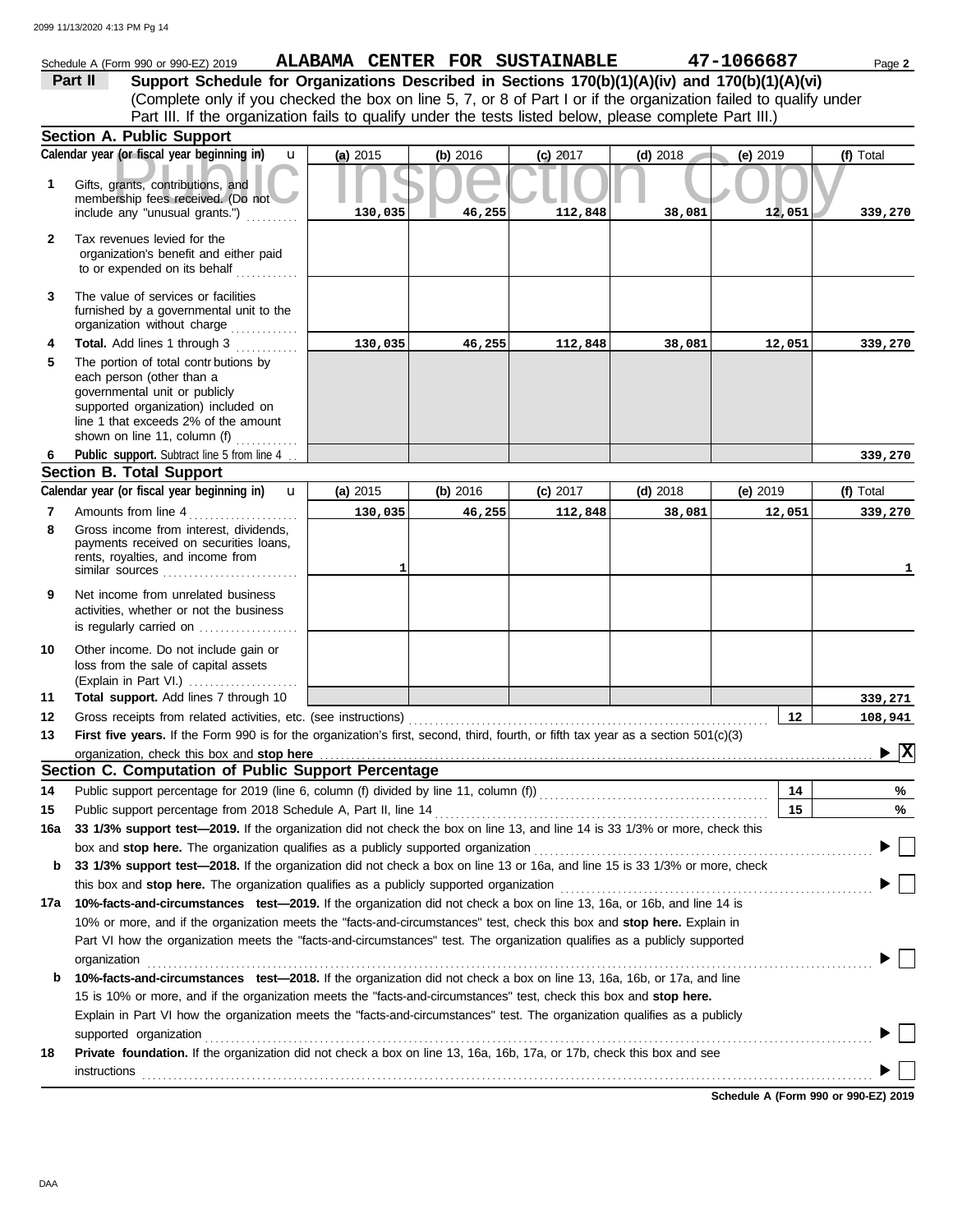|              | Schedule A (Form 990 or 990-EZ) 2019                                                                                                                                                                                                                                                                             |          |          | ALABAMA CENTER FOR SUSTAINABLE |            | 47-1066687 | Page 3    |
|--------------|------------------------------------------------------------------------------------------------------------------------------------------------------------------------------------------------------------------------------------------------------------------------------------------------------------------|----------|----------|--------------------------------|------------|------------|-----------|
|              | Support Schedule for Organizations Described in Section 509(a)(2)<br>Part III                                                                                                                                                                                                                                    |          |          |                                |            |            |           |
|              | (Complete only if you checked the box on line 10 of Part I or if the organization failed to qualify under Part II.                                                                                                                                                                                               |          |          |                                |            |            |           |
|              | If the organization fails to qualify under the tests listed below, please complete Part II.)                                                                                                                                                                                                                     |          |          |                                |            |            |           |
|              | <b>Section A. Public Support</b>                                                                                                                                                                                                                                                                                 |          |          |                                |            |            |           |
|              | Calendar year (or fiscal year beginning in)<br>$\mathbf{u}$                                                                                                                                                                                                                                                      | (a) 2015 | (b) 2016 | $(c)$ 2017                     | $(d)$ 2018 | (e) 2019   | (f) Total |
| 1            | Gifts, grants, contributions, and membership fees<br>received. (Do not include any "unusual grants.")                                                                                                                                                                                                            |          |          |                                |            |            |           |
| $\mathbf{2}$ | Gross receipts from admissions, merchandise<br>sold or services performed, or facilities<br>furnished in any activity that is related to the<br>organization's fax-exempt purpose                                                                                                                                |          |          |                                |            |            |           |
| 3            | Gross receipts from activities that are not an<br>unrelated trade or business under section 513                                                                                                                                                                                                                  |          |          |                                |            |            |           |
| 4            | Tax revenues levied for the<br>organization's benefit and either paid<br>to or expended on its behalf                                                                                                                                                                                                            |          |          |                                |            |            |           |
| 5            | The value of services or facilities<br>furnished by a governmental unit to the<br>organization without charge without in the search of the search of the search of the search of the search of the search of the search of the search of the search of the search of the search of the search of the search of t |          |          |                                |            |            |           |
| 6            | Total. Add lines 1 through 5                                                                                                                                                                                                                                                                                     |          |          |                                |            |            |           |
|              | <b>7a</b> Amounts included on lines 1, 2, and 3<br>received from disqualified persons                                                                                                                                                                                                                            |          |          |                                |            |            |           |
| b            | Amounts included on lines 2 and 3<br>received from other than disqualified<br>persons that exceed the greater of \$5,000<br>or 1% of the amount on line 13 for the year $\ldots$                                                                                                                                 |          |          |                                |            |            |           |
| c            | Add lines 7a and 7b                                                                                                                                                                                                                                                                                              |          |          |                                |            |            |           |
| 8            | Public support. (Subtract line 7c from<br>line $6.$ )                                                                                                                                                                                                                                                            |          |          |                                |            |            |           |
|              | <b>Section B. Total Support</b>                                                                                                                                                                                                                                                                                  |          |          |                                |            |            |           |
|              | Calendar year (or fiscal year beginning in)<br>$\mathbf{u}$                                                                                                                                                                                                                                                      | (a) 2015 | (b) 2016 | $(c)$ 2017                     | $(d)$ 2018 | $(e)$ 2019 | (f) Total |
| 9            | Amounts from line 6<br>.                                                                                                                                                                                                                                                                                         |          |          |                                |            |            |           |
| 10a          | Gross income from interest, dividends,<br>payments received on securities loans, rents,<br>royalties, and income from similar sources                                                                                                                                                                            |          |          |                                |            |            |           |
|              | Unrelated business taxable income (less<br>section 511 taxes) from businesses<br>acquired after June 30, 1975                                                                                                                                                                                                    |          |          |                                |            |            |           |
|              | Add lines 10a and 10b                                                                                                                                                                                                                                                                                            |          |          |                                |            |            |           |
| 11           | Net income from unrelated business<br>activities not included in line 10b, whether<br>or not the business is regularly carried on                                                                                                                                                                                |          |          |                                |            |            |           |
| 12           | Other income. Do not include gain or<br>loss from the sale of capital assets<br>(Explain in Part VI.)                                                                                                                                                                                                            |          |          |                                |            |            |           |
| 13           | Total support. (Add lines 9, 10c, 11,<br>and 12.)                                                                                                                                                                                                                                                                |          |          |                                |            |            |           |
| 14           | First five years. If the Form 990 is for the organization's first, second, third, fourth, or fifth tax year as a section 501(c)(3)                                                                                                                                                                               |          |          |                                |            |            |           |
|              | organization, check this box and stop here                                                                                                                                                                                                                                                                       |          |          |                                |            |            |           |
|              | Section C. Computation of Public Support Percentage                                                                                                                                                                                                                                                              |          |          |                                |            |            |           |
| 15           |                                                                                                                                                                                                                                                                                                                  |          |          |                                |            | 15         | %         |
| 16           |                                                                                                                                                                                                                                                                                                                  |          |          |                                |            | 16         | %         |
|              | Section D. Computation of Investment Income Percentage                                                                                                                                                                                                                                                           |          |          |                                |            |            |           |
| 17           | Investment income percentage for 2019 (line 10c, column (f), divided by line 13, column (f)) [[[[[[[[[[[[[[[[                                                                                                                                                                                                    |          |          |                                |            | 17         | %         |
| 18           | Investment income percentage from 2018 Schedule A, Part III, line 17                                                                                                                                                                                                                                             |          |          |                                |            | 18         | %         |
| 19a          | 33 1/3% support tests-2019. If the organization did not check the box on line 14, and line 15 is more than 33 1/3%, and line                                                                                                                                                                                     |          |          |                                |            |            |           |
|              |                                                                                                                                                                                                                                                                                                                  |          |          |                                |            |            |           |
| b            | 33 1/3% support tests-2018. If the organization did not check a box on line 14 or line 19a, and line 16 is more than 33 1/3%, and                                                                                                                                                                                |          |          |                                |            |            |           |
| 20           |                                                                                                                                                                                                                                                                                                                  |          |          |                                |            |            |           |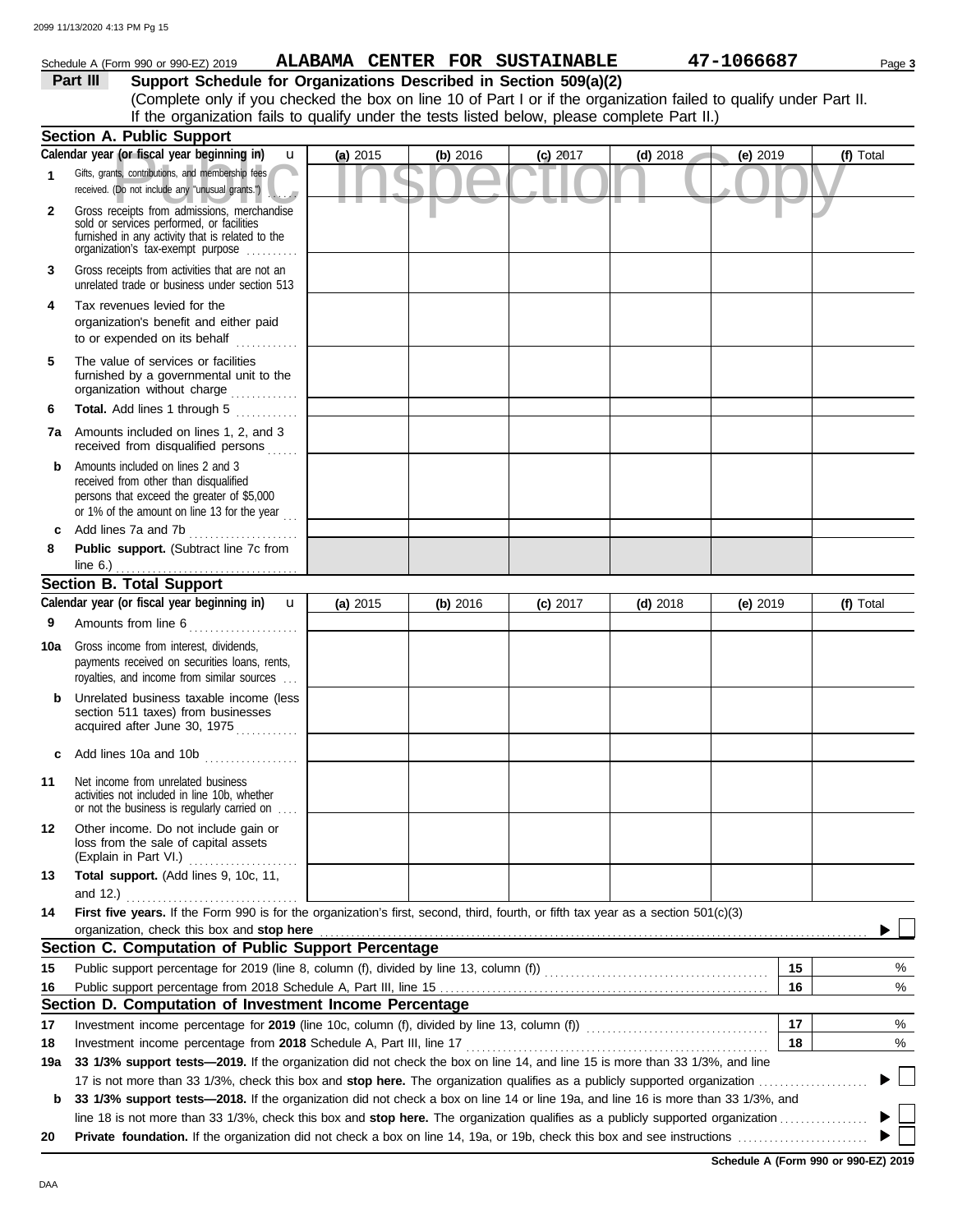|     | ALABAMA CENTER FOR SUSTAINABLE<br>Schedule A (Form 990 or 990-EZ) 2019                                                                                                                                                        | 47-1066687                           | Page 4 |
|-----|-------------------------------------------------------------------------------------------------------------------------------------------------------------------------------------------------------------------------------|--------------------------------------|--------|
|     | Part IV<br><b>Supporting Organizations</b>                                                                                                                                                                                    |                                      |        |
|     | (Complete only if you checked a box in line 12 on Part I. If you checked 12a of Part I, complete Sections A                                                                                                                   |                                      |        |
|     | and B. If you checked 12b of Part I, complete Sections A and C. If you checked 12c of Part I, complete                                                                                                                        |                                      |        |
|     | Sections A, D, and E. If you checked 12d of Part I, complete Sections A and D, and complete Part V.)                                                                                                                          |                                      |        |
|     | Section A. All Supporting Organizations                                                                                                                                                                                       |                                      |        |
| 1   | Are all of the organization's supported organizations listed by name in the organization's governing                                                                                                                          | Yes                                  | No     |
|     | documents? If "No," describe in Part VI how the supported organizations are designated. If designated by                                                                                                                      |                                      |        |
|     | class or purpose, describe the designation. If historic and continuing relationship, explain.                                                                                                                                 | 1                                    |        |
| 2   | Did the organization have any supported organization that does not have an IRS determination of status                                                                                                                        |                                      |        |
|     | under section 509(a)(1) or (2)? If "Yes," explain in Part VI how the organization determined that the supported                                                                                                               |                                      |        |
|     | organization was described in section 509(a)(1) or (2).                                                                                                                                                                       | $\mathbf{2}$                         |        |
| За  | Did the organization have a supported organization descrbed in section $501(c)(4)$ , (5), or (6)? If "Yes," answer<br>$(b)$ and $(c)$ below.                                                                                  | За                                   |        |
| b   | Did the organization confirm that each supported organization qualified under section $501(c)(4)$ , $(5)$ , or $(6)$ and                                                                                                      |                                      |        |
|     | satisfied the public support tests under section 509(a)(2)? If "Yes," describe in Part VI when and how the                                                                                                                    |                                      |        |
|     | organization made the determination.                                                                                                                                                                                          | 3b                                   |        |
| c   | Did the organization ensure that all support to such organizations was used exclusively for section $170(c)(2)(B)$                                                                                                            |                                      |        |
|     | purposes? If "Yes," explain in Part VI what controls the organization put in place to ensure such use.                                                                                                                        | 3c                                   |        |
| 4a  | Was any supported organization not organized in the United States ("foreign supported organization")? If                                                                                                                      |                                      |        |
|     | "Yes," and if you checked 12a or 12b in Part I, answer (b) and (c) below.                                                                                                                                                     | 4a                                   |        |
| b   | Did the organization have ultimate control and discretion in deciding whether to make grants to the foreign                                                                                                                   |                                      |        |
|     | supported organization? If "Yes," describe in Part VI how the organization had such control and discretion                                                                                                                    |                                      |        |
|     | despite being controlled or supervised by or in connection with its supported organizations.                                                                                                                                  | 4b                                   |        |
| c   | Did the organization support any foreign supported organization that does not have an IRS determination                                                                                                                       |                                      |        |
|     | under sections $501(c)(3)$ and $509(a)(1)$ or (2)? If "Yes," explain in Part VI what controls the organization used                                                                                                           |                                      |        |
|     | to ensure that all support to the foreign supported organization was used exclusively for section $170(c)(2)(B)$                                                                                                              |                                      |        |
|     | purposes.                                                                                                                                                                                                                     | 4c                                   |        |
| 5a  | Did the organization add, substitute, or remove any supported organizations during the tax year? If "Yes,"                                                                                                                    |                                      |        |
|     | answer (b) and (c) below (if applicable). Also, provide detail in Part VI, including (i) the names and EIN                                                                                                                    |                                      |        |
|     | numbers of the supported organizations added, substituted, or removed; (ii) the reasons for each such action;                                                                                                                 |                                      |        |
|     | (iii) the authority under the organization's organizing document authorizing such action; and (iv) how the action                                                                                                             |                                      |        |
|     | was accomplished (such as by amendment to the organizing document).                                                                                                                                                           | 5a                                   |        |
| b   | Type I or Type II only. Was any added or substituted supported organization part of a class already                                                                                                                           |                                      |        |
|     | designated in the organization's organizing document?                                                                                                                                                                         | 5b                                   |        |
| с   | Substitutions only. Was the substitution the result of an event beyond the organization's control?                                                                                                                            | 5c                                   |        |
| 6   | Did the organization provide support (whether in the form of grants or the provision of services or facilities) to                                                                                                            |                                      |        |
|     | anyone other than (i) its supported organizations, (ii) individuals that are part of the charitable class benefited                                                                                                           |                                      |        |
|     | by one or more of its supported organizations, or (iii) other supporting organizations that also support or                                                                                                                   |                                      |        |
|     | benefit one or more of the filing organization's supported organizations? If "Yes," provide detail in Part VI.                                                                                                                | 6                                    |        |
| 7   | Did the organization provide a grant, loan, compensation, or other similar payment to a substantial contributor                                                                                                               |                                      |        |
|     | (as defined in section $4958(c)(3)(C)$ ), a family member of a substantial contributor, or a 35% controlled entity<br>with regard to a substantial contr butor? If "Yes," complete Part I of Schedule L (Form 990 or 990-EZ). | 7                                    |        |
| 8   | Did the organization make a loan to a disqualified person (as defined in section 4958) not described in line 7?                                                                                                               |                                      |        |
|     | If "Yes," complete Part I of Schedule L (Form 990 or 990-EZ).                                                                                                                                                                 | 8                                    |        |
| 9а  | Was the organization controlled directly or indirectly at any time during the tax year by one or more                                                                                                                         |                                      |        |
|     | disqualified persons as defined in section 4946 (other than foundation managers and organizations described                                                                                                                   |                                      |        |
|     | in section $509(a)(1)$ or (2))? If "Yes," provide detail in Part VI.                                                                                                                                                          | 9а                                   |        |
| b   | Did one or more disqualified persons (as defined in line 9a) hold a controlling interest in any entity in which                                                                                                               |                                      |        |
|     | the supporting organization had an interest? If "Yes," provide detail in Part VI.                                                                                                                                             | 9b                                   |        |
| c   | Did a disqualified person (as defined in line 9a) have an ownership interest in, or derive any personal benefit                                                                                                               |                                      |        |
|     | from, assets in which the supporting organization also had an interest? If "Yes," provide detail in Part VI.                                                                                                                  | 9с                                   |        |
| 10a | Was the organization subject to the excess business holdings rules of section 4943 because of section                                                                                                                         |                                      |        |
|     | 4943(f) (regarding certain Type II supporting organizations, and all Type III non-functionally integrated                                                                                                                     |                                      |        |
|     | supporting organizations)? If "Yes," answer 10b below.                                                                                                                                                                        | 10a                                  |        |
| b   | Did the organization have any excess business holdings in the tax year? (Use Schedule C, Form 4720, to                                                                                                                        |                                      |        |
|     | determine whether the organization had excess business holdings.)                                                                                                                                                             | 10 <sub>b</sub>                      |        |
|     |                                                                                                                                                                                                                               | Schedule A (Form 990 or 990-EZ) 2019 |        |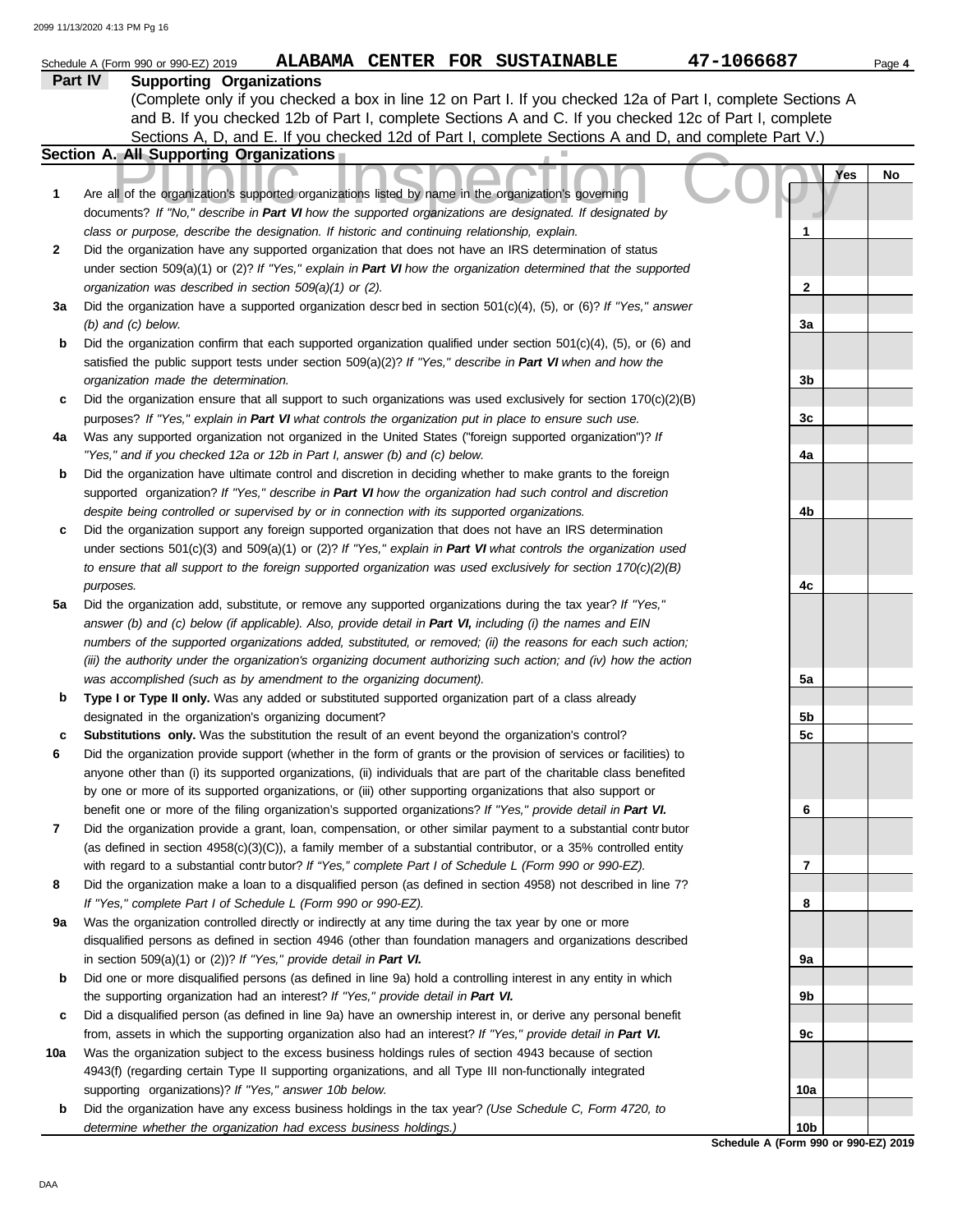|                                                               | 47-1066687<br>ALABAMA CENTER FOR SUSTAINABLE<br>Schedule A (Form 990 or 990-EZ) 2019                                                                                                                                                       |                 |            | Page 5 |  |  |  |
|---------------------------------------------------------------|--------------------------------------------------------------------------------------------------------------------------------------------------------------------------------------------------------------------------------------------|-----------------|------------|--------|--|--|--|
|                                                               | <b>Supporting Organizations (continued)</b><br><b>Part IV</b>                                                                                                                                                                              |                 |            |        |  |  |  |
|                                                               |                                                                                                                                                                                                                                            |                 | <b>Yes</b> | No     |  |  |  |
| 11                                                            | Has the organization accepted a gift or contribution from any of the following persons?                                                                                                                                                    |                 |            |        |  |  |  |
| а                                                             | A person who directly or indirectly controls, either alone or together with persons described in (b) and (c)                                                                                                                               |                 |            |        |  |  |  |
| below, the governing body of a supported organization?<br>11a |                                                                                                                                                                                                                                            |                 |            |        |  |  |  |
| b                                                             | A family member of a person described in (a) above?                                                                                                                                                                                        | 11 <sub>b</sub> |            |        |  |  |  |
| c                                                             | A 35% controlled entity of a person described in (a) or (b) above? If "Yes" to a, b, or c, provide detail in Part VI                                                                                                                       | 11c             |            |        |  |  |  |
|                                                               | <b>Section B. Type I Supporting Organizations</b>                                                                                                                                                                                          |                 |            |        |  |  |  |
|                                                               |                                                                                                                                                                                                                                            |                 | Yes        | No     |  |  |  |
| 1                                                             | Did the directors, trustees, or membership of one or more supported organizations have the power to                                                                                                                                        |                 |            |        |  |  |  |
|                                                               | regularly appoint or elect at least a majority of the organization's directors or trustees at all times during the                                                                                                                         |                 |            |        |  |  |  |
|                                                               | tax year? If "No," describe in Part VI how the supported organization(s) effectively operated, supervised, or                                                                                                                              |                 |            |        |  |  |  |
|                                                               | controlled the organization's activities. If the organization had more than one supported organization,                                                                                                                                    |                 |            |        |  |  |  |
|                                                               | describe how the powers to appoint and/or remove directors or trustees were allocated among the supported                                                                                                                                  |                 |            |        |  |  |  |
|                                                               | organizations and what conditions or restrictions, if any, applied to such powers during the tax year.                                                                                                                                     | 1               |            |        |  |  |  |
| $\mathbf{2}$                                                  | Did the organization operate for the benefit of any supported organization other than the supported                                                                                                                                        |                 |            |        |  |  |  |
|                                                               | organization(s) that operated, supervised, or controlled the supporting organization? If "Yes," explain in Part                                                                                                                            |                 |            |        |  |  |  |
|                                                               | VI how providing such benefit carried out the purposes of the supported organization(s) that operated,                                                                                                                                     |                 |            |        |  |  |  |
|                                                               | supervised, or controlled the supporting organization.                                                                                                                                                                                     | $\mathbf{2}$    |            |        |  |  |  |
|                                                               | Section C. Type II Supporting Organizations                                                                                                                                                                                                |                 |            |        |  |  |  |
|                                                               |                                                                                                                                                                                                                                            |                 | Yes        | No     |  |  |  |
| 1                                                             | Were a majority of the organization's directors or trustees during the tax year also a majority of the directors                                                                                                                           |                 |            |        |  |  |  |
|                                                               | or trustees of each of the organization's supported organization(s)? If "No," describe in Part VI how control                                                                                                                              |                 |            |        |  |  |  |
|                                                               | or management of the supporting organization was vested in the same persons that controlled or managed                                                                                                                                     |                 |            |        |  |  |  |
|                                                               | the supported organization(s).                                                                                                                                                                                                             | 1               |            |        |  |  |  |
|                                                               | Section D. All Type III Supporting Organizations                                                                                                                                                                                           |                 |            |        |  |  |  |
|                                                               |                                                                                                                                                                                                                                            |                 | Yes        | No     |  |  |  |
| 1                                                             | Did the organization provide to each of its supported organizations, by the last day of the fifth month of the                                                                                                                             |                 |            |        |  |  |  |
|                                                               | organization's tax year, (i) a written notice describing the type and amount of support provided during the prior tax                                                                                                                      |                 |            |        |  |  |  |
|                                                               | year, (ii) a copy of the Form 990 that was most recently filed as of the date of notification, and (iii) copies of the<br>organization's governing documents in effect on the date of notification, to the extent not previously provided? |                 |            |        |  |  |  |
| 2                                                             | Were any of the organization's officers, directors, or trustees either (i) appointed or elected by the supported                                                                                                                           | 1               |            |        |  |  |  |
|                                                               | organization(s) or (ii) serving on the governing body of a supported organization? If "No," explain in Part VI how                                                                                                                         |                 |            |        |  |  |  |
|                                                               | the organization maintained a close and continuous working relationship with the supported organization(s).                                                                                                                                | 2               |            |        |  |  |  |
|                                                               | By reason of the relationship descr bed in (2), did the organization's supported organizations have a                                                                                                                                      |                 |            |        |  |  |  |
| 3                                                             | significant voice in the organization's investment policies and in directing the use of the organization's                                                                                                                                 |                 |            |        |  |  |  |
|                                                               | income or assets at all times during the tax year? If "Yes," describe in Part VI the role the organization's                                                                                                                               |                 |            |        |  |  |  |
|                                                               | supported organizations played in this regard.                                                                                                                                                                                             | 3               |            |        |  |  |  |
|                                                               | Section E. Type III Functionally-Integrated Supporting Organizations                                                                                                                                                                       |                 |            |        |  |  |  |
| 1                                                             | Check the box next to the method that the organization used to satisfy the Integral Part Test during the year (see instructions).                                                                                                          |                 |            |        |  |  |  |
| а                                                             | The organization satisfied the Activities Test. Complete line 2 below.                                                                                                                                                                     |                 |            |        |  |  |  |
| b                                                             | The organization is the parent of each of its supported organizations. Complete line 3 below.                                                                                                                                              |                 |            |        |  |  |  |
| c                                                             | The organization supported a governmental entity. Describe in Part VI how you supported a government entity (see instructions).                                                                                                            |                 |            |        |  |  |  |
|                                                               |                                                                                                                                                                                                                                            |                 |            |        |  |  |  |
| $\mathbf{2}$                                                  | Activities Test. Answer (a) and (b) below.                                                                                                                                                                                                 |                 | Yes        | No     |  |  |  |
| а                                                             | Did substantially all of the organization's activities during the tax year directly further the exempt purposes of                                                                                                                         |                 |            |        |  |  |  |
|                                                               | the supported organization(s) to which the organization was responsive? If "Yes," then in Part VI identify                                                                                                                                 |                 |            |        |  |  |  |
|                                                               | those supported organizations and explain how these activities directly furthered their exempt purposes,                                                                                                                                   |                 |            |        |  |  |  |
|                                                               | how the organization was responsive to those supported organizations, and how the organization determined                                                                                                                                  |                 |            |        |  |  |  |
|                                                               | that these activities constituted substantially all of its activities.                                                                                                                                                                     | 2a              |            |        |  |  |  |
| b                                                             | Did the activities described in (a) constitute activities that, but for the organization's involvement, one or more                                                                                                                        |                 |            |        |  |  |  |
|                                                               | of the organization's supported organization(s) would have been engaged in? If "Yes," explain in Part VI the                                                                                                                               |                 |            |        |  |  |  |
|                                                               | reasons for the organization's position that its supported organization(s) would have engaged in these                                                                                                                                     |                 |            |        |  |  |  |
|                                                               | activities but for the organization's involvement.                                                                                                                                                                                         | 2b              |            |        |  |  |  |
| 3                                                             | Parent of Supported Organizations. Answer (a) and (b) below.                                                                                                                                                                               |                 |            |        |  |  |  |

- **a** Did the organization have the power to regularly appoint or elect a majority of the officers, directors, or trustees of each of the supported organizations? *Provide details in Part VI.*
- **b** Did the organization exercise a substantial degree of direction over the policies, programs, and activities of each of its supported organizations? *If "Yes," describe in Part VI the role played by the organization in this regard.*

DAA **Schedule A (Form 990 or 990-EZ) 2019 3b**

**3a**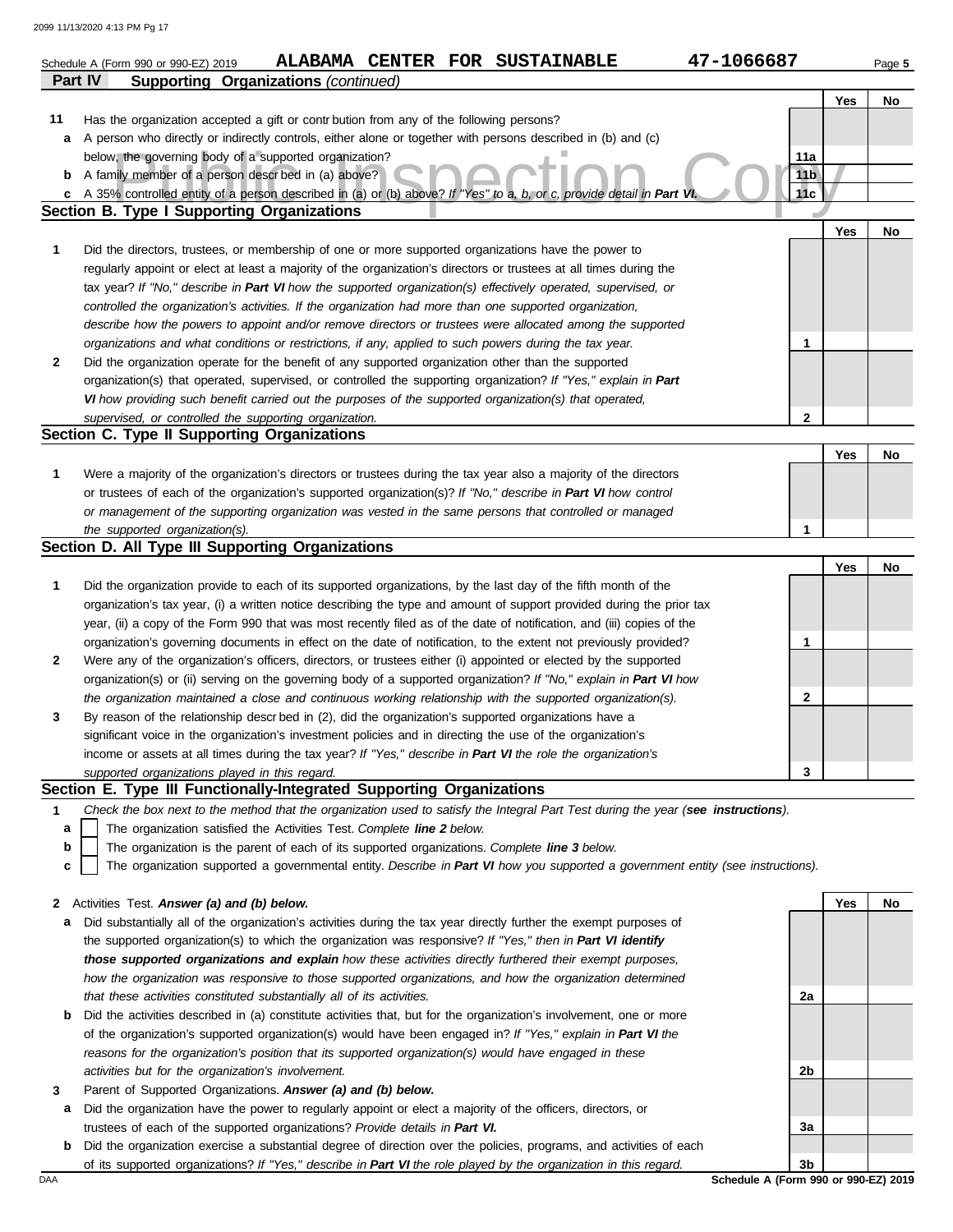| ALABAMA CENTER FOR SUSTAINABLE<br>Schedule A (Form 990 or 990-EZ) 2019                                                                           |                                | 47-1066687     | Page 6                         |
|--------------------------------------------------------------------------------------------------------------------------------------------------|--------------------------------|----------------|--------------------------------|
| Type III Non-Functionally Integrated 509(a)(3) Supporting Organizations<br><b>Part V</b>                                                         |                                |                |                                |
| $\mathbf{1}$<br>Check here if the organization satisfied the Integral Part Test as a qualifying trust on Nov. 20, 1970 (explain in Part VI). See |                                |                |                                |
| instructions. All other Type III non-functionally integrated supporting organizations must complete Sections A through E.                        |                                |                |                                |
| Section A - Adjusted Net Income                                                                                                                  | (B) Current Year<br>(optional) |                |                                |
|                                                                                                                                                  | $\mathbf{1}$                   |                |                                |
| Net short-term capital gain<br>1.                                                                                                                | $\overline{2}$                 |                |                                |
| Recoveries of prior-year distributions<br>$\mathbf{2}$                                                                                           | 3                              |                |                                |
| 3<br>Other gross income (see instructions)                                                                                                       |                                |                |                                |
| Add lines 1 through 3.<br>4                                                                                                                      | 4<br>5                         |                |                                |
| 5<br>Depreciation and depletion                                                                                                                  |                                |                |                                |
| Portion of operating expenses paid or incurred for production or<br>6                                                                            |                                |                |                                |
| collection of gross income or for management, conservation, or                                                                                   |                                |                |                                |
| maintenance of property held for production of income (see instructions)                                                                         | 6                              |                |                                |
| Other expenses (see instructions)<br>7                                                                                                           | $\overline{7}$                 |                |                                |
| 8<br><b>Adjusted Net Income</b> (subtract lines 5, 6, and 7 from line 4)                                                                         | 8                              |                |                                |
| <b>Section B - Minimum Asset Amount</b>                                                                                                          |                                | (A) Prior Year | (B) Current Year<br>(optional) |
| Aggregate fair market value of all non-exempt-use assets (see<br>1                                                                               |                                |                |                                |
| instructions for short tax year or assets held for part of year):                                                                                |                                |                |                                |
| Average monthly value of securities<br>a                                                                                                         | 1a                             |                |                                |
| <b>b</b> Average monthly cash balances                                                                                                           | 1 <sub>b</sub>                 |                |                                |
| c Fair market value of other non-exempt-use assets                                                                                               | 1 <sub>c</sub>                 |                |                                |
| <b>Total</b> (add lines 1a, 1b, and 1c)<br>d                                                                                                     | 1d                             |                |                                |
| <b>Discount</b> claimed for blockage or other<br>e –                                                                                             |                                |                |                                |
| factors (explain in detail in <b>Part VI)</b> :                                                                                                  |                                |                |                                |
| $\mathbf{2}$<br>Acquisition indebtedness applicable to non-exempt-use assets                                                                     | $\mathbf{2}$                   |                |                                |
| Subtract line 2 from line 1d.<br>3                                                                                                               | 3                              |                |                                |
| Cash deemed held for exempt use. Enter 1-1/2% of line 3 (for greater amount,<br>4                                                                |                                |                |                                |
| see instructions).                                                                                                                               | 4                              |                |                                |
| 5<br>Net value of non-exempt-use assets (subtract line 4 from line 3)                                                                            | 5                              |                |                                |
| 6<br>Multiply line 5 by .035.                                                                                                                    | 6                              |                |                                |
| 7<br>Recoveries of prior-year distrbutions                                                                                                       | $\overline{7}$                 |                |                                |
| 8<br>Minimum Asset Amount (add line 7 to line 6)                                                                                                 | 8                              |                |                                |
| Section C - Distributable Amount                                                                                                                 |                                |                | <b>Current Year</b>            |
| 1<br>Adjusted net income for prior year (from Section A, line 8, Column A)                                                                       | $\mathbf{1}$                   |                |                                |
| $\mathbf{2}$<br>Enter 85% of line 1.                                                                                                             | $\mathbf{2}$                   |                |                                |
| 3<br>Minimum asset amount for prior year (from Section B, line 8, Column A)                                                                      | 3                              |                |                                |
| 4<br>Enter greater of line 2 or line 3.                                                                                                          | 4                              |                |                                |
| 5<br>Income tax imposed in prior year                                                                                                            | 5                              |                |                                |
| 6<br><b>Distributable Amount.</b> Subtract line 5 from line 4, unless subject to                                                                 |                                |                |                                |
|                                                                                                                                                  | 6                              |                |                                |
| emergency temporary reduction (see instructions).                                                                                                |                                |                |                                |

**7** | Check here if the current year is the organization's first as a non-functionally integrated Type III supporting organization (see instructions).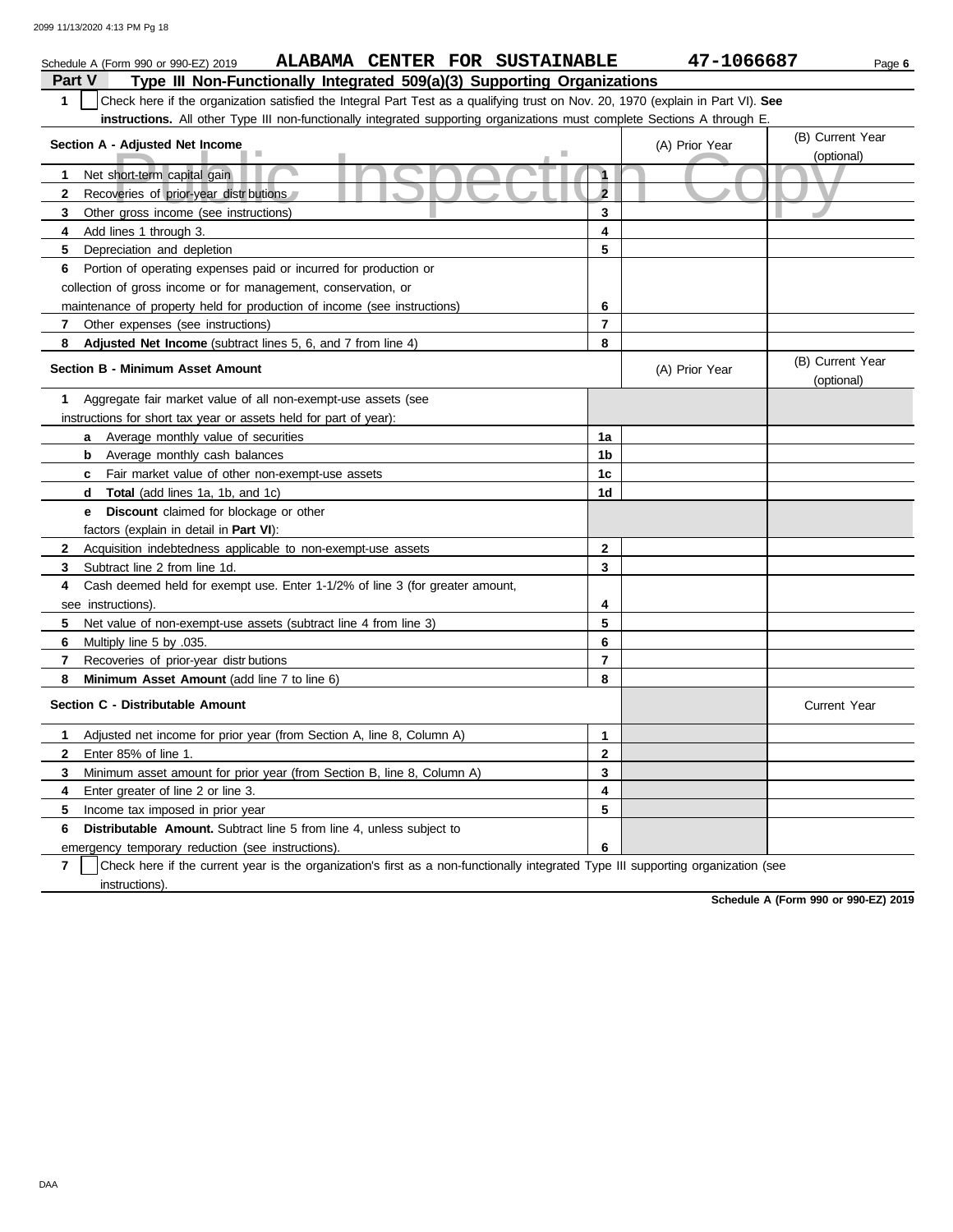|              | ALABAMA CENTER FOR SUSTAINABLE<br>Schedule A (Form 990 or 990-EZ) 2019                                                                   |                                    | 47-1066687                                    | Page 7                                           |
|--------------|------------------------------------------------------------------------------------------------------------------------------------------|------------------------------------|-----------------------------------------------|--------------------------------------------------|
| Part V       | Type III Non-Functionally Integrated 509(a)(3) Supporting Organizations (continued)                                                      |                                    |                                               |                                                  |
|              | <b>Section D - Distributions</b>                                                                                                         |                                    |                                               | <b>Current Year</b>                              |
| 1            | Amounts paid to supported organizations to accomplish exempt purposes                                                                    |                                    |                                               |                                                  |
| $\mathbf{2}$ | Amounts paid to perform activity that directly furthers exempt purposes of supported<br>organizations, in excess of income from activity |                                    |                                               |                                                  |
| 3            | Administrative expenses paid to accomplish exempt purposes of supported organizations                                                    |                                    |                                               |                                                  |
| 4            | Amounts paid to acquire exempt-use assets                                                                                                |                                    |                                               |                                                  |
| 5            | Qualified set-aside amounts (prior IRS approval required)                                                                                |                                    |                                               |                                                  |
| 6            | Other distributions (describe in Part VI). See instructions.                                                                             |                                    |                                               |                                                  |
| 7            | Total annual distributions. Add lines 1 through 6.                                                                                       |                                    |                                               |                                                  |
| 8            | Distr butions to attentive supported organizations to which the organization is responsive                                               |                                    |                                               |                                                  |
|              | (provide details in Part VI). See instructions.                                                                                          |                                    |                                               |                                                  |
| 9            | Distr butable amount for 2019 from Section C, line 6                                                                                     |                                    |                                               |                                                  |
| 10           | Line 8 amount divided by line 9 amount                                                                                                   |                                    |                                               |                                                  |
|              | <b>Section E - Distribution Allocations</b> (see instructions)                                                                           | (i)<br><b>Excess Distributions</b> | (ii)<br><b>Underdistributions</b><br>Pre-2019 | (iii)<br><b>Distributable</b><br>Amount for 2019 |
| 1            | Distr butable amount for 2019 from Section C, line 6                                                                                     |                                    |                                               |                                                  |
| $\mathbf{2}$ | Underdistr butions, if any, for years prior to 2019<br>(reasonable cause required-explain in Part VI). See                               |                                    |                                               |                                                  |
|              | instructions.                                                                                                                            |                                    |                                               |                                                  |
| 3            | Excess distributions carryover, if any, to 2019                                                                                          |                                    |                                               |                                                  |
|              |                                                                                                                                          |                                    |                                               |                                                  |
|              |                                                                                                                                          |                                    |                                               |                                                  |
|              |                                                                                                                                          |                                    |                                               |                                                  |
|              |                                                                                                                                          |                                    |                                               |                                                  |
|              |                                                                                                                                          |                                    |                                               |                                                  |
|              | f Total of lines 3a through e                                                                                                            |                                    |                                               |                                                  |
|              | g Applied to underdistributions of prior years                                                                                           |                                    |                                               |                                                  |
|              | h Applied to 2019 distributable amount                                                                                                   |                                    |                                               |                                                  |
|              | <i>i</i> Carryover from 2014 not applied (see instructions)                                                                              |                                    |                                               |                                                  |
|              | Remainder. Subtract lines 3q, 3h, and 3i from 3f.                                                                                        |                                    |                                               |                                                  |
| 4            | Distr butions for 2019 from                                                                                                              |                                    |                                               |                                                  |
|              | Section D, line 7:<br>\$                                                                                                                 |                                    |                                               |                                                  |
|              | a Applied to underdistributions of prior years                                                                                           |                                    |                                               |                                                  |
|              | <b>b</b> Applied to 2019 distributable amount                                                                                            |                                    |                                               |                                                  |
| 5            | c Remainder. Subtract lines 4a and 4b from 4.<br>Remaining underdistr butions for years prior to 2019, if                                |                                    |                                               |                                                  |
|              | any. Subtract lines 3g and 4a from line 2. For result                                                                                    |                                    |                                               |                                                  |
|              | greater than zero, explain in Part VI. See instructions.                                                                                 |                                    |                                               |                                                  |
|              |                                                                                                                                          |                                    |                                               |                                                  |
| 6            | Remaining underdistr butions for 2019. Subtract lines 3h                                                                                 |                                    |                                               |                                                  |
|              | and 4b from line 1. For result greater than zero, explain in                                                                             |                                    |                                               |                                                  |
|              | Part VI. See instructions.                                                                                                               |                                    |                                               |                                                  |
| 7            | Excess distributions carryover to 2020. Add lines 3j                                                                                     |                                    |                                               |                                                  |
|              | and 4c.                                                                                                                                  |                                    |                                               |                                                  |
| 8            | Breakdown of line 7:                                                                                                                     |                                    |                                               |                                                  |
|              |                                                                                                                                          |                                    |                                               |                                                  |
|              |                                                                                                                                          |                                    |                                               |                                                  |
|              |                                                                                                                                          |                                    |                                               |                                                  |
|              |                                                                                                                                          |                                    |                                               |                                                  |
|              | e Excess from 2019                                                                                                                       |                                    |                                               |                                                  |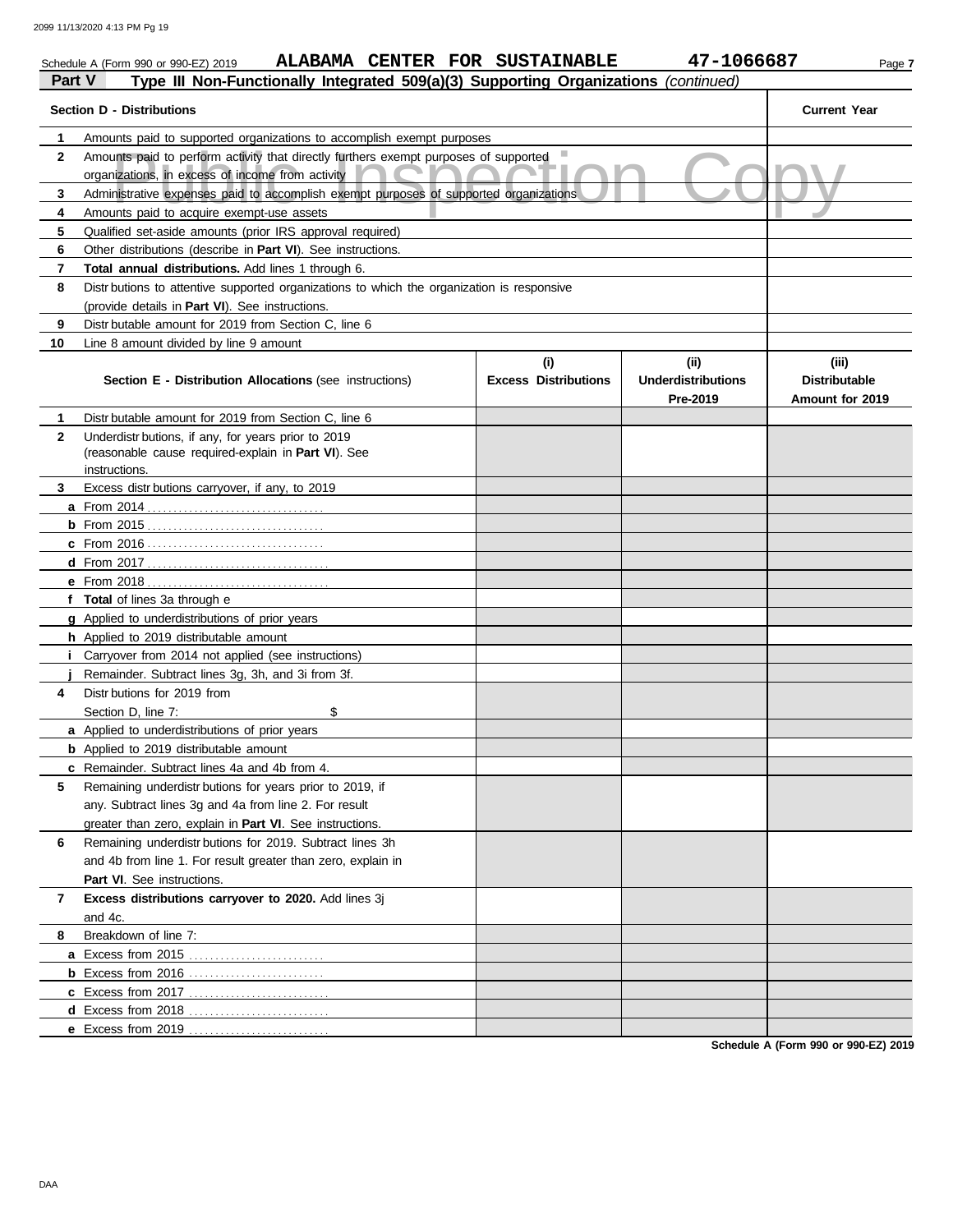|         | Schedule A (Form 990 or 990-EZ) 2019 |                                                                                                |  | ALABAMA CENTER FOR SUSTAINABLE | 47-1066687                                                                                                             | Page 8 |
|---------|--------------------------------------|------------------------------------------------------------------------------------------------|--|--------------------------------|------------------------------------------------------------------------------------------------------------------------|--------|
| Part VI |                                      |                                                                                                |  |                                | Supplemental Information. Provide the explanations required by Part II, line 10; Part II, line 17a or 17b; Part        |        |
|         |                                      |                                                                                                |  |                                | III, line 12; Part IV, Section A, lines 1, 2, 3b, 3c, 4b, 4c, 5a, 6, 9a, 9b, 9c, 11a, 11b, and 11c; Part IV, Section   |        |
|         |                                      |                                                                                                |  |                                |                                                                                                                        |        |
|         |                                      |                                                                                                |  |                                | B, lines 1 and 2; Part IV, Section C, line 1; Part IV, Section D, lines 2 and 3; Part IV, Section E, lines 1c, 2a, 2b, |        |
|         |                                      |                                                                                                |  |                                | 3a, and 3b; Part V, line 1; Part V, Section B, line 1e; Part V, Section D, lines 5, 6, and 8; and Part V, Section E,   |        |
|         |                                      | lines 2, 5, and 6. Also complete this part for any additional information. (See instructions.) |  |                                |                                                                                                                        |        |
|         |                                      |                                                                                                |  |                                |                                                                                                                        |        |
|         |                                      |                                                                                                |  |                                |                                                                                                                        |        |
|         |                                      |                                                                                                |  | <u>San American State</u>      |                                                                                                                        |        |
|         |                                      |                                                                                                |  |                                |                                                                                                                        |        |
|         |                                      |                                                                                                |  |                                |                                                                                                                        |        |
|         |                                      |                                                                                                |  |                                |                                                                                                                        |        |
|         |                                      |                                                                                                |  |                                |                                                                                                                        |        |
|         |                                      |                                                                                                |  |                                |                                                                                                                        |        |
|         |                                      |                                                                                                |  |                                |                                                                                                                        |        |
|         |                                      |                                                                                                |  |                                |                                                                                                                        |        |
|         |                                      |                                                                                                |  |                                |                                                                                                                        |        |
|         |                                      |                                                                                                |  |                                |                                                                                                                        |        |
|         |                                      |                                                                                                |  |                                |                                                                                                                        |        |
|         |                                      |                                                                                                |  |                                |                                                                                                                        |        |
|         |                                      |                                                                                                |  |                                |                                                                                                                        |        |
|         |                                      |                                                                                                |  |                                |                                                                                                                        |        |
|         |                                      |                                                                                                |  |                                |                                                                                                                        |        |
|         |                                      |                                                                                                |  |                                |                                                                                                                        |        |
|         |                                      |                                                                                                |  |                                |                                                                                                                        |        |
|         |                                      |                                                                                                |  |                                |                                                                                                                        |        |
|         |                                      |                                                                                                |  |                                |                                                                                                                        |        |
|         |                                      |                                                                                                |  |                                |                                                                                                                        |        |
|         |                                      |                                                                                                |  |                                |                                                                                                                        |        |
|         |                                      |                                                                                                |  |                                |                                                                                                                        |        |
|         |                                      |                                                                                                |  |                                |                                                                                                                        |        |
|         |                                      |                                                                                                |  |                                |                                                                                                                        |        |
|         |                                      |                                                                                                |  |                                |                                                                                                                        |        |
|         |                                      |                                                                                                |  |                                |                                                                                                                        |        |
|         |                                      |                                                                                                |  |                                |                                                                                                                        |        |
|         |                                      |                                                                                                |  |                                |                                                                                                                        |        |
|         |                                      |                                                                                                |  |                                |                                                                                                                        |        |
|         |                                      |                                                                                                |  |                                |                                                                                                                        |        |
|         |                                      |                                                                                                |  |                                |                                                                                                                        |        |
|         |                                      |                                                                                                |  |                                |                                                                                                                        |        |
|         |                                      |                                                                                                |  |                                |                                                                                                                        |        |
|         |                                      |                                                                                                |  |                                |                                                                                                                        |        |
|         |                                      |                                                                                                |  |                                |                                                                                                                        |        |
|         |                                      |                                                                                                |  |                                |                                                                                                                        |        |
|         |                                      |                                                                                                |  |                                |                                                                                                                        |        |
|         |                                      |                                                                                                |  |                                |                                                                                                                        |        |
|         |                                      |                                                                                                |  |                                |                                                                                                                        |        |
|         |                                      |                                                                                                |  |                                |                                                                                                                        |        |
|         |                                      |                                                                                                |  |                                |                                                                                                                        |        |
|         |                                      |                                                                                                |  |                                |                                                                                                                        |        |
|         |                                      |                                                                                                |  |                                |                                                                                                                        |        |
|         |                                      |                                                                                                |  |                                |                                                                                                                        |        |
|         |                                      |                                                                                                |  |                                |                                                                                                                        |        |
|         |                                      |                                                                                                |  |                                |                                                                                                                        |        |
|         |                                      |                                                                                                |  |                                |                                                                                                                        |        |
|         |                                      |                                                                                                |  |                                |                                                                                                                        |        |
|         |                                      |                                                                                                |  |                                |                                                                                                                        |        |
|         |                                      |                                                                                                |  |                                |                                                                                                                        |        |
|         |                                      |                                                                                                |  |                                |                                                                                                                        |        |
|         |                                      |                                                                                                |  |                                |                                                                                                                        |        |
|         |                                      |                                                                                                |  |                                |                                                                                                                        |        |
|         |                                      |                                                                                                |  |                                |                                                                                                                        |        |
|         |                                      |                                                                                                |  |                                |                                                                                                                        |        |
|         |                                      |                                                                                                |  |                                |                                                                                                                        |        |
|         |                                      |                                                                                                |  |                                |                                                                                                                        |        |
|         |                                      |                                                                                                |  |                                |                                                                                                                        |        |
|         |                                      |                                                                                                |  |                                |                                                                                                                        |        |
|         |                                      |                                                                                                |  |                                |                                                                                                                        |        |
|         |                                      |                                                                                                |  |                                |                                                                                                                        |        |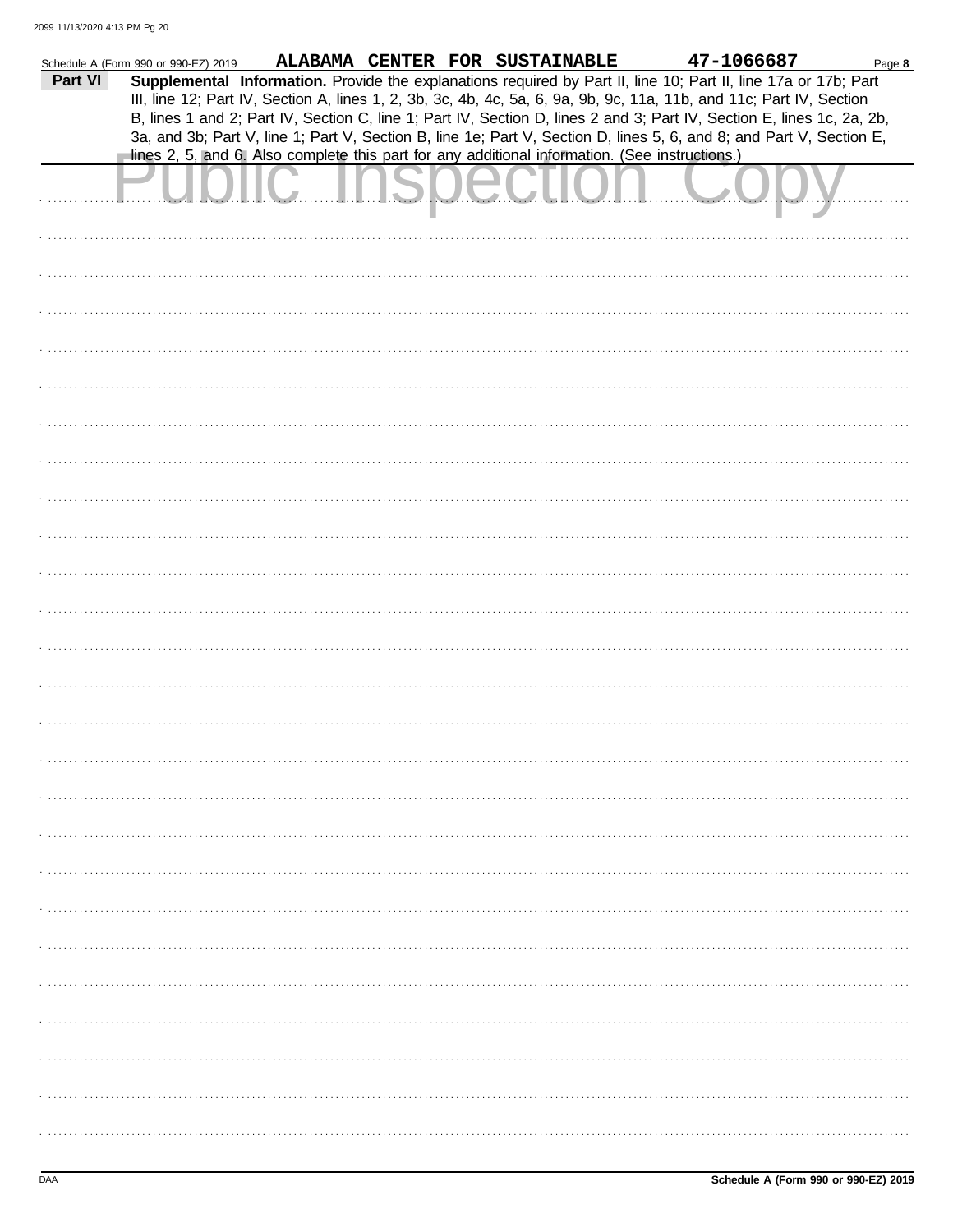|                                                            | <b>SCHEDULE D</b>                         |                                                                                                                                                                                                                                |  |                       |                                                                                        |                       |                                |                              | OMB No. 1545-0047 |                                                                                                                              |
|------------------------------------------------------------|-------------------------------------------|--------------------------------------------------------------------------------------------------------------------------------------------------------------------------------------------------------------------------------|--|-----------------------|----------------------------------------------------------------------------------------|-----------------------|--------------------------------|------------------------------|-------------------|------------------------------------------------------------------------------------------------------------------------------|
|                                                            | (Form 990)                                | Supplemental Financial Statements<br>u Complete if the organization answered "Yes" on Form 990,<br>Part IV, line 6, 7, 8, 9, 10, 11a, 11b, 11c, 11d, 11e, 11f, 12a, or 12b.                                                    |  |                       |                                                                                        |                       |                                |                              |                   | 9                                                                                                                            |
|                                                            | Department of the Treasury                |                                                                                                                                                                                                                                |  | u Attach to Form 990. |                                                                                        | <b>Open to Public</b> |                                |                              |                   |                                                                                                                              |
|                                                            | Internal Revenue Service                  |                                                                                                                                                                                                                                |  |                       | <b>u</b> Go to <i>www.irs.gov/Form990</i> for instructions and the latest information. |                       | Employer identification number |                              | <b>Inspection</b> |                                                                                                                              |
| Name of the organization<br>ALABAMA CENTER FOR SUSTAINABLE |                                           |                                                                                                                                                                                                                                |  |                       |                                                                                        |                       |                                |                              |                   |                                                                                                                              |
|                                                            | <b>ENERGY</b>                             |                                                                                                                                                                                                                                |  |                       |                                                                                        |                       | 47-1066687                     |                              |                   |                                                                                                                              |
|                                                            | Part I                                    | Organizations Maintaining Donor Advised Funds or Other Similar Funds or Accounts.                                                                                                                                              |  |                       |                                                                                        |                       |                                |                              |                   |                                                                                                                              |
|                                                            |                                           | Complete if the organization answered "Yes" on Form 990, Part IV, line 6.                                                                                                                                                      |  |                       | (a) Donor advised funds                                                                |                       |                                | (b) Funds and other accounts |                   |                                                                                                                              |
| 1                                                          |                                           |                                                                                                                                                                                                                                |  |                       |                                                                                        |                       |                                |                              |                   |                                                                                                                              |
| 2                                                          |                                           |                                                                                                                                                                                                                                |  |                       |                                                                                        |                       |                                |                              |                   |                                                                                                                              |
| 3                                                          |                                           | Aggregate value of grants from (during year) Mathematical Land Mathematical Contract of the Mathematical Contract Dental Mathematical Contract Dental Mathematical Contract Dental Mathematical Contract Dental Mathematical C |  |                       |                                                                                        |                       |                                |                              |                   |                                                                                                                              |
| 4                                                          | Aggregate value at end of year            |                                                                                                                                                                                                                                |  |                       |                                                                                        |                       |                                |                              |                   |                                                                                                                              |
| 5                                                          |                                           | Did the organization inform all donors and donor advisors in writing that the assets held in donor advised                                                                                                                     |  |                       |                                                                                        |                       |                                |                              |                   |                                                                                                                              |
|                                                            |                                           |                                                                                                                                                                                                                                |  |                       |                                                                                        |                       |                                |                              | Yes               | No                                                                                                                           |
| 6                                                          |                                           | Did the organization inform all grantees, donors, and donor advisors in writing that grant funds can be used                                                                                                                   |  |                       |                                                                                        |                       |                                |                              |                   |                                                                                                                              |
|                                                            |                                           | only for charitable purposes and not for the benefit of the donor or donor advisor, or for any other purpose                                                                                                                   |  |                       |                                                                                        |                       |                                |                              |                   |                                                                                                                              |
|                                                            | Part II                                   | <b>Conservation Easements.</b>                                                                                                                                                                                                 |  |                       |                                                                                        |                       |                                |                              | Yes               | No                                                                                                                           |
|                                                            |                                           | Complete if the organization answered "Yes" on Form 990, Part IV, line 7.                                                                                                                                                      |  |                       |                                                                                        |                       |                                |                              |                   |                                                                                                                              |
|                                                            |                                           | Purpose(s) of conservation easements held by the organization (check all that apply).                                                                                                                                          |  |                       |                                                                                        |                       |                                |                              |                   |                                                                                                                              |
|                                                            |                                           | Preservation of land for public use (for example, recreation or education)                                                                                                                                                     |  |                       | Preservation of a historically important land area                                     |                       |                                |                              |                   |                                                                                                                              |
|                                                            | Protection of natural habitat             |                                                                                                                                                                                                                                |  |                       | Preservation of a certified historic structure                                         |                       |                                |                              |                   |                                                                                                                              |
|                                                            | Preservation of open space                |                                                                                                                                                                                                                                |  |                       |                                                                                        |                       |                                |                              |                   |                                                                                                                              |
| 2                                                          | easement on the last day of the tax year. | Complete lines 2a through 2d if the organization held a qualified conservation contribution in the form of a conservation                                                                                                      |  |                       |                                                                                        |                       |                                |                              |                   | Held at the End of the Tax Year                                                                                              |
| а                                                          | Total number of conservation easements    |                                                                                                                                                                                                                                |  |                       |                                                                                        |                       | 2a                             |                              |                   |                                                                                                                              |
|                                                            |                                           |                                                                                                                                                                                                                                |  |                       |                                                                                        |                       | 2b                             |                              |                   |                                                                                                                              |
|                                                            |                                           | Number of conservation easements on a certified historic structure included in (a) [[[[[ [ [ ]]]                                                                                                                               |  |                       |                                                                                        |                       | 2c                             |                              |                   |                                                                                                                              |
| d                                                          |                                           | Number of conservation easements included in (c) acquired after 7/25/06, and not on a                                                                                                                                          |  |                       |                                                                                        |                       |                                |                              |                   |                                                                                                                              |
|                                                            |                                           | historic structure listed in the National Register                                                                                                                                                                             |  |                       |                                                                                        |                       | 2d                             |                              |                   |                                                                                                                              |
| 3                                                          |                                           | Number of conservation easements modified, transferred, released, extinguished, or terminated by the organization during the                                                                                                   |  |                       |                                                                                        |                       |                                |                              |                   |                                                                                                                              |
|                                                            | tax year <b>u</b>                         | Number of states where property subject to conservation easement is located u                                                                                                                                                  |  |                       |                                                                                        |                       |                                |                              |                   |                                                                                                                              |
|                                                            |                                           | Does the organization have a written policy regarding the periodic monitoring, inspection, handling of                                                                                                                         |  |                       |                                                                                        |                       |                                |                              |                   |                                                                                                                              |
|                                                            |                                           |                                                                                                                                                                                                                                |  |                       |                                                                                        |                       |                                |                              |                   | $\left  \begin{array}{ c c c } \hline \end{array} \right $ Yes $\left  \begin{array}{ c c c } \hline \end{array} \right $ No |
| 6                                                          |                                           | Staff and volunteer hours devoted to monitoring, inspecting, handling of violations, and enforcing conservation easements during the year                                                                                      |  |                       |                                                                                        |                       |                                |                              |                   |                                                                                                                              |
|                                                            | u <sub></sub> .                           |                                                                                                                                                                                                                                |  |                       |                                                                                        |                       |                                |                              |                   |                                                                                                                              |
| 7                                                          |                                           | Amount of expenses incurred in monitoring, inspecting, handling of violations, and enforcing conservation easements during the year                                                                                            |  |                       |                                                                                        |                       |                                |                              |                   |                                                                                                                              |
|                                                            | <b>u</b> \$                               |                                                                                                                                                                                                                                |  |                       |                                                                                        |                       |                                |                              |                   |                                                                                                                              |
| 8                                                          |                                           | Does each conservation easement reported on line 2(d) above satisfy the requirements of section 170(h)(4)(B)(i)                                                                                                                |  |                       |                                                                                        |                       |                                |                              |                   |                                                                                                                              |
|                                                            |                                           |                                                                                                                                                                                                                                |  |                       |                                                                                        |                       |                                |                              | Yes               | No                                                                                                                           |
| 9                                                          |                                           | In Part XIII, describe how the organization reports conservation easements in its revenue and expense statement and                                                                                                            |  |                       |                                                                                        |                       |                                |                              |                   |                                                                                                                              |
|                                                            |                                           | balance sheet, and include, if applicable, the text of the footnote to the organization's financial statements that descrbes the<br>organization's accounting for conservation easements.                                      |  |                       |                                                                                        |                       |                                |                              |                   |                                                                                                                              |
|                                                            | Part III                                  | Organizations Maintaining Collections of Art, Historical Treasures, or Other Similar Assets.<br>Complete if the organization answered "Yes" on Form 990, Part IV, line 8.                                                      |  |                       |                                                                                        |                       |                                |                              |                   |                                                                                                                              |
|                                                            |                                           | 1a If the organization elected, as permitted under FASB ASC 958, not to report in its revenue statement and balance sheet works                                                                                                |  |                       |                                                                                        |                       |                                |                              |                   |                                                                                                                              |
|                                                            |                                           | of art, historical treasures, or other similar assets held for public exhibition, education, or research in furtherance of public                                                                                              |  |                       |                                                                                        |                       |                                |                              |                   |                                                                                                                              |
|                                                            |                                           | service, provide in Part XIII the text of the footnote to its financial statements that describes these items.                                                                                                                 |  |                       |                                                                                        |                       |                                |                              |                   |                                                                                                                              |
| b                                                          |                                           | If the organization elected, as permitted under FASB ASC 958, to report in its revenue statement and balance sheet works of                                                                                                    |  |                       |                                                                                        |                       |                                |                              |                   |                                                                                                                              |
|                                                            |                                           | art, historical treasures, or other similar assets held for public exhibition, education, or research in furtherance of public service,                                                                                        |  |                       |                                                                                        |                       |                                |                              |                   |                                                                                                                              |
|                                                            |                                           | provide the following amounts relating to these items:                                                                                                                                                                         |  |                       |                                                                                        |                       |                                |                              |                   |                                                                                                                              |
|                                                            |                                           |                                                                                                                                                                                                                                |  |                       |                                                                                        |                       |                                |                              |                   | $\mathbf{u}$ \$                                                                                                              |
|                                                            | (ii) Assets included in Form 990, Part X  |                                                                                                                                                                                                                                |  |                       |                                                                                        |                       |                                |                              |                   |                                                                                                                              |
| 2                                                          |                                           | If the organization received or held works of art, historical treasures, or other similar assets for financial gain, provide the                                                                                               |  |                       |                                                                                        |                       |                                |                              |                   |                                                                                                                              |
|                                                            |                                           | following amounts required to be reported under FASB ASC 958 relating to these items:                                                                                                                                          |  |                       |                                                                                        |                       |                                |                              |                   |                                                                                                                              |
| а                                                          |                                           |                                                                                                                                                                                                                                |  |                       |                                                                                        |                       |                                |                              |                   |                                                                                                                              |
|                                                            |                                           |                                                                                                                                                                                                                                |  |                       |                                                                                        |                       |                                |                              |                   |                                                                                                                              |

**For Paperwork Reduction Act Notice, see the Instructions for Form 990.**<br><sub>DAA</sub>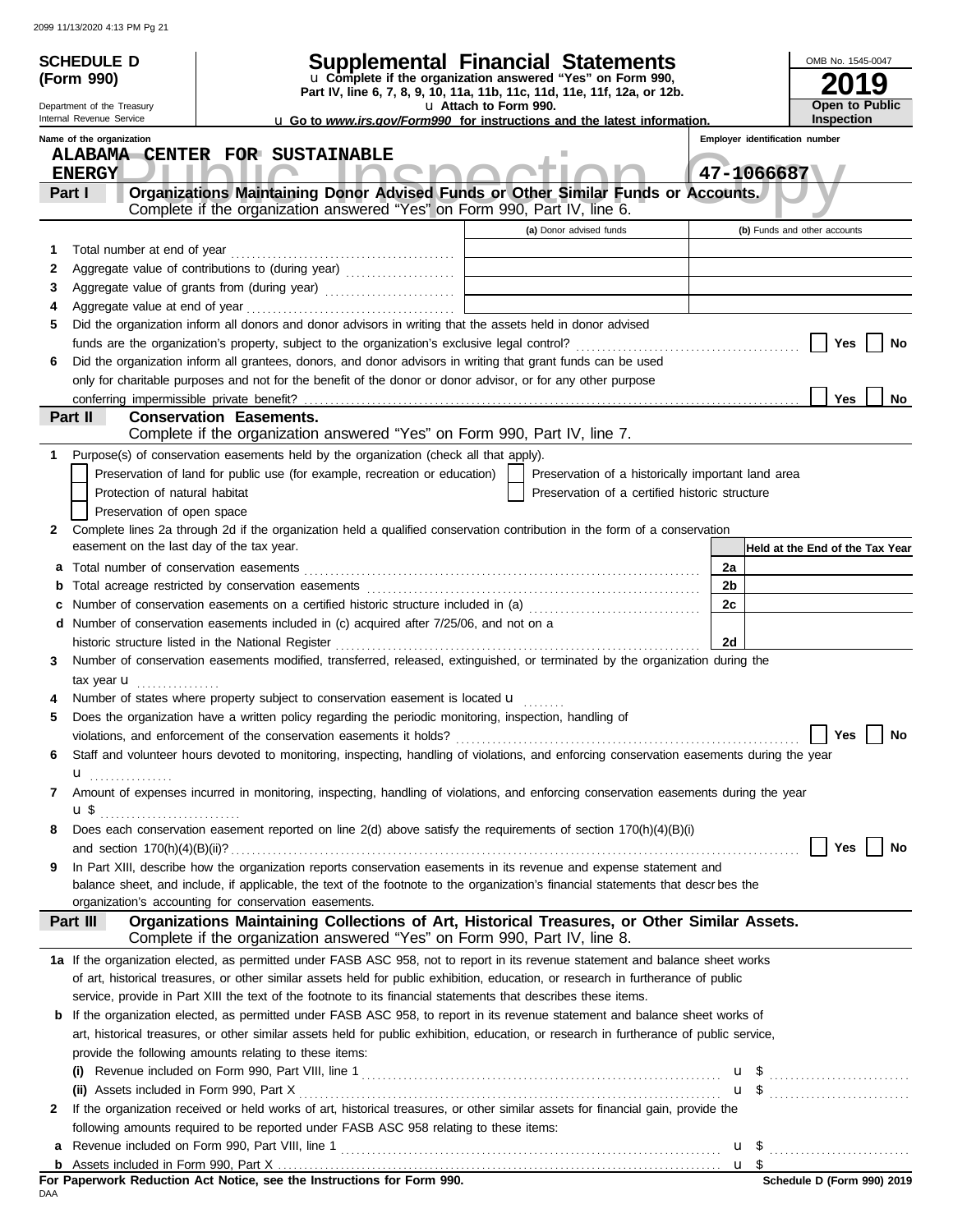| Schedule D (Form 990) 2019 ALABAMA CENTER FOR SUSTAINABLE<br>Organizations Maintaining Collections of Art, Historical Treasures, or Other Similar Assets (continued)<br>Part III                                                         |                         |                          |                         | 47-1066687      |                      |                | Page 2              |
|------------------------------------------------------------------------------------------------------------------------------------------------------------------------------------------------------------------------------------------|-------------------------|--------------------------|-------------------------|-----------------|----------------------|----------------|---------------------|
| 3 Using the organization's acquisition, accession, and other records, check any of the following that make significant use of its                                                                                                        |                         |                          |                         |                 |                      |                |                     |
| collection items (check all that apply):                                                                                                                                                                                                 |                         |                          |                         |                 |                      |                |                     |
| Public exhibition<br>a                                                                                                                                                                                                                   | d                       | Loan or exchange program |                         |                 |                      |                |                     |
| Scholarly research<br>b                                                                                                                                                                                                                  | e                       | Other martinn Col        |                         |                 |                      |                |                     |
| Preservation for future generations<br>c                                                                                                                                                                                                 |                         |                          |                         |                 |                      |                |                     |
| Provide a description of the organization's collections and explain how they further the organization's exempt purpose in Part                                                                                                           |                         |                          |                         |                 |                      |                |                     |
| XIII.                                                                                                                                                                                                                                    |                         |                          |                         |                 |                      |                |                     |
| During the year, did the organization solicit or receive donations of art, historical treasures, or other similar<br>5                                                                                                                   |                         |                          |                         |                 |                      |                |                     |
| Part IV                                                                                                                                                                                                                                  |                         |                          |                         |                 |                      | <b>Yes</b>     | No                  |
| <b>Escrow and Custodial Arrangements.</b><br>Complete if the organization answered "Yes" on Form 990, Part IV, line 9, or reported an amount on Form                                                                                     |                         |                          |                         |                 |                      |                |                     |
| 990, Part X, line 21.                                                                                                                                                                                                                    |                         |                          |                         |                 |                      |                |                     |
| 1a Is the organization an agent, trustee, custodian or other intermediary for contributions or other assets not                                                                                                                          |                         |                          |                         |                 |                      |                |                     |
|                                                                                                                                                                                                                                          |                         |                          |                         |                 |                      | Yes            |                     |
| b If "Yes," explain the arrangement in Part XIII and complete the following table:                                                                                                                                                       |                         |                          |                         |                 |                      |                |                     |
|                                                                                                                                                                                                                                          |                         |                          |                         |                 |                      | Amount         |                     |
| c Beginning balance <b>contract to the contract of the set of the contract of the contract of the contract of the contract of the contract of the contract of the contract of the contract of the contract of the contract of th</b>     |                         |                          |                         |                 | 1c                   |                |                     |
| Additions during the year contains and an account of the year contained and account of the year contains and a                                                                                                                           |                         |                          |                         |                 | 1d                   |                |                     |
| е                                                                                                                                                                                                                                        |                         |                          |                         |                 | 1е                   |                |                     |
| Ending balance <i>communication</i> and the contract of the contract of the contract of the contract of the contract of the contract of the contract of the contract of the contract of the contract of the contract of the contrac<br>f |                         |                          |                         |                 | 1f                   |                |                     |
| 2a Did the organization include an amount on Form 990, Part X, line 21, for escrow or custodial account liability?                                                                                                                       |                         |                          |                         |                 |                      | Yes            | <b>No</b>           |
|                                                                                                                                                                                                                                          |                         |                          |                         |                 |                      |                |                     |
| Part V<br><b>Endowment Funds.</b>                                                                                                                                                                                                        |                         |                          |                         |                 |                      |                |                     |
| Complete if the organization answered "Yes" on Form 990, Part IV, line 10.                                                                                                                                                               |                         |                          |                         |                 |                      |                |                     |
|                                                                                                                                                                                                                                          | (a) Current year        | (b) Prior year           | (c) Two years back      |                 | (d) Three years back |                | (e) Four years back |
| 1a Beginning of year balance                                                                                                                                                                                                             |                         |                          |                         |                 |                      |                |                     |
| <b>b</b> Contributions <b>contributions</b>                                                                                                                                                                                              |                         |                          |                         |                 |                      |                |                     |
| c Net investment earnings, gains, and                                                                                                                                                                                                    |                         |                          |                         |                 |                      |                |                     |
|                                                                                                                                                                                                                                          |                         |                          |                         |                 |                      |                |                     |
| d Grants or scholarships                                                                                                                                                                                                                 |                         |                          |                         |                 |                      |                |                     |
| e Other expenditures for facilities and                                                                                                                                                                                                  |                         |                          |                         |                 |                      |                |                     |
|                                                                                                                                                                                                                                          |                         |                          |                         |                 |                      |                |                     |
| f Administrative expenses                                                                                                                                                                                                                |                         |                          |                         |                 |                      |                |                     |
| a<br>Provide the estimated percentage of the current year end balance (line 1g, column (a)) held as:                                                                                                                                     |                         |                          |                         |                 |                      |                |                     |
| 2<br>a Board designated or quasi-endowment u                                                                                                                                                                                             |                         |                          |                         |                 |                      |                |                     |
| <b>b</b> Permanent endowment $\mathbf{u}$ %                                                                                                                                                                                              |                         |                          |                         |                 |                      |                |                     |
| c Term endowment <b>u</b>                                                                                                                                                                                                                |                         |                          |                         |                 |                      |                |                     |
| The percentages on lines 2a, 2b, and 2c should equal 100%.                                                                                                                                                                               |                         |                          |                         |                 |                      |                |                     |
| 3a Are there endowment funds not in the possession of the organization that are held and administered for the                                                                                                                            |                         |                          |                         |                 |                      |                |                     |
| organization by:                                                                                                                                                                                                                         |                         |                          |                         |                 |                      |                | Yes<br>No.          |
|                                                                                                                                                                                                                                          |                         |                          |                         |                 |                      | 3a(i)          |                     |
|                                                                                                                                                                                                                                          |                         |                          |                         |                 |                      | 3a(ii)         |                     |
|                                                                                                                                                                                                                                          |                         |                          |                         |                 |                      | 3b             |                     |
| Describe in Part XIII the intended uses of the organization's endowment funds.                                                                                                                                                           |                         |                          |                         |                 |                      |                |                     |
| Part VI<br>Land, Buildings, and Equipment.                                                                                                                                                                                               |                         |                          |                         |                 |                      |                |                     |
| Complete if the organization answered "Yes" on Form 990, Part IV, line 11a. See Form 990, Part X, line 10.                                                                                                                               |                         |                          |                         |                 |                      |                |                     |
| Description of property                                                                                                                                                                                                                  | (a) Cost or other basis |                          | (b) Cost or other basis | (c) Accumulated |                      | (d) Book value |                     |
|                                                                                                                                                                                                                                          | (investment)            |                          | (other)                 | depreciation    |                      |                |                     |
|                                                                                                                                                                                                                                          |                         |                          |                         |                 |                      |                |                     |
|                                                                                                                                                                                                                                          |                         |                          |                         |                 |                      |                |                     |
| c Leasehold improvements                                                                                                                                                                                                                 |                         |                          |                         |                 |                      |                |                     |
|                                                                                                                                                                                                                                          |                         |                          |                         |                 |                      |                |                     |
| e Other                                                                                                                                                                                                                                  |                         |                          | 3,370                   |                 | 2,317                |                | 1,053               |
|                                                                                                                                                                                                                                          |                         |                          |                         |                 | u                    |                | 1,053               |

**Schedule D (Form 990) 2019**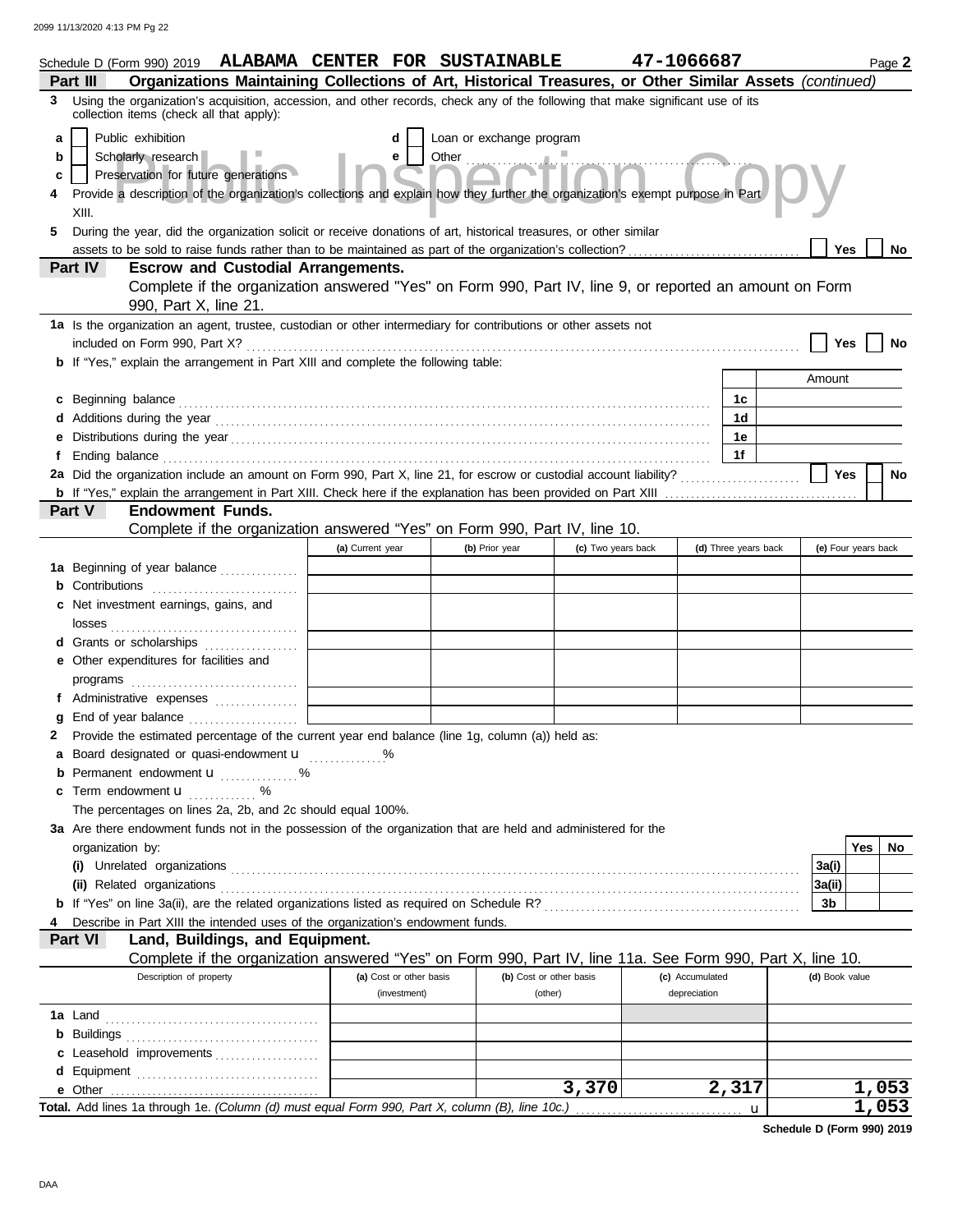| Schedule D (Form 990) 2019 |                                                                                                                                                                                                                                   |                                         |                 |   | ALABAMA CENTER FOR SUSTAINABLE | 47-1066687                                                                                                 | Page 3         |
|----------------------------|-----------------------------------------------------------------------------------------------------------------------------------------------------------------------------------------------------------------------------------|-----------------------------------------|-----------------|---|--------------------------------|------------------------------------------------------------------------------------------------------------|----------------|
| Part VII                   | <b>Investments - Other Securities.</b>                                                                                                                                                                                            |                                         |                 |   |                                |                                                                                                            |                |
|                            |                                                                                                                                                                                                                                   |                                         |                 |   |                                | Complete if the organization answered "Yes" on Form 990, Part IV, line 11b. See Form 990, Part X, line 12. |                |
|                            |                                                                                                                                                                                                                                   | (a) Description of security or category |                 |   | (b) Book value                 | (c) Method of valuation:                                                                                   |                |
|                            |                                                                                                                                                                                                                                   | (including name of security)            |                 |   |                                | Cost or end-of-year market value                                                                           |                |
| (1) Financial derivatives  |                                                                                                                                                                                                                                   |                                         |                 |   | Ш                              |                                                                                                            |                |
|                            | (2) Closely held equity interests                                                                                                                                                                                                 |                                         |                 |   |                                |                                                                                                            |                |
| $(3)$ Other                |                                                                                                                                                                                                                                   |                                         |                 |   |                                |                                                                                                            |                |
| (A)                        |                                                                                                                                                                                                                                   |                                         |                 |   |                                |                                                                                                            |                |
|                            | $(B)$ . The continuum of the continuum of the continuum of the continuum of the continuum of the continuum of the continuum of $(B)$                                                                                              |                                         |                 |   |                                |                                                                                                            |                |
|                            |                                                                                                                                                                                                                                   |                                         |                 |   |                                |                                                                                                            |                |
| (D)                        |                                                                                                                                                                                                                                   |                                         |                 |   |                                |                                                                                                            |                |
|                            | $\mathbf{E}$ (E) and the contract of the contract of the contract of the contract of the contract of the contract of the contract of the contract of the contract of the contract of the contract of the contract of the contract |                                         |                 |   |                                |                                                                                                            |                |
| (F)<br>(G)                 |                                                                                                                                                                                                                                   |                                         |                 |   |                                |                                                                                                            |                |
| (H)                        |                                                                                                                                                                                                                                   |                                         |                 |   |                                |                                                                                                            |                |
|                            | Total. (Column (b) must equal Form 990, Part X, col. (B) line 12.)                                                                                                                                                                |                                         |                 | u |                                |                                                                                                            |                |
| Part VIII                  | Investments - Program Related.                                                                                                                                                                                                    |                                         |                 |   |                                |                                                                                                            |                |
|                            |                                                                                                                                                                                                                                   |                                         |                 |   |                                | Complete if the organization answered "Yes" on Form 990, Part IV, line 11c. See Form 990, Part X, line 13. |                |
|                            |                                                                                                                                                                                                                                   | (a) Description of investment           |                 |   | (b) Book value                 | (c) Method of valuation:                                                                                   |                |
|                            |                                                                                                                                                                                                                                   |                                         |                 |   |                                | Cost or end-of-year market value                                                                           |                |
| (1)                        |                                                                                                                                                                                                                                   |                                         |                 |   |                                |                                                                                                            |                |
| (2)                        |                                                                                                                                                                                                                                   |                                         |                 |   |                                |                                                                                                            |                |
| (3)                        |                                                                                                                                                                                                                                   |                                         |                 |   |                                |                                                                                                            |                |
| (4)                        |                                                                                                                                                                                                                                   |                                         |                 |   |                                |                                                                                                            |                |
| (5)                        |                                                                                                                                                                                                                                   |                                         |                 |   |                                |                                                                                                            |                |
| (6)                        |                                                                                                                                                                                                                                   |                                         |                 |   |                                |                                                                                                            |                |
| (7)                        |                                                                                                                                                                                                                                   |                                         |                 |   |                                |                                                                                                            |                |
| (8)                        |                                                                                                                                                                                                                                   |                                         |                 |   |                                |                                                                                                            |                |
| (9)                        |                                                                                                                                                                                                                                   |                                         |                 |   |                                |                                                                                                            |                |
|                            | Total. (Column (b) must equal Form 990, Part X, col. (B) line 13.)                                                                                                                                                                |                                         |                 | u |                                |                                                                                                            |                |
| Part IX                    | Other Assets.                                                                                                                                                                                                                     |                                         |                 |   |                                |                                                                                                            |                |
|                            |                                                                                                                                                                                                                                   |                                         |                 |   |                                | Complete if the organization answered "Yes" on Form 990, Part IV, line 11d. See Form 990, Part X, line 15. |                |
|                            |                                                                                                                                                                                                                                   |                                         | (a) Description |   |                                |                                                                                                            | (b) Book value |
| (1)                        |                                                                                                                                                                                                                                   |                                         |                 |   |                                |                                                                                                            |                |
| (2)                        |                                                                                                                                                                                                                                   |                                         |                 |   |                                |                                                                                                            |                |
| (3)                        |                                                                                                                                                                                                                                   |                                         |                 |   |                                |                                                                                                            |                |
| (4)                        |                                                                                                                                                                                                                                   |                                         |                 |   |                                |                                                                                                            |                |
| (5)                        |                                                                                                                                                                                                                                   |                                         |                 |   |                                |                                                                                                            |                |
| (6)                        |                                                                                                                                                                                                                                   |                                         |                 |   |                                |                                                                                                            |                |
| (7)                        |                                                                                                                                                                                                                                   |                                         |                 |   |                                |                                                                                                            |                |
| (8)<br>(9)                 |                                                                                                                                                                                                                                   |                                         |                 |   |                                |                                                                                                            |                |
|                            | Total. (Column (b) must equal Form 990, Part X, col. (B) line 15.)                                                                                                                                                                |                                         |                 |   |                                | u                                                                                                          |                |
| Part X                     | Other Liabilities.                                                                                                                                                                                                                |                                         |                 |   |                                |                                                                                                            |                |
|                            |                                                                                                                                                                                                                                   |                                         |                 |   |                                | Complete if the organization answered "Yes" on Form 990, Part IV, line 11e or 11f. See Form 990, Part X,   |                |
|                            | line 25.                                                                                                                                                                                                                          |                                         |                 |   |                                |                                                                                                            |                |
| 1.                         |                                                                                                                                                                                                                                   | (a) Description of liability            |                 |   |                                |                                                                                                            | (b) Book value |
| (1)                        | Federal income taxes                                                                                                                                                                                                              |                                         |                 |   |                                |                                                                                                            |                |
| (2)                        |                                                                                                                                                                                                                                   |                                         |                 |   |                                |                                                                                                            |                |
| (3)                        |                                                                                                                                                                                                                                   |                                         |                 |   |                                |                                                                                                            |                |
| (4)                        |                                                                                                                                                                                                                                   |                                         |                 |   |                                |                                                                                                            |                |
| (5)                        |                                                                                                                                                                                                                                   |                                         |                 |   |                                |                                                                                                            |                |
| (6)                        |                                                                                                                                                                                                                                   |                                         |                 |   |                                |                                                                                                            |                |
| (7)                        |                                                                                                                                                                                                                                   |                                         |                 |   |                                |                                                                                                            |                |
| (8)                        |                                                                                                                                                                                                                                   |                                         |                 |   |                                |                                                                                                            |                |
| (9)                        |                                                                                                                                                                                                                                   |                                         |                 |   |                                |                                                                                                            |                |
|                            | Total. (Column (b) must equal Form 990, Part X, col. (B) line 25.)                                                                                                                                                                |                                         |                 |   |                                | u                                                                                                          |                |

Liability for uncertain tax positions. In Part XIII, provide the text of the footnote to the organization's financial statements that reports the **2.** organization's liability for uncertain tax positions under FASB ASC 740. Check here if the text of the footnote has been provided in Part XIII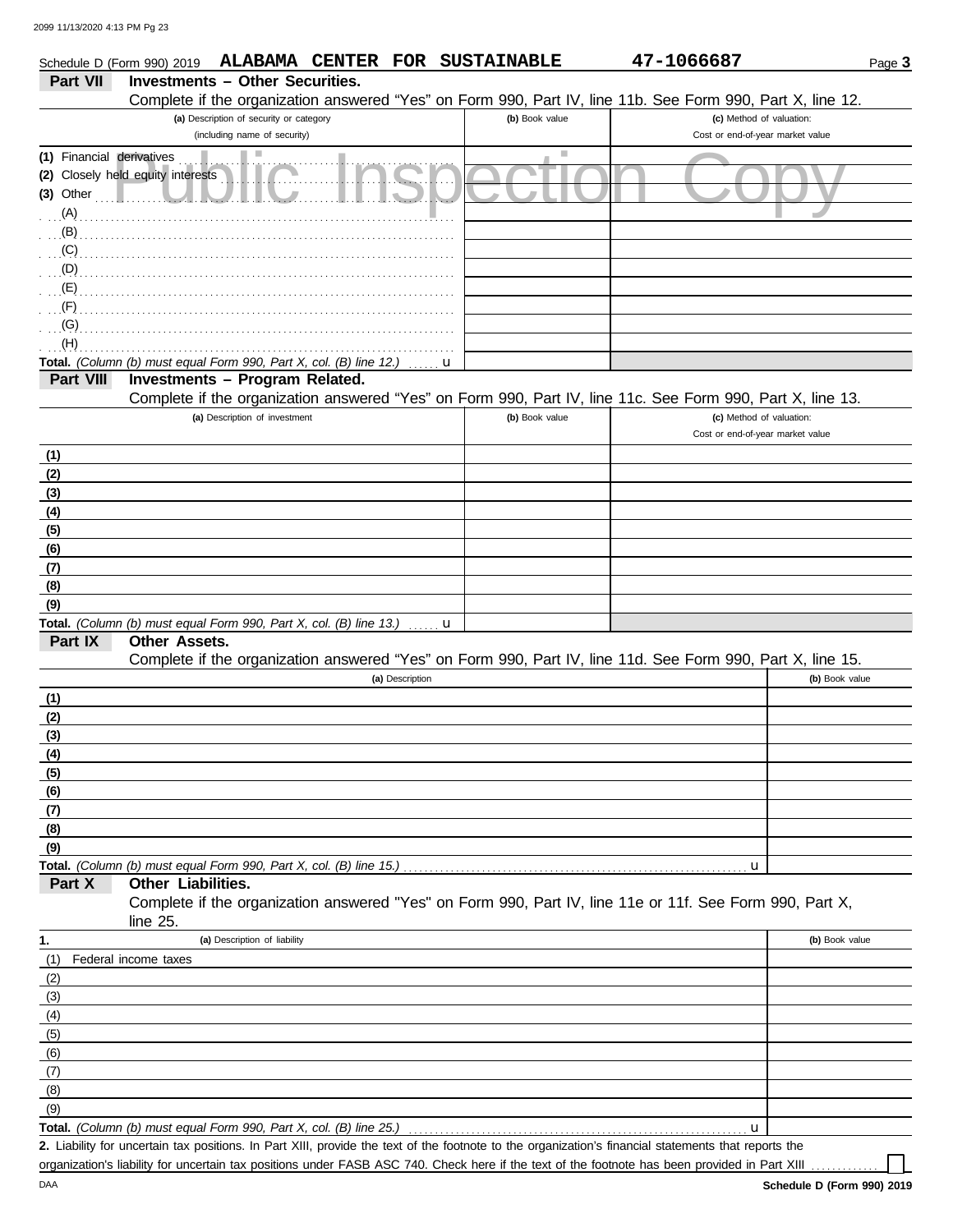|   | Schedule D (Form 990) 2019 ALABAMA CENTER FOR SUSTAINABLE                                                                                                                                                                                                                             |                      | 47-1066687 |              | Page 4 |
|---|---------------------------------------------------------------------------------------------------------------------------------------------------------------------------------------------------------------------------------------------------------------------------------------|----------------------|------------|--------------|--------|
|   | Reconciliation of Revenue per Audited Financial Statements With Revenue per Return.<br>Part XI                                                                                                                                                                                        |                      |            |              |        |
|   | Complete if the organization answered "Yes" on Form 990, Part IV, line 12a.                                                                                                                                                                                                           |                      |            |              |        |
| 1 |                                                                                                                                                                                                                                                                                       |                      |            | $\mathbf{1}$ |        |
| 2 | Amounts included on line 1 but not on Form 990, Part VIII, line 12:                                                                                                                                                                                                                   |                      |            |              |        |
| а |                                                                                                                                                                                                                                                                                       | 2a                   |            |              |        |
|   | Donated services and use of facilities <b>with the service of the service of facilities</b>                                                                                                                                                                                           | 2 <sub>b</sub>       |            |              |        |
| c | Recoveries of prior year grants <b>All According to the Contract of Prior</b>                                                                                                                                                                                                         | 2c                   |            |              |        |
| d |                                                                                                                                                                                                                                                                                       | 2d                   |            |              |        |
| е | Add lines 2a through 2d [11, 12] Additional Additional Additional Additional Additional Additional Additional A                                                                                                                                                                       |                      |            | 2e           |        |
| 3 |                                                                                                                                                                                                                                                                                       |                      |            | 3            |        |
|   | Amounts included on Form 990, Part VIII, line 12, but not on line 1:                                                                                                                                                                                                                  |                      |            |              |        |
| а |                                                                                                                                                                                                                                                                                       | 4a                   |            |              |        |
| b |                                                                                                                                                                                                                                                                                       | 4 <sub>b</sub>       |            |              |        |
|   |                                                                                                                                                                                                                                                                                       |                      |            | 4c           |        |
| 5 |                                                                                                                                                                                                                                                                                       |                      |            | 5            |        |
|   | Reconciliation of Expenses per Audited Financial Statements With Expenses per Return.<br>Part XII                                                                                                                                                                                     |                      |            |              |        |
|   | Complete if the organization answered "Yes" on Form 990, Part IV, line 12a.                                                                                                                                                                                                           |                      |            |              |        |
| 1 |                                                                                                                                                                                                                                                                                       |                      |            | $\mathbf{1}$ |        |
| 2 | Amounts included on line 1 but not on Form 990, Part IX, line 25:                                                                                                                                                                                                                     |                      |            |              |        |
| а |                                                                                                                                                                                                                                                                                       | 2a<br>2 <sub>b</sub> |            |              |        |
| b |                                                                                                                                                                                                                                                                                       |                      |            |              |        |
|   |                                                                                                                                                                                                                                                                                       | 2c                   |            |              |        |
| d |                                                                                                                                                                                                                                                                                       | 2d                   |            |              |        |
| е | Add lines 2a through 2d [11] March 2014 [12] March 2014 [12] March 2014 [12] March 2014 [12] March 2014 [12] March 2014 [12] March 2014 [12] March 2014 [12] March 2014 [12] March 2014 [12] March 2014 [12] March 2014 [12] M                                                        |                      |            | 2e<br>3      |        |
| 3 |                                                                                                                                                                                                                                                                                       |                      |            |              |        |
|   | Amounts included on Form 990, Part IX, line 25, but not on line 1:                                                                                                                                                                                                                    | 4a                   |            |              |        |
|   |                                                                                                                                                                                                                                                                                       | 4 <sub>b</sub>       |            |              |        |
|   |                                                                                                                                                                                                                                                                                       |                      |            | 4c           |        |
|   | c Add lines 4a and 4b (a) and $\frac{4}{3}$ and $\frac{4}{3}$ and $\frac{4}{3}$ and $\frac{4}{3}$ and $\frac{4}{3}$ and $\frac{4}{3}$ and $\frac{4}{3}$ and $\frac{4}{3}$ and $\frac{4}{3}$ and $\frac{4}{3}$ and $\frac{4}{3}$ and $\frac{4}{3}$ and $\frac{4}{3}$ and $\frac{4}{3}$ |                      |            | 5            |        |
|   | Part XIII Supplemental Information.                                                                                                                                                                                                                                                   |                      |            |              |        |
|   | Provide the descriptions required for Part II, lines 3, 5, and 9; Part III, lines 1a and 4; Part IV, lines 1b and 2b; Part V, line 4; Part X, line                                                                                                                                    |                      |            |              |        |
|   | 2; Part XI, lines 2d and 4b; and Part XII, lines 2d and 4b. Also complete this part to provide any additional information.                                                                                                                                                            |                      |            |              |        |
|   |                                                                                                                                                                                                                                                                                       |                      |            |              |        |
|   |                                                                                                                                                                                                                                                                                       |                      |            |              |        |
|   |                                                                                                                                                                                                                                                                                       |                      |            |              |        |
|   |                                                                                                                                                                                                                                                                                       |                      |            |              |        |
|   |                                                                                                                                                                                                                                                                                       |                      |            |              |        |
|   |                                                                                                                                                                                                                                                                                       |                      |            |              |        |
|   |                                                                                                                                                                                                                                                                                       |                      |            |              |        |
|   |                                                                                                                                                                                                                                                                                       |                      |            |              |        |
|   |                                                                                                                                                                                                                                                                                       |                      |            |              |        |
|   |                                                                                                                                                                                                                                                                                       |                      |            |              |        |
|   |                                                                                                                                                                                                                                                                                       |                      |            |              |        |
|   |                                                                                                                                                                                                                                                                                       |                      |            |              |        |
|   |                                                                                                                                                                                                                                                                                       |                      |            |              |        |
|   |                                                                                                                                                                                                                                                                                       |                      |            |              |        |
|   |                                                                                                                                                                                                                                                                                       |                      |            |              |        |
|   |                                                                                                                                                                                                                                                                                       |                      |            |              |        |
|   |                                                                                                                                                                                                                                                                                       |                      |            |              |        |
|   |                                                                                                                                                                                                                                                                                       |                      |            |              |        |
|   |                                                                                                                                                                                                                                                                                       |                      |            |              |        |
|   |                                                                                                                                                                                                                                                                                       |                      |            |              |        |
|   |                                                                                                                                                                                                                                                                                       |                      |            |              |        |
|   |                                                                                                                                                                                                                                                                                       |                      |            |              |        |
|   |                                                                                                                                                                                                                                                                                       |                      |            |              |        |
|   |                                                                                                                                                                                                                                                                                       |                      |            |              |        |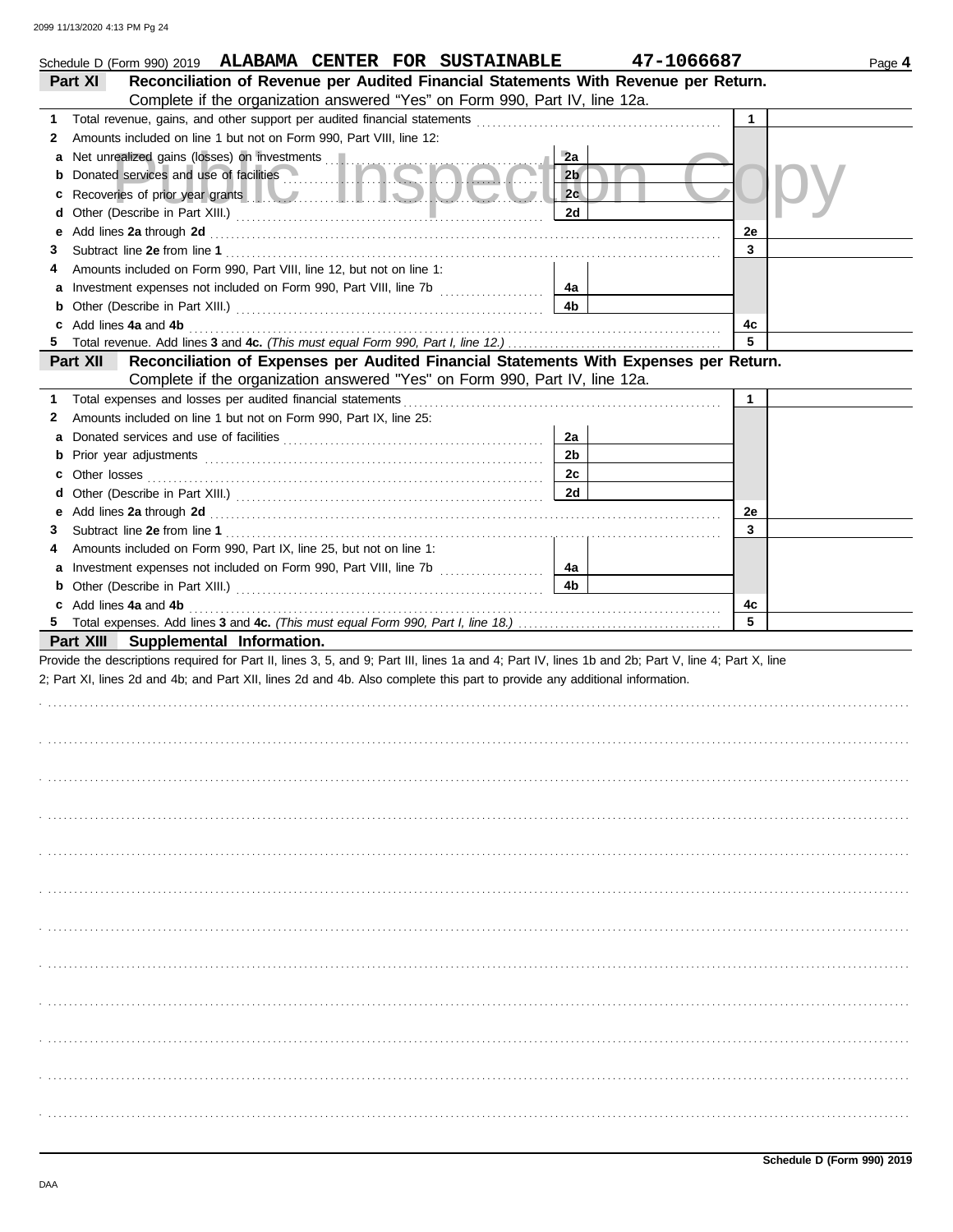|           |                                      | Schedule D (Form 990) 2019 ALABAMA CENTER FOR SUSTAINABLE | 47-1066687                    | Page 5 |
|-----------|--------------------------------------|-----------------------------------------------------------|-------------------------------|--------|
| Part XIII | Supplemental Information (continued) |                                                           |                               |        |
|           |                                      |                                                           |                               |        |
|           |                                      |                                                           |                               |        |
|           |                                      |                                                           | <b>Public Inspection Copy</b> |        |
|           |                                      |                                                           |                               |        |
|           |                                      |                                                           |                               |        |
|           |                                      |                                                           |                               |        |
|           |                                      |                                                           |                               |        |
|           |                                      |                                                           |                               |        |
|           |                                      |                                                           |                               |        |
|           |                                      |                                                           |                               |        |
|           |                                      |                                                           |                               |        |
|           |                                      |                                                           |                               |        |
|           |                                      |                                                           |                               |        |
|           |                                      |                                                           |                               |        |
|           |                                      |                                                           |                               |        |
|           |                                      |                                                           |                               |        |
|           |                                      |                                                           |                               |        |
|           |                                      |                                                           |                               |        |
|           |                                      |                                                           |                               |        |
|           |                                      |                                                           |                               |        |
|           |                                      |                                                           |                               |        |
|           |                                      |                                                           |                               |        |
|           |                                      |                                                           |                               |        |
|           |                                      |                                                           |                               |        |
|           |                                      |                                                           |                               |        |
|           |                                      |                                                           |                               |        |
|           |                                      |                                                           |                               |        |
|           |                                      |                                                           |                               |        |
|           |                                      |                                                           |                               |        |
|           |                                      |                                                           |                               |        |
|           |                                      |                                                           |                               |        |
|           |                                      |                                                           |                               |        |
|           |                                      |                                                           |                               |        |
|           |                                      |                                                           |                               |        |
|           |                                      |                                                           |                               |        |
|           |                                      |                                                           |                               |        |
|           |                                      |                                                           |                               |        |
|           |                                      |                                                           |                               |        |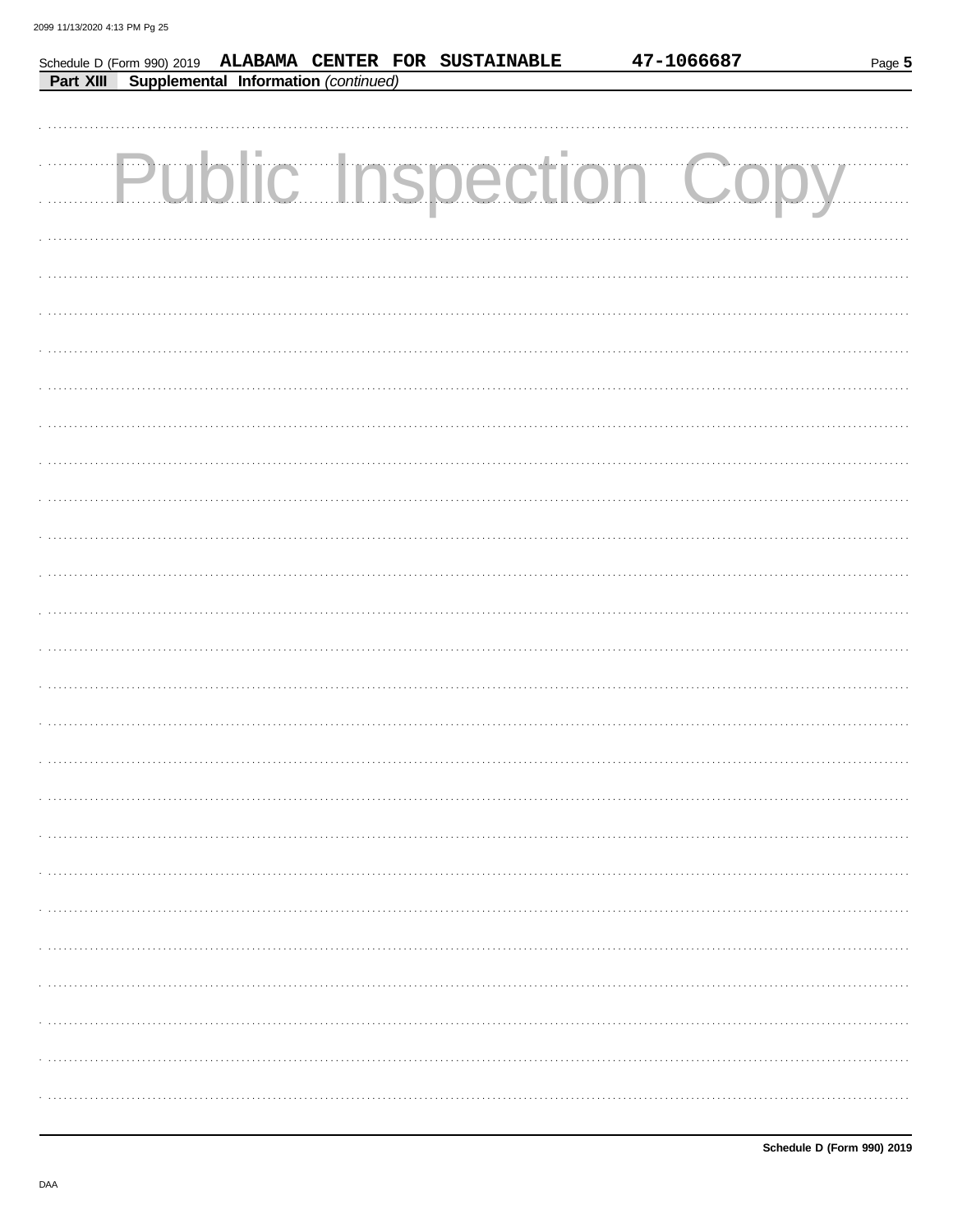| <b>SCHEDULE O</b>                                      | Supplemental Information to Form 990 or 990-EZ                                                                             | OMB No. 1545-0047                   |
|--------------------------------------------------------|----------------------------------------------------------------------------------------------------------------------------|-------------------------------------|
| (Form 990 or 990-EZ)                                   | Complete to provide information for responses to specific questions on                                                     | 2019                                |
|                                                        | Form 990 or 990-EZ or to provide any additional information.                                                               |                                     |
| Department of the Treasury<br>Internal Revenue Service | La Attach to Form 990 or 990-EZ.<br>u Go to www.irs.gov/Form990 for the latest information.<br>ш                           | Open to Public<br><b>Inspection</b> |
| Name of the organization                               | <b>Employer identification number</b><br><b>ALABAMA</b><br><b>CENTER</b><br>FOR SUSTAINABLE<br>47-1066687<br><b>ENERGY</b> |                                     |
|                                                        | FORM 990, PART VI, LINE 11B - ORGANIZATION'S PROCESS<br>TO REVIEW FORM 990                                                 |                                     |
|                                                        | THE BOARD REVIEWS AND APPROVES<br>THE FORM 990 BEFORE IT<br>IS FILED.                                                      |                                     |
|                                                        |                                                                                                                            |                                     |
|                                                        | FORM 990, PART VI, LINE 12C - ENFORCEMENT<br>OF<br>CONFLICTS POLICY                                                        |                                     |
|                                                        | THE BOARD AND MAJOR EMPLOYEES MUST MAKE AN ANNUAL DECLARATION OF ANY KNOWN                                                 |                                     |
| CONFLICTS.                                             | IN ADDITION,<br>THEY MUST DISCLOSE ANY CONFLICTS<br><b>THAT</b><br><b>ARISE</b>                                            | <b>DURING</b>                       |
| COURSE OF<br>THE                                       | THE YEAR.                                                                                                                  |                                     |
|                                                        |                                                                                                                            |                                     |
|                                                        | FORM 990, PART VI, LINE 15A - COMPENSATION PROCESS FOR TOP OFFICIAL                                                        |                                     |
| THE                                                    | THE AREA DATA ON SALARIES FOR COMPARABLE POSITIONS AND<br><b>BOARD REVIEWS</b>                                             |                                     |
| USES                                                   | THE DATA IN DETERMINING<br><b>COMPENSATION OF</b><br>THE<br>OFFICERS AND KEY                                               |                                     |
| <b>EMPLOYEES.</b>                                      |                                                                                                                            |                                     |
|                                                        |                                                                                                                            |                                     |
|                                                        | FORM 990, PART VI, LINE 15B - COMPENSATION PROCESS FOR OFFICERS                                                            |                                     |
|                                                        | THE BOARD REVIEWS THE AREA DATA ON SALARIES FOR COMPARABLE POSITIONS AND                                                   |                                     |
|                                                        | USES THE DATA IN DETERMINING THE COMPENSATION OF OFFICERS AND KEY                                                          |                                     |
| <b>EMPLOYEES.</b>                                      |                                                                                                                            |                                     |
|                                                        |                                                                                                                            |                                     |
|                                                        | FORM 990, PART VI, LINE 19 - GOVERNING DOCUMENTS DISCLOSURE EXPLANATION                                                    |                                     |
|                                                        | DOCUMENTS ARE AVAILABLE ON THE WEBSITE.                                                                                    |                                     |
|                                                        |                                                                                                                            |                                     |
|                                                        |                                                                                                                            |                                     |
|                                                        |                                                                                                                            |                                     |
|                                                        |                                                                                                                            |                                     |
|                                                        |                                                                                                                            |                                     |